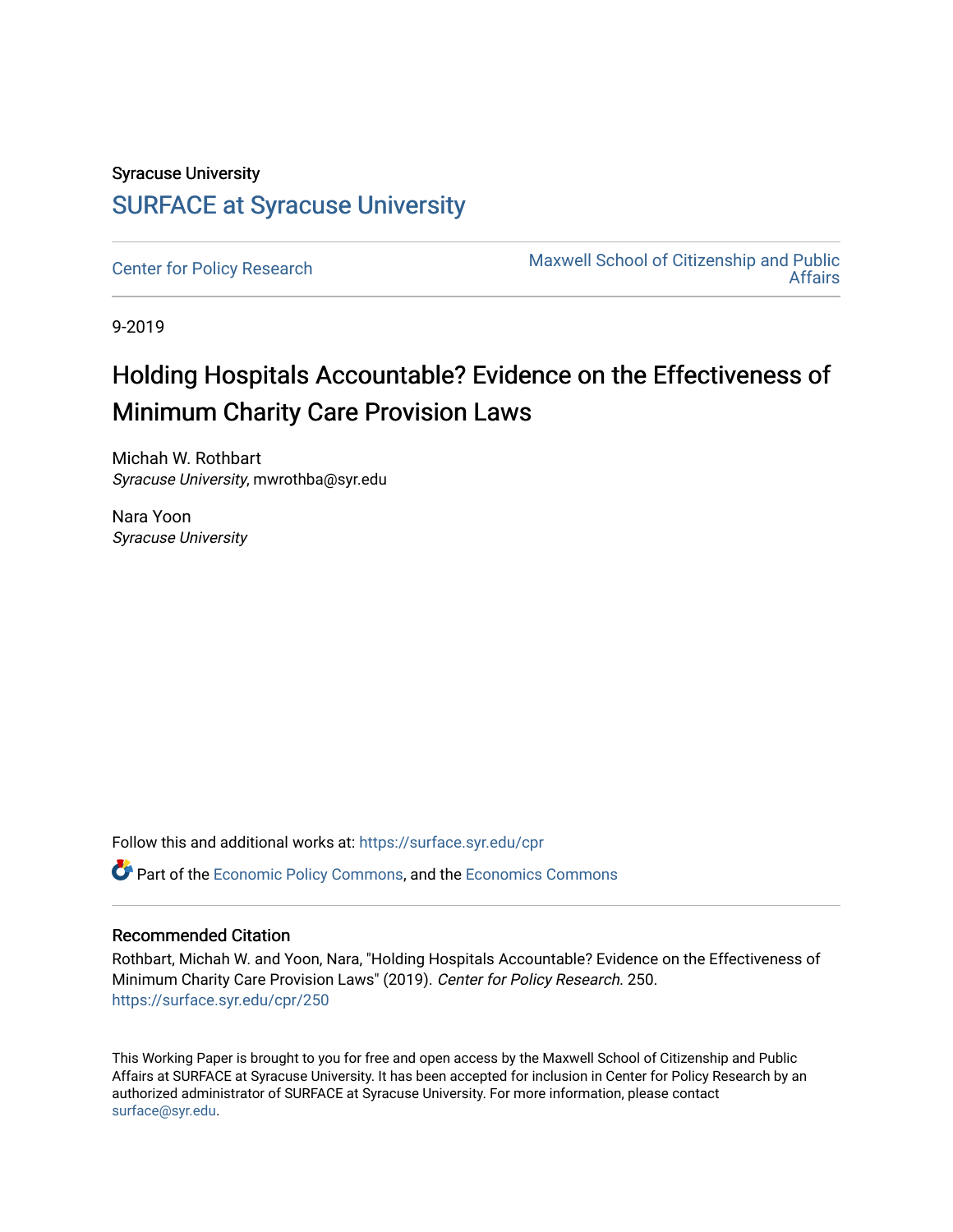# CENTER FOR POLICY RESEARCH THE MAXWELL SCHOOL

WORKING PAPER SERIES

Holding Hospitals Accountable? Evidence on the Effectiveness of Minimum Charity Care Provision Laws

Michah W. Rothbart and Nara Yoon

Paper No. 218 September 2019

**ISSN: 1525-3066** 

**Maxwel Syracuse University** 

**CENTER FOR**  $P$ OLICY **RESEARCH** 

426 Eggers Hall **Syracuse University** Syracuse, NY 13244-1020 (315) 443-3114/ email: ctrpol@syr.edu http://www.maxwell.syr.edu/CPR\_Working\_Papers.aspx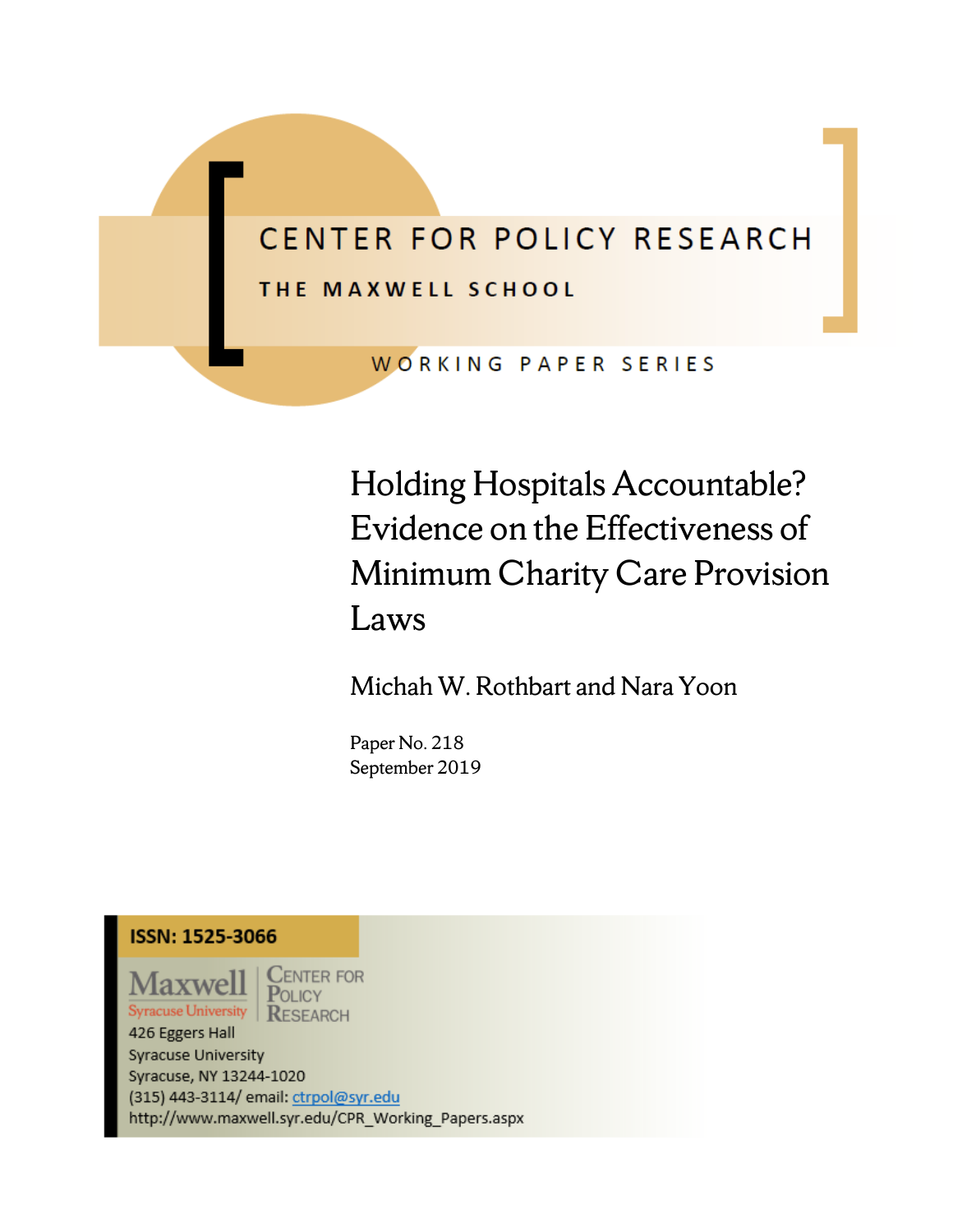### **CENTER FOR POLICY RESEARCH – Fall 2019**

#### **Leonard M. Lopoo, Director Professor of Public Administration and International Affairs (PAIA)**

#### **Associate Directors**

Margaret Austin Associate Director, Budget and Administration

John Yinger Trustee Professor of Economics (ECON) and Public Administration and International Affairs (PAIA) Associate Director, Center for Policy Research

### **SENIOR RESEARCH ASSOCIATES**

| Badi Baltagi, ECON            | Jeffrey Kubik, ECON           | Alexander Rothenberg, ECON    |
|-------------------------------|-------------------------------|-------------------------------|
| Robert Bifulco, PAIA          | Yoonseok Lee, ECON            | Rebecca Schewe, SOC           |
| Leonard Burman, PAIA          | Amy Lutz, SOC                 | Amy Ellen Schwartz, PAIA/ECON |
| Carmen Carrión-Flores, ECON   | Yingyi Ma, SOC                | Ying Shi, PAIA                |
| Alfonso Flores-Lagunes, ECON  | Katherine Michelmore, PAIA    | Saba Siddiki, PAIA            |
| Sarah Hamersma, PAIA          | Jerry Miner, ECON             | Perry Singleton, ECON         |
| Madonna Harrington Meyer, SOC | Shannon Monnat, SOC           | Yulong Wang, ECON             |
| Colleen Heflin, PAIA          | Jan Ondrich, ECON             | Michael Wasylenko, ECON       |
| William Horrace, ECON         | David Popp, PAIA              | Peter Wilcoxen, PAIA          |
| Yilin Hou, PAIA               | <b>Stuart Rosenthal, ECON</b> | Maria Zhu. ECON               |
| Hugo Jales, ECON              | Michah Rothbart, PAIA         |                               |

#### **GRADUATE ASSOCIATES**

| Rhea Acuña, PAIA               | Jeehee Han, PAIA                | Christopher Rick, PAIA |
|--------------------------------|---------------------------------|------------------------|
| Mariah Brennan, SOC. SCI.      | Mary Helander, Lerner           | David Schwegman, PAIA  |
| Jun Cai, ECON                  | Hyoung Kwon, PAIA               | Saied Toossi, PAIA     |
| Zigiao Chen, PAIA              | Mattie Mackenzie-Liu, PAIA      | Huong Tran, ECON       |
| Yoon Jung Choi, PAIA           | Maeve Maloney, ECON             | Joaquin Urrego, ECON   |
| Dahae Choo, PAIA               | Austin McNeill Brown, SOC. SCI. | Yao Wang, ECON         |
| Stephanie Coffey, ECON         | Qasim Mehdi, PAIA               | Yi Yang, ECON          |
| Brandon De Bruhl, PAIA         | Claire Pendergrast, SOC         | Xiaoyan Zhang, ECON    |
| Giuseppe Germinario, ECON      | Jonathan Presler, ECON          | Bo Zheng, PAIA         |
| Myriam Gregoire-Zawilski, PAIA | Krushna Ranaware, SOC           | Dongmei Zhu, SOC. SCI. |
| Emily Gutierrez, PAIA          |                                 |                        |

#### **STAFF**

Joanna Bailey, Research Associate Joseph Boskovski, Manager, Maxwell X Lab Starlett Brown, Administrative Assistant Katrina Fiacchi, Administrative Specialist Michelle Kincaid, Senior Associate, Maxwell X Lab

Emily Minnoe, Administrative Assistant Candi Patterson, Computer Consultant Samantha Trajkovski, Postdoctoral Scholar Laura Walsh, Administrative Assistant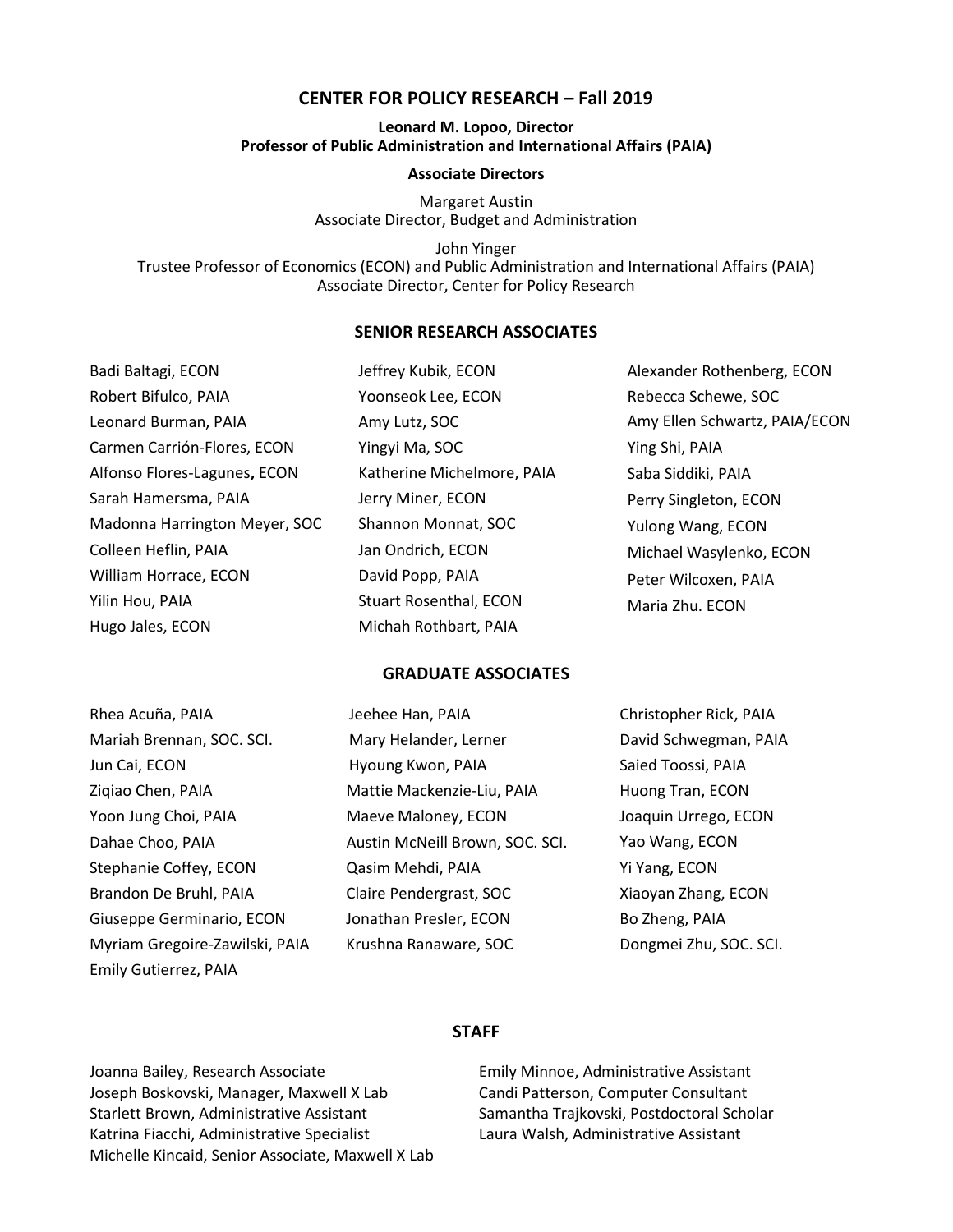#### **Abstract**

What can governments do to encourage nonprofit hospitals to provide greater benefits to their communities? Recent efforts by the federal and state governments seek to hold hospitals accountable for community health, in part by incentivizing charity care provision. Laws that set benchmarks for charity care spending are increasingly used, but their efficacy is uncertain. In this study, we examine the extent to which Illinois' minimum charity care provision (MCCP) law increases nonprofit hospital charity care. Importantly, we differentiate between responses for hospitals required to provide minimal charitable spending (nonprofits) and those that are not (for-profit and public). We use detailed panel (2009-2015) data from Illinois' Annual Hospital Questionnaire and county-level data from the American Community Survey. We exploit a discrete change in charitable care requirements for nonprofit hospitals to identify the effect of the MCCP law on charity care, controlling for hospital characteristics, county demographics, and year and county (or hospital) fixed effects. Employing a differences-in-differences model, we find no evidence that the MCCP law increases charity care on average. Instead, we find some evidence that the law's effects vary by how much charity care hospitals provided previously – charity care increases for those providing lower levels at baseline, narrowing the gap in charity care provision with those that provide high levels at baseline. The results suggest that setting low benchmarks does not create sufficient incentives for nonprofit hospitals to provide greater charity care on average, but instead may narrow the gap between high and low charity care hospitals.

#### **JEL No.:** I18, I11, H71

**Keywords:** Minimum Charity Provision Laws, Nonprofit Hospitals, Charity Care

**Authors**: Michah W. Rothbart, Center for Policy Research, Maxwell School of Citizenship and Public Affairs, Syracuse University; Nara Yoon, Maxwell School of Citizenship and Public Affairs, Syracuse University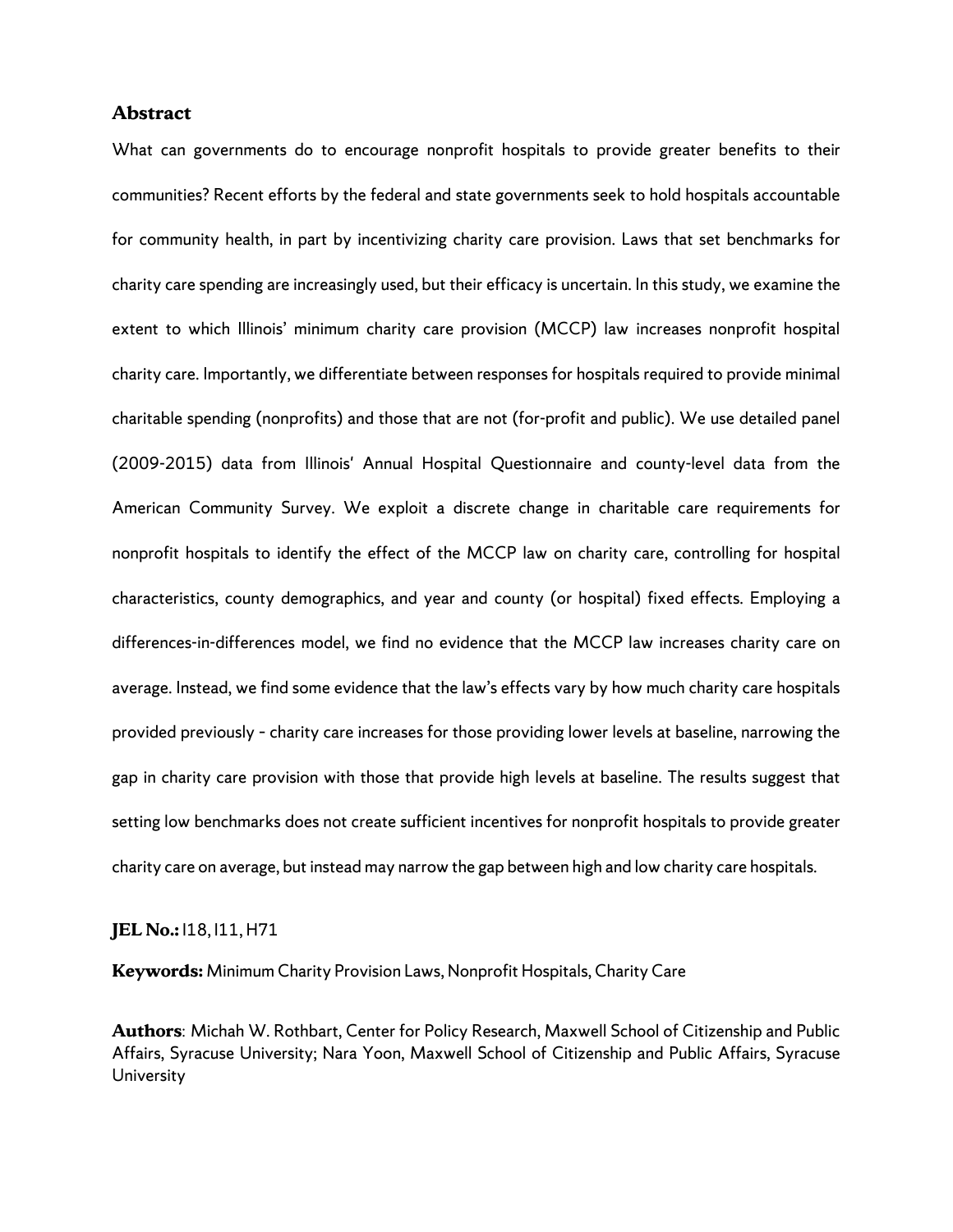*"Hospitals were built—mostly by churches—to be a safe haven for people regardless of one's race, creed or ability to pay. Hospitals have a nonprofit status—most of them—for a reason. They're supposed to be community institutions."* 

Martin A. Makary, Professor of Surgery at Johns Hopkins Medicine, as quoted in McCambridge (2019).

*"You should get close to the value of tax exemption in community benefit. I think you'll find most hospitals aren't providing that."*

Paula Song, Associate Professor of Health Policy and Management at the University of North Carolina Gillings School of Global Public Health as quoted in Rosenthal (2013).

# **Introduction**

What can governments do to hold nonprofit hospitals accountable for providing sufficient community benefits? While for-profit and government hospitals are large players in the U.S. healthcare market, approximately two-thirds of all hospitals are tax-exempt charitable organizations (American Hospital Association Survey 2019) with privileged tax status – they do not pay property taxes, and in some cases, sales taxes. $^{\rm 1}$  $^{\rm 1}$  $^{\rm 1}$  This expensive tax expenditure is potentially justified by community health benefits offered by nonprofit hospitals, including charity care. Tax exemptions may help nonprofit hospitals support the hospitals' missions through the provision of charity care (Sutton and Stensland 2004; Thorpe and Phelps 1991). Governments and the public, therefore, increasingly seek to hold nonprofit hospitals accountable for their communities' health to justify their tax-exemption benefits.

<span id="page-4-0"></span><sup>&</sup>lt;sup>1</sup> Previous work estimates tax exemptions for charitable hospitals were \$24.6 billion in 2011 (Rosenbaum et al. 2015).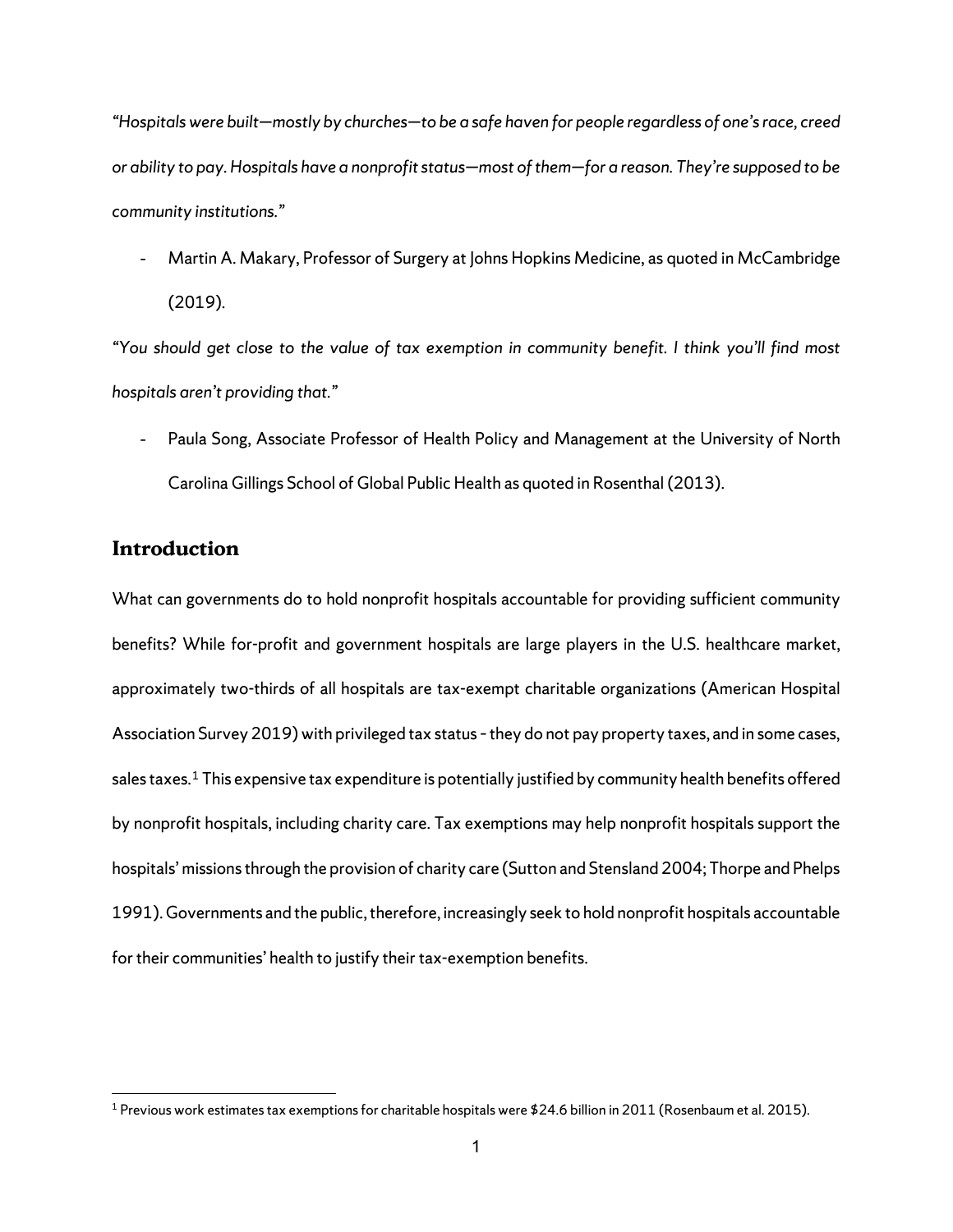Recent policies, including the Affordable Care Act (ACA), attempt to provide nonprofit hospitals with incentives to increase community benefits and to address broader community needs.<sup>[2](#page-5-0)</sup> Tax expenditures are an indirect government intervention intended to achieve public policy aspirations, but they only circuitously hold nonprofit organizations accountable for provision of services such as community health (see, for example, Musgrave and Musgrave 1980; Benjamin and Posner 2018; Howard 2002; Kettl 2002). Others have argued that providing tax benefits serves as an "implicit subsidy" (Sanders 1995) to nonprofit hospitals to support their public service missions, including charity care – but the incentive is often just an implicit and not an explicit requirement.

Despite increasing attention to the theories of ownership and widespread use of federal and state legislation to address broader community health needs, research on the extent to which governments can encourage nonprofit hospitals to provide greater charity care is thin and mixed (Noble et al. 1998; Sutton and Stensland 2004; Kennedy et al. 2010). To fill this gap, we evaluate Illinois' minimum charity care provision (MCCP) law to examine the conditions under which government policies can incentivize nonprofit hospitals' provision of charity care.

In 2012, Illinois "set the bar" for charity care spending at a level at least equal to the foregone property tax levy for a nonprofit hospital. By "setting the bar," the government codified a target that nonprofit hospitals must meet or face consequences. The Illinois' MCCP law raises fundamental questions for researchers and policymakers about policy effectiveness. An adequate evaluation of this type of policy will provide insights into whether a series of shifts in policies aimed at expanding nonprofit hospitals' community obligations will have their intended positive effect on community health. The

<span id="page-5-0"></span> $2$  Tax-exempt hospitals spent an average of 7.5% of their expenditures on community benefits during the fiscal year 2009, of which, more than 85% was spent on charity care, government payer payment shortfalls, and subsidized health services (Young et al. 2013).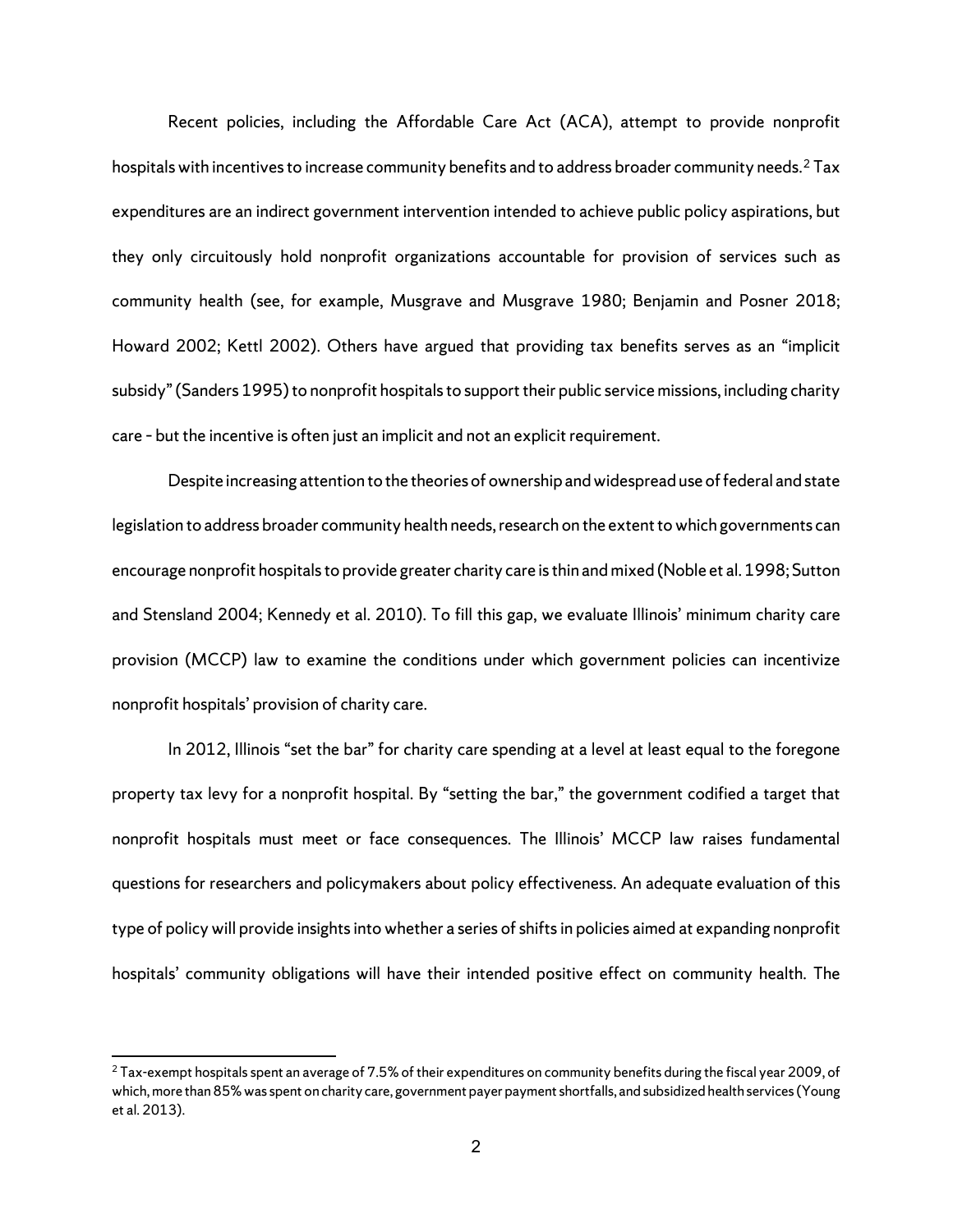effects may also have considerable consequences for equity, depending on which patients benefit from these policies.

In this paper, we assess the extent to which Illinois' MCCP law increases the provision of charity care in nonprofit hospitals, comparing the effects of the law in nonprofit hospitals to hospitals not subject to the requirements (for-profits and government). We provide evidence on the extent to which and conditions under which government policies increase charity care provided in nonprofit hospitals. We explore which hospitals increase charity care, presumably because they receive sufficient incentives to further fulfill their missions. We use difference-in-differences models and longitudinal, hospital-level data on general hospitals in Illinois (nonprofit, for-profit, and public) from 2009-2015 to estimate the impact of Illinois' MCCP law on charity care provided. Our sample is comprised of hospital data from Illinois' Annual Hospital Questionnaire and county-level data from the American Community Survey, including demographic, fiscal, and geographic information on 105 general hospitals with audited financial statements. We focus on impacts for two key outcomes: (1) percentage of patients receiving charity care, and (2) percentage of health services spent on charity care.

In brief, we find nonprofit and government hospitals provide more charity care than for-profit hospitals before the MCCP policy. Impact estimates on the effects of the policy, however, show little evidence that the MCCP law increases charity care provision. Instead, we find some evidence that the law's effects vary by how much charity care hospitals previously provided – charity care increases for those providing lower levels at baseline, narrowing the gap in charity care provision with those that provide high levels at baseline. These findings, taken together, provide new insights for the ongoing debate on the effectiveness of government policies designed to incentivize hospitals' provision of charity care, and what makes for effective accountability policy for nonprofits more broadly.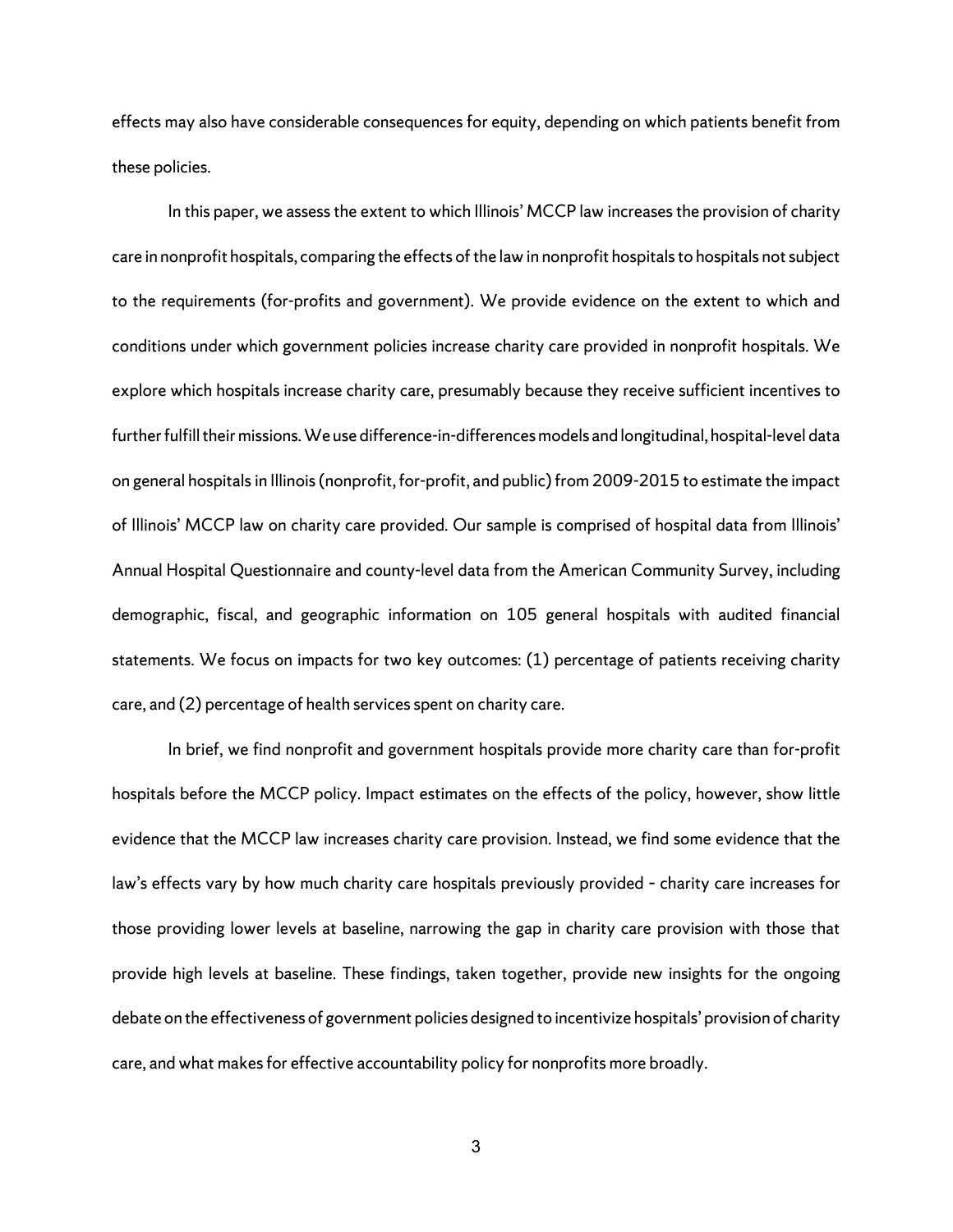The rest of this paper is organized as follows. In the next section, we outline the policy context, including recent government activity intended to increase hospitals' provision of charity care. In the third section, we review relevant literature on the link between hospital ownership and charity care, and government policies intended to encourage hospitals to be accountable for community health. In the fourth section, we discuss our data and measures followed by a section outlining our empirical strategy. Finally, we show results followed by comments and conclusions.

# **Policy Context: Regulatory Approaches to Hold Nonprofit Hospitals Accountable for Charity Care**

In the hospital sector, nonprofit hospitals play an outsize role and governments have begun to explore a variety of policies intended to hold them accountable (Sanders 1993; Sutton and Stensland 2004; Noble et al., 1998). Recent policy approaches, in the era of the Affordable Care Act (ACA), attempt to hold nonprofit hospitals accountable for increased provision of community benefits and address broader community needs. Although there is a wide range of activities that could be considered beneficial to a community, previous studies have typically used "uncompensated care" and "charity care." For instance, "uncompensated care" includes charity care, bad debt, and shortfalls in government-sponsored care (such as Medicare and Medicaid), while "charity care" refers to the unbilled expenditures for disadvantaged patients when the determination to provide care free of charge is made before the medical services are provided (see, for example, Thorpe and Phelps 1991; Herzlinger and Krasker 1987; Nicholson et al. 2000).

Although myriad potential laws may increase and enforce community benefit standards, we focus on the two most common policies – (1) reporting requirements, and (2) minimum charity care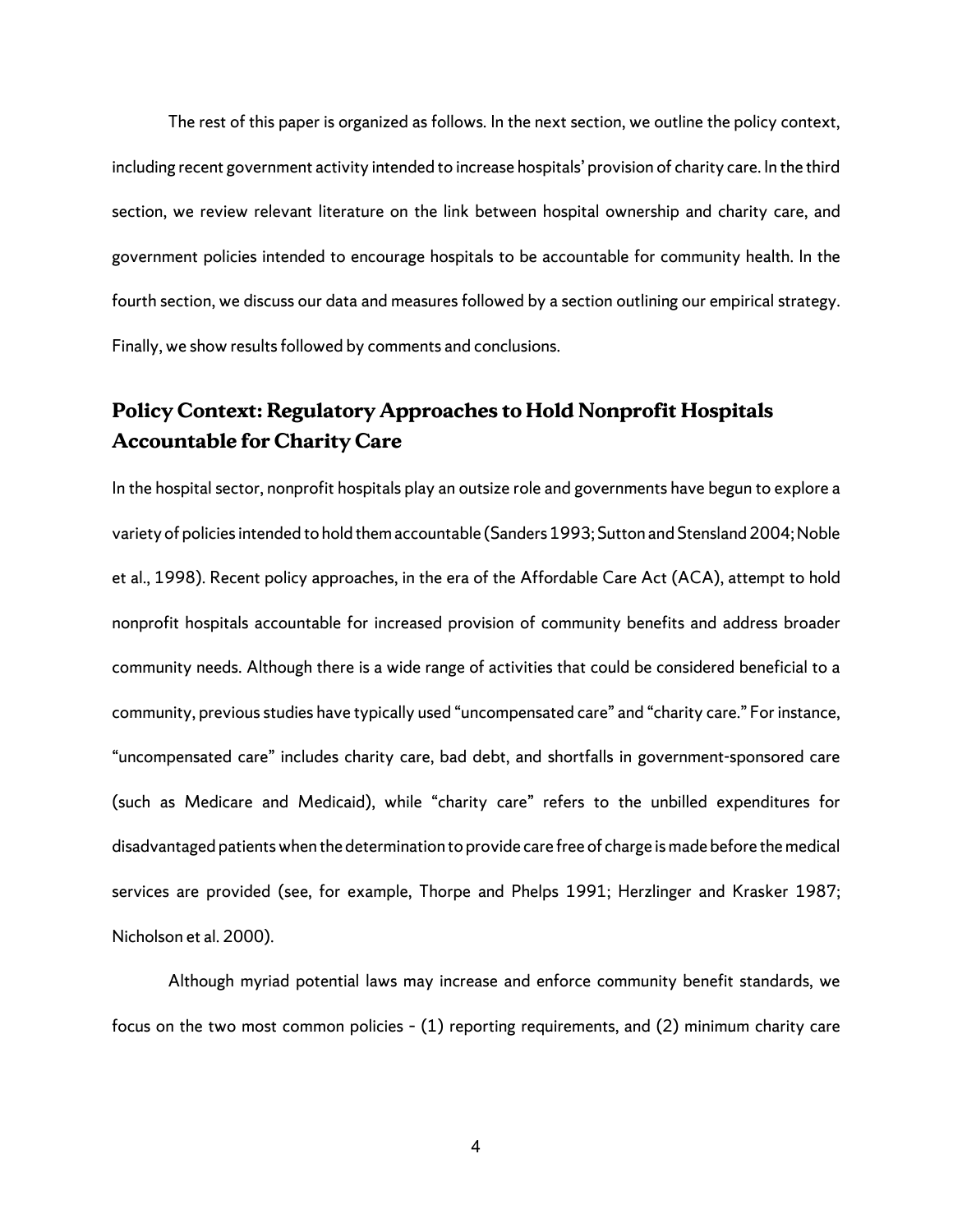provision (MCCP) laws. Together, these two policy efforts are aimed at increasing accountability fortaxexempt hospitals with respect to community benefit activities.

Laws with reporting requirements may compel hospitals to report the levels and types of community benefits and charity care provided.<sup>[3](#page-8-0)</sup> These policies provide positive signals for generous hospitals that provide high levels of charity care or, alternatively, publicly shame those that do not.<sup>[4](#page-8-1)</sup> We call laws with reporting requirements "gold starring" policies. The Patient Protection and Affordable Care Act of 2009 (ACA) has a few features consistent with gold starring policies. The ACA mandated public reporting of community benefit activities to improve standardization and transparency.<sup>[5](#page-8-2)</sup> One key feature of these reporting requirements was the new Schedule H, which was added for hospitals in 2009 to supplement financial data collected from all tax-exempt organizations on the IRS Form 990.<sup>[6](#page-8-3)</sup> In addition to information on hospital activities, policies, and bad debt, the ACA also requires all nonprofit hospitals in the U.S. (with over \$50,000 in revenues) to report on community benefits, including charity care, on the Schedule H each year. Failure to meet federal requirements may yield significant disadvantages, ranging from an annual \$50,000 excise tax to revocation of the hospital's 501(c)(3) taxexempt status (IRS instructions 2015). The major categories of federal community benefit requirements found in the ACA and the IRS, however, do not specify a minimum level of charity care that a hospital

<span id="page-8-0"></span><sup>3</sup> Currently, 31 states require nonprofit hospitals to comply with community benefit reporting laws (https://hilltopinstitute.org/our-work/hospital-community-benefit/hcbp-state-comparison/).

<span id="page-8-1"></span><sup>4</sup> Similar policies that aim to encourage behavior through sharing information are common in other areas of regulation, including food safety compliance (Jin and Leslie 2003, 2009; Rothbart et al. 2019) and education (Figlio and Lucas 2004; Rockoff and Turner 2010).

<span id="page-8-2"></span><sup>5</sup> Section 9007 of the ACA established "additional requirements for charitable hospitals" in the

new I.R.C. §501(r), which standardizes community benefit reporting for 501(c)(3) tax-exempt hospitals and establishes specific requirements that these hospitals must meet as a condition of preserving their federal tax exemption. Further, the ACA established new standards for community health needs assessment, financial assistance policies, and hospital charges, billing, and collection practices.

<span id="page-8-3"></span><sup>6</sup> IRS Schedule H data in tax year 2013 suggests that 11.7% of total spending in nonprofit hospitals goes to community benefits including "free or discounted care, Medicaid underpayments, health research, education, bad debt expense attributable to patients eligible for financial assistance, Medicare shortfalls, and other community benefits and building activities" (AHA report, 2017).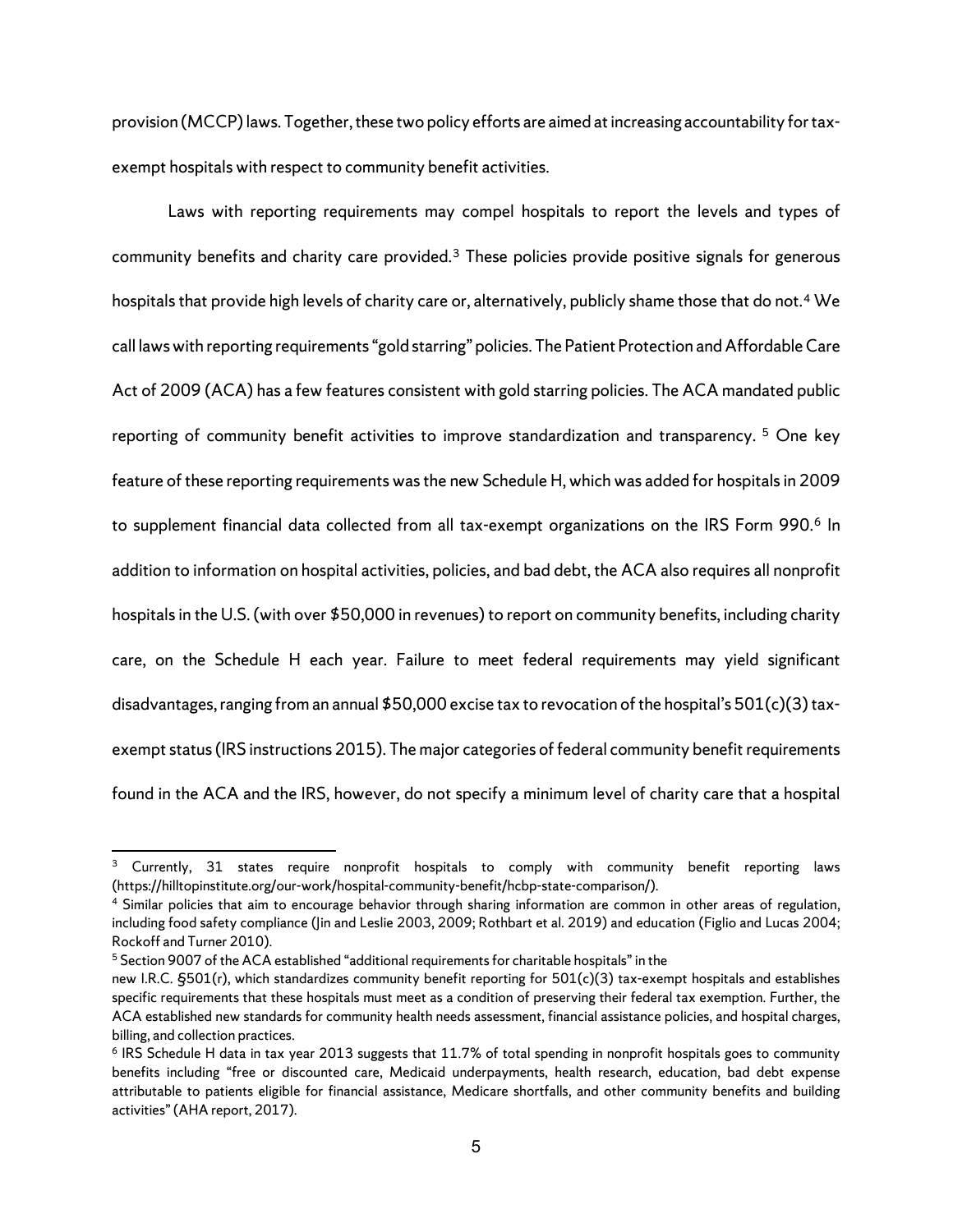must provide in return for tax-exempt status. Ambiguity in federal standards for charity care may partially explain limited and mixed research on the extent to which governments can influence the level of the community benefits provided by nonprofit hospitals (Morrisey et al. 1996; Kennedy et al. 2010).

Conversely, Minimum Charity Care Provision (MCCP)laws[7](#page-9-0) further regulate nonprofit hospitals by imposing compliance criteria with a threat of eliminating tax exemption status. These policies "set the bar," requiring nonprofit hospitals to provide charity care at or above a set threshold (typically determined by the size of foregone tax burden) in order to retain their tax exemptions. As of 2019, five states have MCCP laws<sup>[8](#page-9-1)</sup> (Illinois, Texas, Utah, Pennsylvania, Nevada), which are typically enforced by threat of removal of tax exemptions. Illinois passed its MCCP law in 2012. There, hospitals can lose both property tax and sales tax exemptions if they fail to comply with the MCCP requirements, providing a very strong financial incentive. While privileged tax status can be thought of as a carrot for provision of services that serve the public interest, removal of tax exemptions through a MCCP law might be a powerful stick to incentivize behavior.<sup>[9](#page-9-2)</sup> This study offers an empirical investigation of the impact of the Illinois' MCCP law on hospitals' charity care provision.

<span id="page-9-0"></span><sup>7</sup> Illinois Property Tax Code, S.B. 2194, codified at 35 ILCS 200/15-86(c)(2012).

<span id="page-9-1"></span><sup>&</sup>lt;sup>8</sup> The legal requirements for vary by state (https://hilltopinstitute.org/our-work/hospital-community-benefit/hcbp-statecomparison/).

<span id="page-9-2"></span><sup>9</sup> Prior to the implementation of Illinois' MCCP law, two hospitals, Riverside Medical Center and Provena Covenant Medical Center, were threatened with loss of tax exemptions due to allegedly failing to offer sufficient benefit to the public interest. The Illinois Department of Revenue revoked Provena Covenant Medical Center's property tax-exemption status in 2004 because of alleged inadequacy of its charitable activity (Barniv et al. 2005; Provena Covenant Med. Cent. v. Dep. Rev. 236 III. 2d 368 (2010)). The lawsuits signaled to hospitals that they should take Illinois' community benefits requirements seriously and that the Department of Revenue might aggressively enforce future requirements. The MCCP law was a response to Illinois Supreme Court's decision in the Provena Covenant Medical Center case, setting a standardized and transparent benchmark.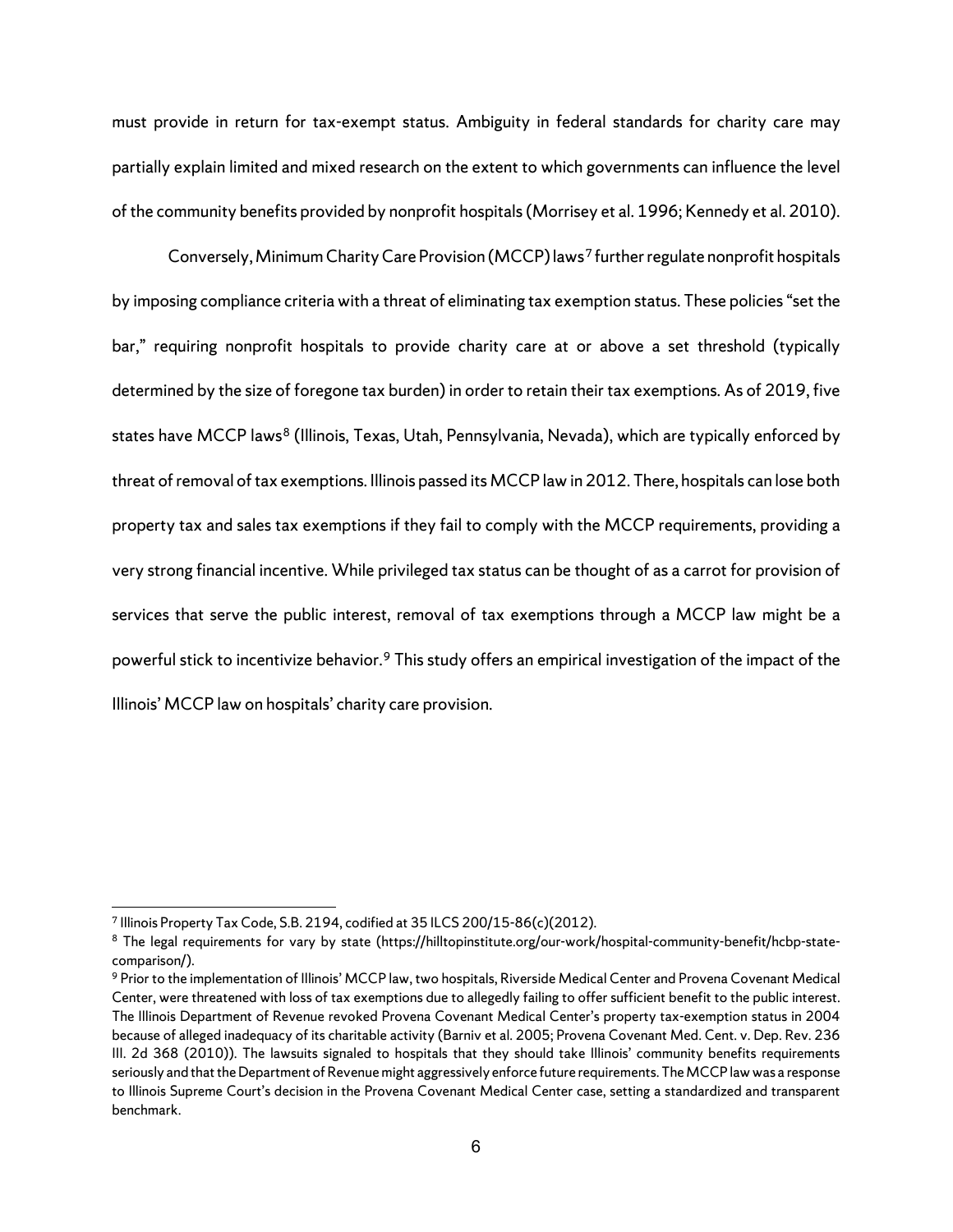### **Literature Review**

In this paper, we build on previous research that examines the extent to which governments can hold nonprofit hospitals accountable for provision of community benefits, focusing on the extent to which MCCP policies increase charity care spending and exploring potential mechanisms. We investigate two issues, including sectoral differences in the provision of hospital charity care and the role of government policies to increase charity care, especially focusing on MCCP laws.

First, theories of sectoral difference are widely used to understand the relationship between ownership and organizational performance in public administration research (Heinrich 2009; Herzlinger and Krasker 1987; Bozeman and Bretschneider 1994; Rainey and Bozeman 2000; Perry and Rainey 1988). Although evidence suggests that sectoral difference is related to health service provisions in markets where public, nonprofit, and for-profit organizations compete (Amirkhanyan et al. 2008; Amirkhanyan et al. 2017; Weisbrod and Schlesinger 1986; Johansen and Zhu 2013; Hansmann 1987; Ben‐Ner and Van Hoomissen 1991), work is inconclusive on the relationship between hospital ownership type and the level of charity care provided (or community benefits, more broadly) in the absence of government incentives. For instance, some studies find that nonprofit hospitals provide greater levels of community benefit and charity care than for-profit hospitals (Arrington and Haddock 1990; Clement et al. 2002). Others, however, find little evidence that nonprofit hospitals provide community benefits and charity care at higher rates than for-profits (Schneider 2007; Schneider and Yilmaz 2013; Bazzoli et al. 2010).

Second, public administration researchers have long tried to understand the role government policy can play in shaping the accountability of the third-party actors in the nonprofit sector (Romzek and Johnston 2005; Salamon 1995; Posner 2002; Bardach and Lesser 1996). There are a variety of tools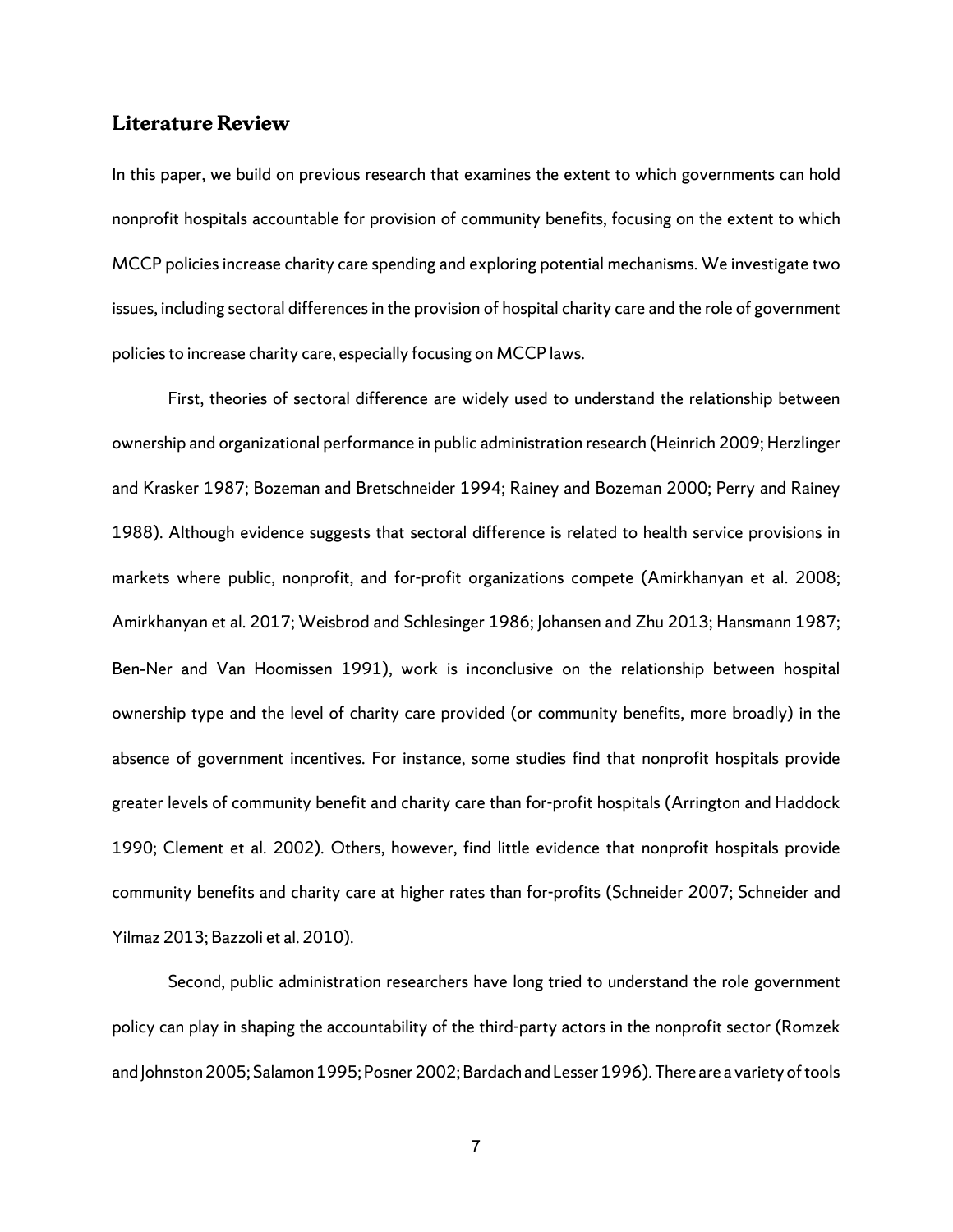available to public administrators to hold third parties accountable for the delivery of services that are in the public interest (Dicke and Ott 1999; Johnston and Romzek 1999; Dubnick and Frederickson 2009; Van Slyke 2006).

One such policy, charity care reporting policies, require hospitals to report levels of charitable activities provided to the community. Research on the extent to which charity care reporting policies can influence the size of the community benefits provided by nonprofit hospitals is thin and mixed. For example, some studies find that nonprofit hospitals increase community benefits in response to the reporting policy requirements (Young et al. 2013; Hellinger 2009; Gray and Schlesinger 2009; Ginn and Moseley 2006), while other studies find that the policies do not significantly affect the provision of community benefits (Schneider 2007; Bazzoli et al. 2010).

More relevant to our paper, other policies such as MCCP laws, set a target benchmark for the provision of one particular community benefit, charity care. Two previous studies examine the effectiveness of MCCP laws per se, both of which assess the law in Texas and neither of which find that minimum thresholds increase charity care spending (Kennedy et al. 2010; Sutton and Stensland 2004). Note, however, that these studies are limited because they do not have a counterfactual group to follow over time. The samples in previous MCCP research include only nonprofit hospitals, which are all required to comply with MCCP laws. A key limitation, therefore, is that their findings may merely indicate sector changes over time. The pre-post designs might be biased by alternative contemporaneous changes in policy that affect charity care provision.

The underlying assumption of Kennedy et al. (2010), for example, is that nonprofits that already provide sufficient charity care are not subject to the MCCP law and keep charity care the same. This is, however, an empirical question. Nonprofit hospitals may respond differently to the treatment if they provide high levels of charity care prior to policy implementation, but they may well still be treated in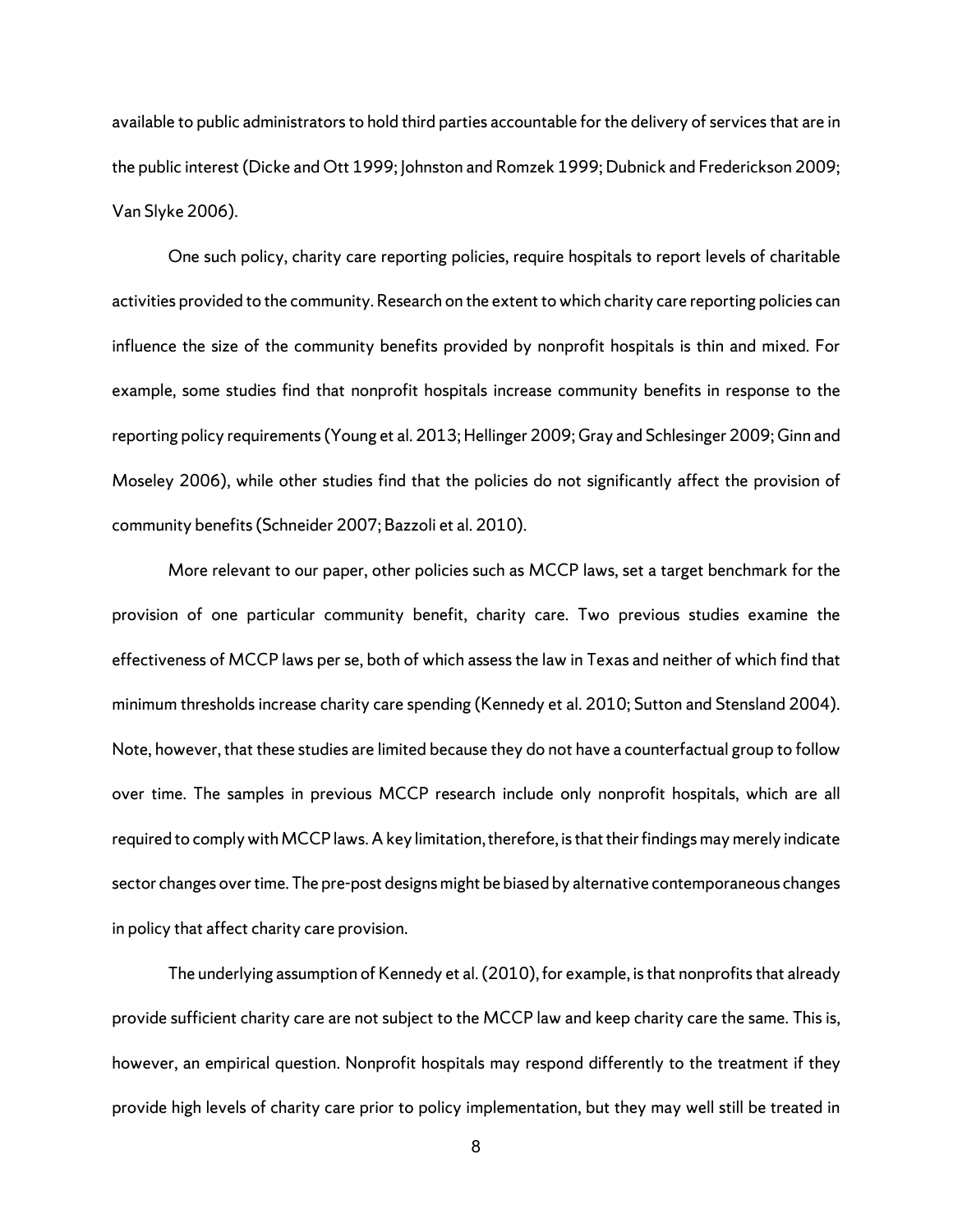some way. Further complicating matters, it is unclear, a priori, which direction the bias may go. Previous research on MCCP laws may under or overestimate the impacts of MCCP depending on whether nonprofits already "above the bar" respond to the law by increasing, decreasing, or keeping charity care the same. Including other, untreated hospitals, such as government and for-profits, would improve the analysis by offering a counterfactual for comparison. Our study fills this gap by including hospitals with all ownership types (nonprofit, for-profit, government) and comparing charity care provided by all three ownership types over time.

# **Data and measures**

 $\overline{a}$ 

To examine the effectiveness of Illinois' MCCP laws, we merge hospital financial, size, and demographic data from Illinois' Annual Hospital Questionnaire (AHQ) with county data from the Census Bureau's American Community Survey (ACS). AHQ is collected by Illinois Health Facilities and Services Review Board from 2009 to 2015. The AHQ provides data on all hospitals operating in Illinois, including hospital characteristics, financial information, ownership, specialty, and financial audit status.Our analytic sample includes all general hospitals with audited financial statements for years 2009-2015. To address concerns about hospital closures during this period, we initially restrict the sample to continuously operating (in every year) hospitals for 2009-2015. Our sample includes 733 observations of 105 hospitals over the 7-year period. [10](#page-12-0)

Our main outcome of interest is levels of charity care provided. While there are many potential measures of charity care provision, we rely on the two measures discussed most frequently in the existing literature: (1) percentage of patients receiving charity care, and (2) percentage of health services spent on charity care. Our main independent variable is a binary interaction variable that takes a value of 1 for

<span id="page-12-0"></span> $^{\rm 10}$  2 observations are excluded out of 735 total hospital-year observations due to missing outcome data.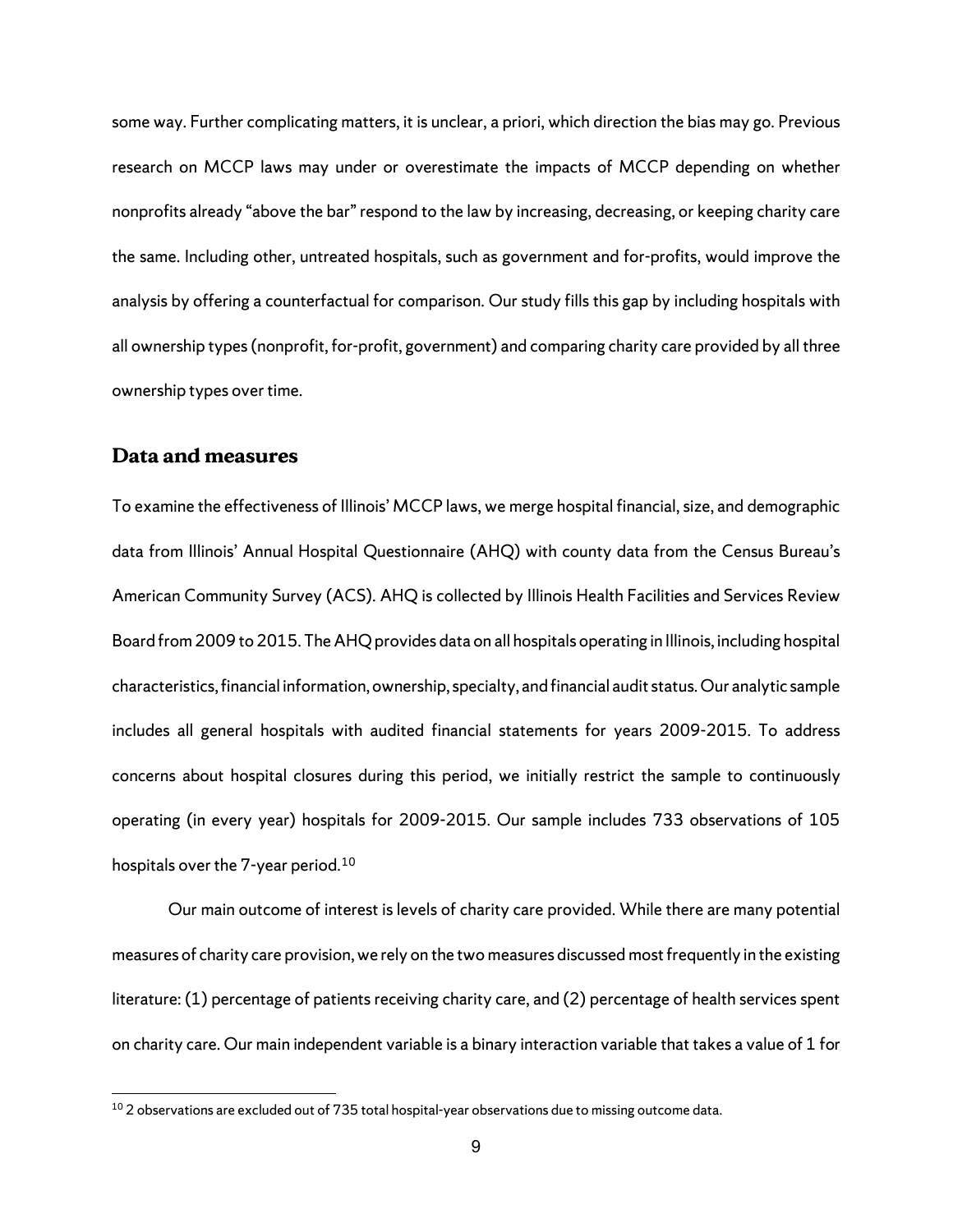nonprofit hospitals in the post-policy period (2012-2015) and 0 otherwise. "Hospital and financial characteristics" is a vector of variables that reflect the number of patients, number of beds, and natural logarithm of revenue (in 2015 dollars using the consumer price index, CPI). Number of patients includes total number of people receiving inpatient and outpatient care from the hospital. Number of beds measures the authorized bed capacity of each hospital as licensed by Illinois' Department of Public Health. We use total revenues earned from inpatient and outpatient care to capture hospital size and financial productivity, taking the natural logarithm to address skewness of earnings data.

The ACS includes information on county socio-demographic characteristics, which are important considerations for hospitals deciding on the provision of charity care (Hsieh et al. 2010). "County characteristics" is a vector of variables including population, income, gender, age group, race and ethnicity, foreign-born population, English-speaking ability, education, poverty, and unemployment. Population is the number of residents in the county. Income captures county per capita income. Gender captures share female. Age group captures share of population that are children (under 18) and senior citizens (over 65). Race is a vector of variables that reflect the share who are white, black, and other races. Ethnicity includes the share of the county population that is Hispanic. Foreign-born population reflects the share of county residents born outside the U.S. English-speaking ability is the share of the population who speak English "less than very well". Education is a vector of variables that reflect population educational attainment (share less than high school, high school, some college, bachelors, and graduate). We measure poverty as the county poverty rate and unemployment as the unemployment rate.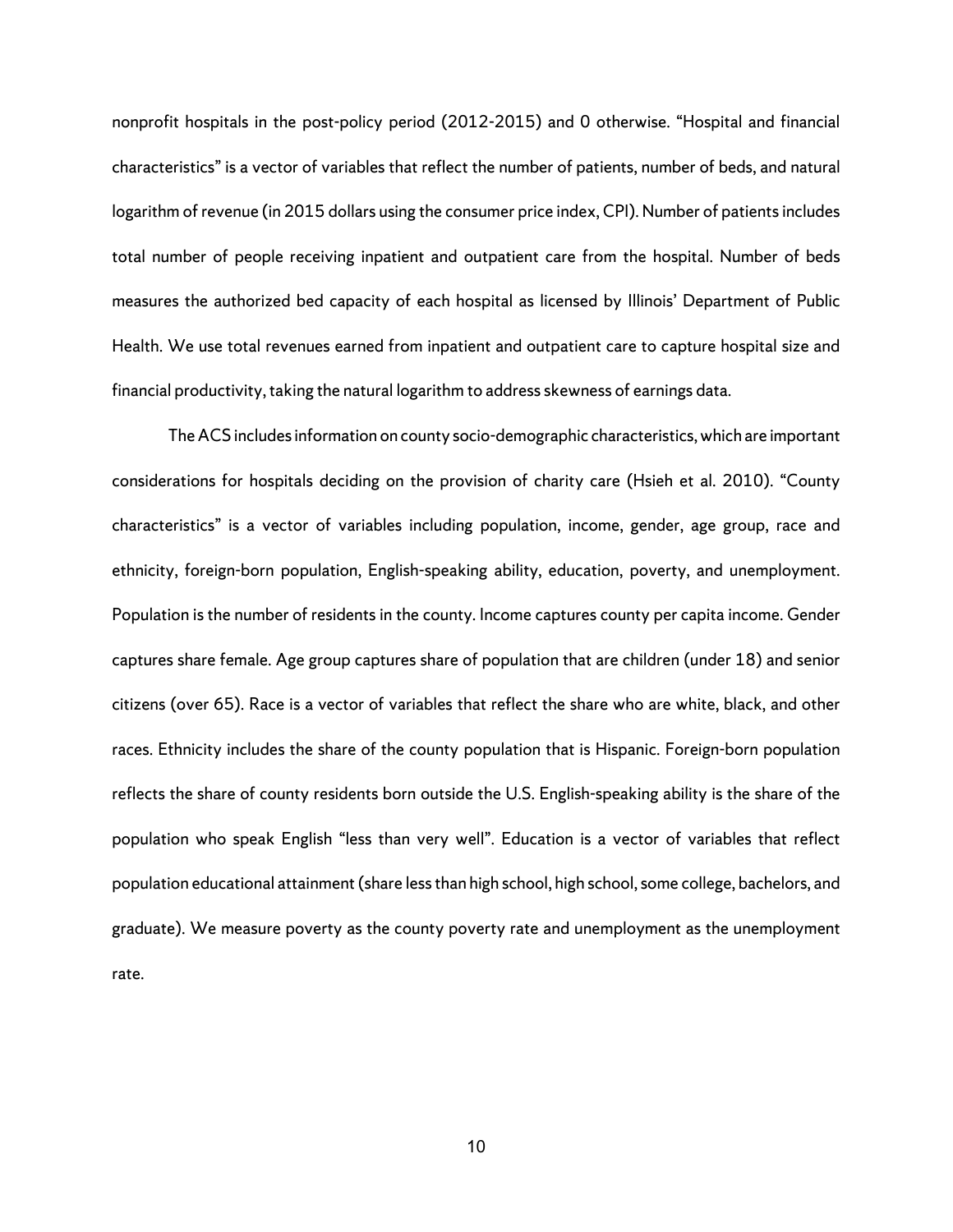### **Descriptive statistics**

Table 1 shows descriptive statistics for hospital characteristics and the county characteristics faced by general hospitals in 2009. Nonprofit hospitals are larger than the for-profit and government hospitals, earning more revenue and serving more patients. Nonprofits are also the most common ownership type among general hospitals (80 out of 105 in the sample). There are more general government hospitals than for-profits, but the government hospitals in Illinois are smaller, on average. Nonprofit hospitals provide greater levels of charity care, on average, spending a higher share on charity care and serving a higher share of charity care patients.

#### **[Table 1]**

Hospitals in our analytic sample locate in 58 counties, which comprises over half of all Illinois counties (102 total). For-profit hospitals operate in the largest counties, followed by nonprofit and then government hospitals. For-profit hospitals operate in counties with greater black and Hispanic populations, higher shares who speak English less than very well, and high levels of educational attainment and per capita income.

We exclude hospitals with specializations (i.e. children's specialty, psychiatric, and rehabilitation) and those with unaudited financial statements. These hospitals are generally, large and provide high levels of charity care. The hospitals in our analytic sample locate in counties with smaller populations and lower per capita income, as compared to excluded hospitals. Our sample's counties are whiter and less Hispanic.

# **Empirical strategy**

We use a variety of panel data methods to estimate the effect of Illinois' MCCP law on charity care provided. First, we estimate differences across sectors before the MCCP law and then compare the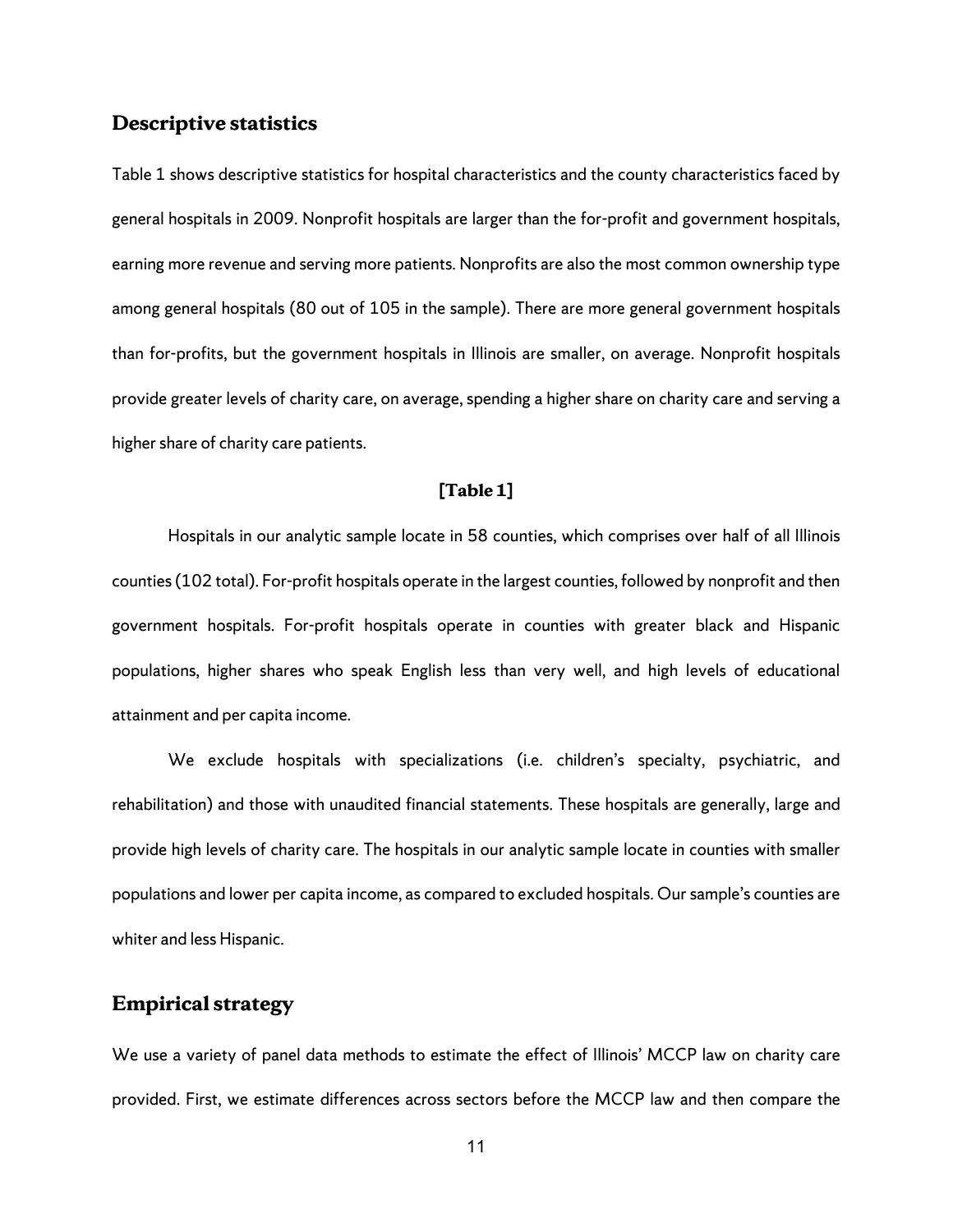difference in those differences over time. [11](#page-15-0) That is, we compare the effects of the MCCP law on hospitals subject to its requirements (nonprofits) and not subject to requirements (public and for-profits), exploiting the discrete change in charitable care requirements for nonprofit hospitals ("setting the bar"). We control for hospital characteristics, county demographics, and year and county (or hospital) fixed effects. As an important contribution, we differentiate between responses for hospitals required to maintain minimal charitable spending (nonprofits) and those that are not (for-profit and government).

Further, we bring in a rich set of county control covariates to characterize the demographic, fiscal, and geographic environment of hospitals. County controls are preferred to hospital demographic controls, because the characteristics of patients a hospital serves may be endogenous – a hospital that provides charity care may lead to the hospital serving more poor patients or patients with certain racial backgrounds(see, for example, Norton and Staiger 1994).

Our empirical strategy relies on a key identifying assumption: that the MCCP law targeting nonprofit hospitals does not affect government or for-profit hospitals' charity care. While previous research finds a link between hospital ownership type and the level of charity care provided (Schneider 2007; Ferris and Graddy 1999), this could be confounded by other differences across the hospitals. Instead, we focus on the changes in charity care that occur contemporaneously with the MCCP law, holding other hospital and county characteristics constant.<sup>[12](#page-15-1)</sup> We leverage that identifying assumption to better test the effectiveness of these laws.

<span id="page-15-0"></span> $11$  Existing studies that examined the charity care are limited because they cannot adequately control for other differences between nonprofit, for-profit, and government hospitals. For example, ownership of hospitals vary by specialty, location, size, history of incorporation and expansion, debt holdings, annual profitability, among many others. That is, previous work on the extent to which nonprofit hospitals "earn" their tax exemption is largely descriptive research and potentially confounded by omitted variables. In particular, previous research suffers from "admiring the problem", instead of proposing ways in which to increase the provision of charity care in hospitals. We address this issue by including all types of hospital ownership in this paper.

<span id="page-15-1"></span><sup>&</sup>lt;sup>12</sup> For-profit hospitals are eligible for an income tax credit equal to the lesser of real property taxes paid during the tax year or the cost of free and discounted services provided [Section 35 ILCS 5/223(a), Illinois Income Tax Act, 2012].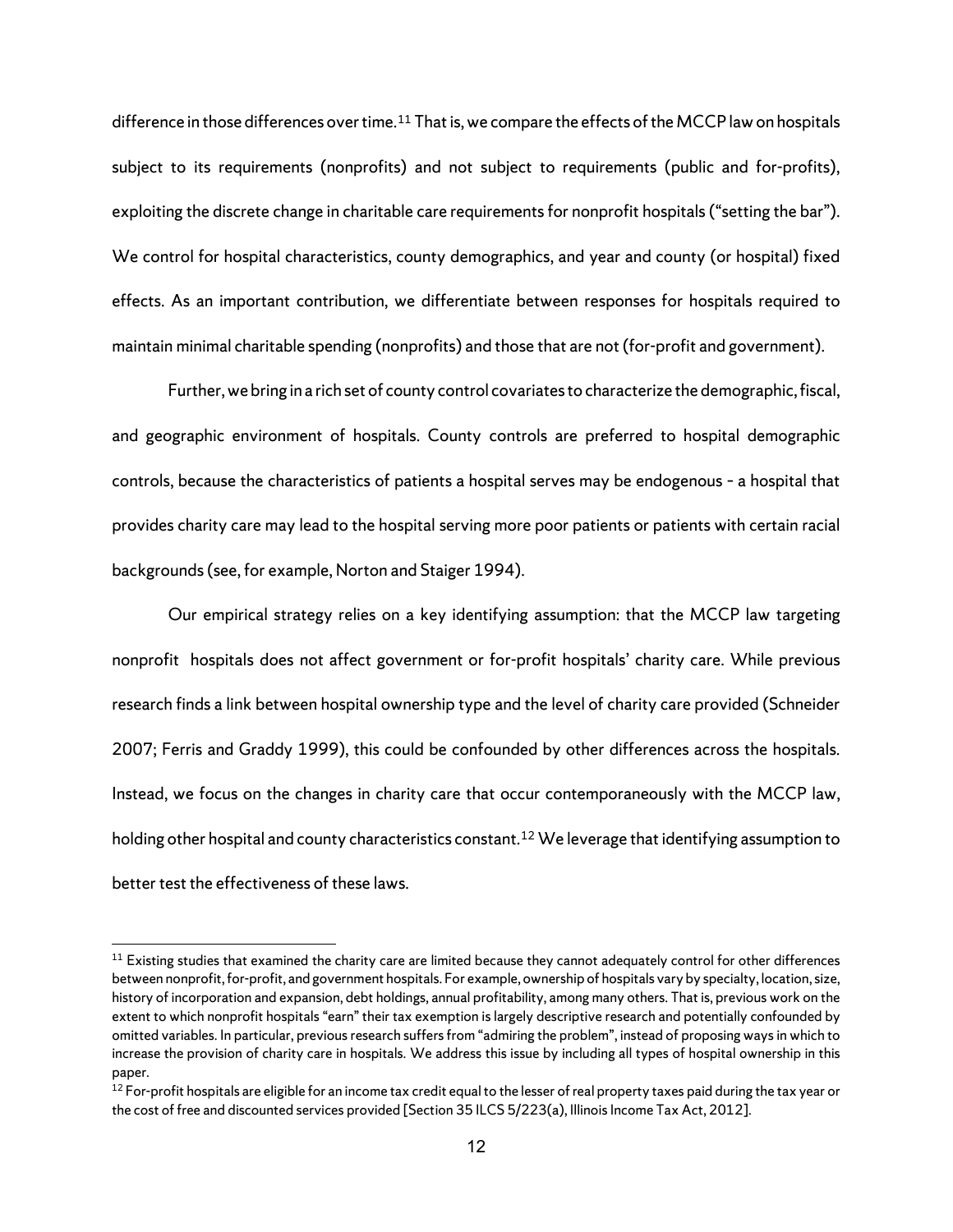First, we begin with a model of the relationship between hospital ownership and charity care provision prior to the MCCP law (2009-2011), controlling for a variety of hospital, county, patient, and period characteristics:

(1) 
$$
Y_{\text{hct}} = \beta_1 \, NP_{\text{hct}} + \beta_2 \, FP_{\text{hct}} + X'_{\text{hct}} \beta_3 + C'_{\text{hct}} \beta_4 + \xi_t + \varepsilon_{\text{hct}}
$$

where  $h$  indexes hospital,  $c$  indexes county, and  $t$  indexes year;  $Y_{hct}$  is a vector of two outcomes that capture the rate of charity care provided by hospital *h* in year *t*, measured as either: (1) charity care patients as share of all patients, or (2) charity care spending as a share of revenue plus charity care spending;  $NP_{hct}$  takes a value of 1 for a nonprofit hospital and 0 otherwise;  $FP_{hct}$  takes a value of 1 for a for-profit hospital and 0 otherwise; government hospitals serve as the reference category;  ${X^{\prime}}_{hct}$  is a vector of hospital and financial characteristics including number of patients, number of beds, and natural the logarithm of revenue (in 2015 dollars using the consumer price index, CPI);  $C^\prime{}_{hct}$  is a vector of county characteristics including population, per capita income, and share by age group (under 18 and over 65), gender, race and ethnicity, foreign-born population, English-speaking ability, educational attainment, poverty status, and unemployed;<sup>[13](#page-16-0)</sup>  $\xi_t$  is a year fixed effect; and  $\varepsilon_{hct}$  is an error term. In alternative models, we add county fixed effects to control for unobserved differences across counties. Standard errors are clustered at the hospital level.  $\beta_1$  ( $\beta_2$ ) capture the pre-policy difference in the provision of charity care between government hospitals and nonprofit (for-profit) hospitals, holding other factors of the hospital including size, location, demographics, and revenues constant.

<span id="page-16-0"></span> $13$  In alternative specifications, we include the demographic characteristics of patients, including race and ethnicity, in lieu of county demographic characteristics. Results are consistent, which suggests our findings are robust to alternative measures of the populations served. Results available upon request of authors.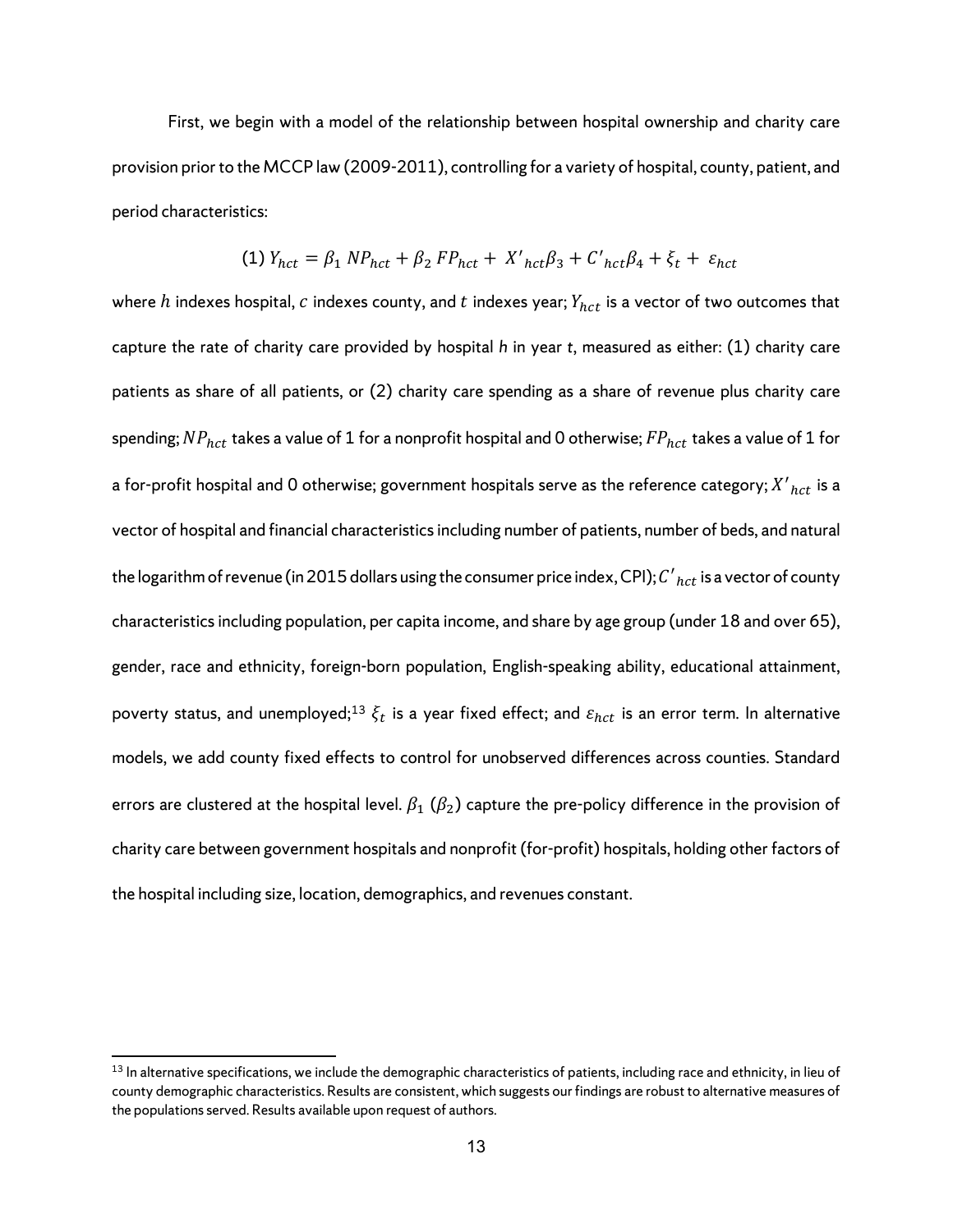We examine the effect of MCCP, estimating the extent to which MCCP increases (or decreases) nonprofit hospitals' charity care provision. Our preferred models include controls for hospital and county characteristics in addition to county fixed effects.

(2)  $Y_{hct} = \beta_1 NP_{hct} + \beta_2 NP_{hct} * Post_t + \beta_3 FP_{hct} + X'_{hct}\beta_4 + C'_{hct}\beta_5 + \xi_t + \delta_c + \varepsilon_{hct}$ where all variables are as previously defined, and  $NP_{hct} * Post_t$  is a binary interaction variable that captures nonprofit hospitals in the post-policy period (2012-2015).<sup>[14](#page-17-0)</sup> The coefficient of interest,  $\beta_2$  on  $NP_{hct} * Post_t$ , captures the MCCP effect on nonprofit hospitals' charity care provision. Preferred models include year fixed-effects and county fixed-effects,  $\delta_c$ , to control for unobserved differences across counties. We also test robustness to pooled analyses and include hospital fixed effects in lieu of county fixed effects.<sup>[15](#page-17-1)</sup> Again, standard errors clustered at hospital level. Our key coefficient is  $\beta_2$ , which captures the effect of the MCCP law on hospitals' charity care provision. These are our core analyses, which rely on more plausible identifying assumptions than previous studies. We estimate the first difference as differences in charity care provided across hospital ownership type (nonprofit, for-profit, government), but focus our interpretation on the difference in those differences that follow the MCCP law. That is, our key assumption is that the difference between ownership sectors would have remained consistent over time if not for the policy.

We then test our identifying assumptions in three ways. First, we estimate the linear trend between nonprofit hospitals and charity care in the three years prior to the MCCP law as a test of the parallel trends assumption. That is, we test whether the relationship between ownership and charity care is constant prior to the policy change. Second, we run a placebo test, setting a fake post-policy variable

<span id="page-17-1"></span><span id="page-17-0"></span><sup>&</sup>lt;sup>14</sup> We exclude the variable  $Post_t$ , because it is collinear with year fixed effects.<br><sup>15</sup> County fixed effects are collinear with hospital fixed effects and are excluded in hospital fixed effects models. Hospitals rarely change ownership type, so coefficients on nonprofit and for-profit are nearly, but not perfectly, collinear with hospital fixed effects in these models.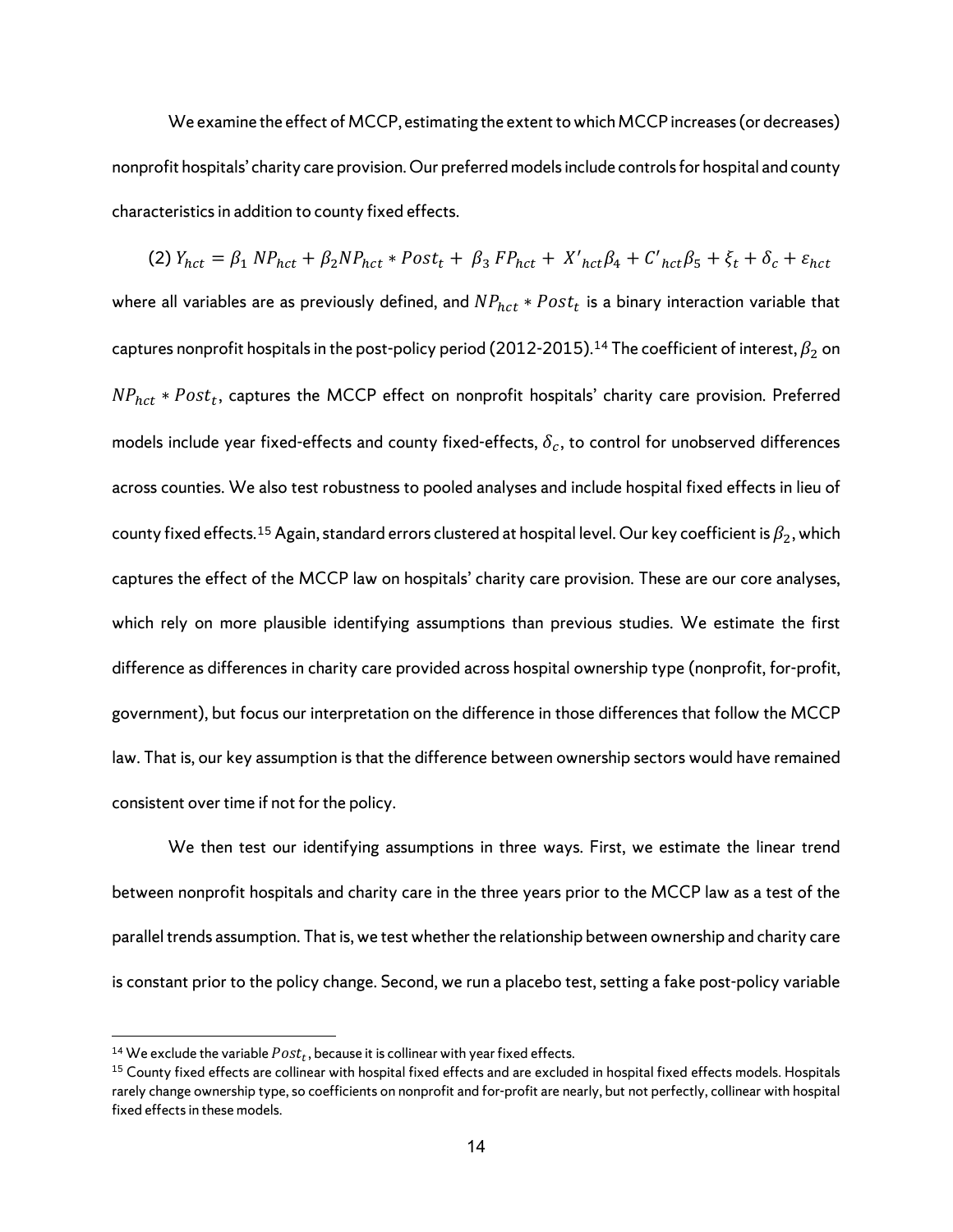equal to 1 in the year prior to MCCP adoption. For both the first and the second test, null results suggest that the identifying assumptions are valid. Third, we conduct an event study analysis. We test the relationship between ownership type and charity care in every year to determine whether changes in that relationship coincide with the MCCP law. Our non-parametric event study specifications also assess the parallel trends assumption. We add annual interactions between nonprofit and year, centered on the year of MCCP adoption.

(3)  $Y_{hct} = \beta_1 NP_{hct} + MCCPYr'_t * NP_{hct} \beta_2 + \beta_3 FP_{hct} + X'_{hct}\beta_4 + C'_{hct}\beta_5 + \xi_t + \varepsilon_{hct}$ where all variables are as previously defined, and  $MCCPYr_t$  is a vector of indicators reflecting the number of years before and after MCCP adoption.<sup>[16](#page-18-0)</sup>  $\beta_2$  captures differences in the relationship between nonprofit hospitals' charity care over time, where the secular trend is estimated using for-profit and government hospitals. Coefficients that are indistinguishable from 0 before the policy provide evidence that the parallel trends assumption is credible. Estimates that are statically significant post-policy indicate that the MCCP law changes charity care provided by nonprofit hospitals. The year before the policy – 2011 - serves as the reference year. Again, standard errors are clustered at the hospital level.

Finally, we explore potential heterogeneity based on levels of charity care provided before the MCCP law. We split nonprofit hospitals into three terciles – the top, middle, and bottom third of nonprofit hospitals– based on average share of revenues spent on charity care in the pre-study period (from 2006 to 2008). [17](#page-18-1) We fix nonprofit hospitals to their tercile group and estimate charity care over time to assess whether the impact of MCCP varies by the levels of charity care provided before Illinois

<span id="page-18-1"></span><span id="page-18-0"></span><sup>&</sup>lt;sup>16</sup> That is, for example,  $MCCPYr_1 = 1$  in 2013 and 0 in any other year,  $MCCPYr_{-1} = 1$  in 2011 and 0 in any other year, etc.<br><sup>17</sup> We think that using the average charity care during the pre-study period (from 2006 to 2008) "propensity" to provide charity care in the absence of MCCP. Using observations in sample to construct terciles may suffer from regression to the mean, such that differences across hospitals narrow simply due to mechanical statistical artifacts rather than changing underlying behavior. Alternatively, we use data in the first year of the panel (2009) to assign nonprofit hospitals to the three terciles based on charity care provided in the first observation year - the results are similar, but, again, may reflect regression to the means rather than effects of MCCP.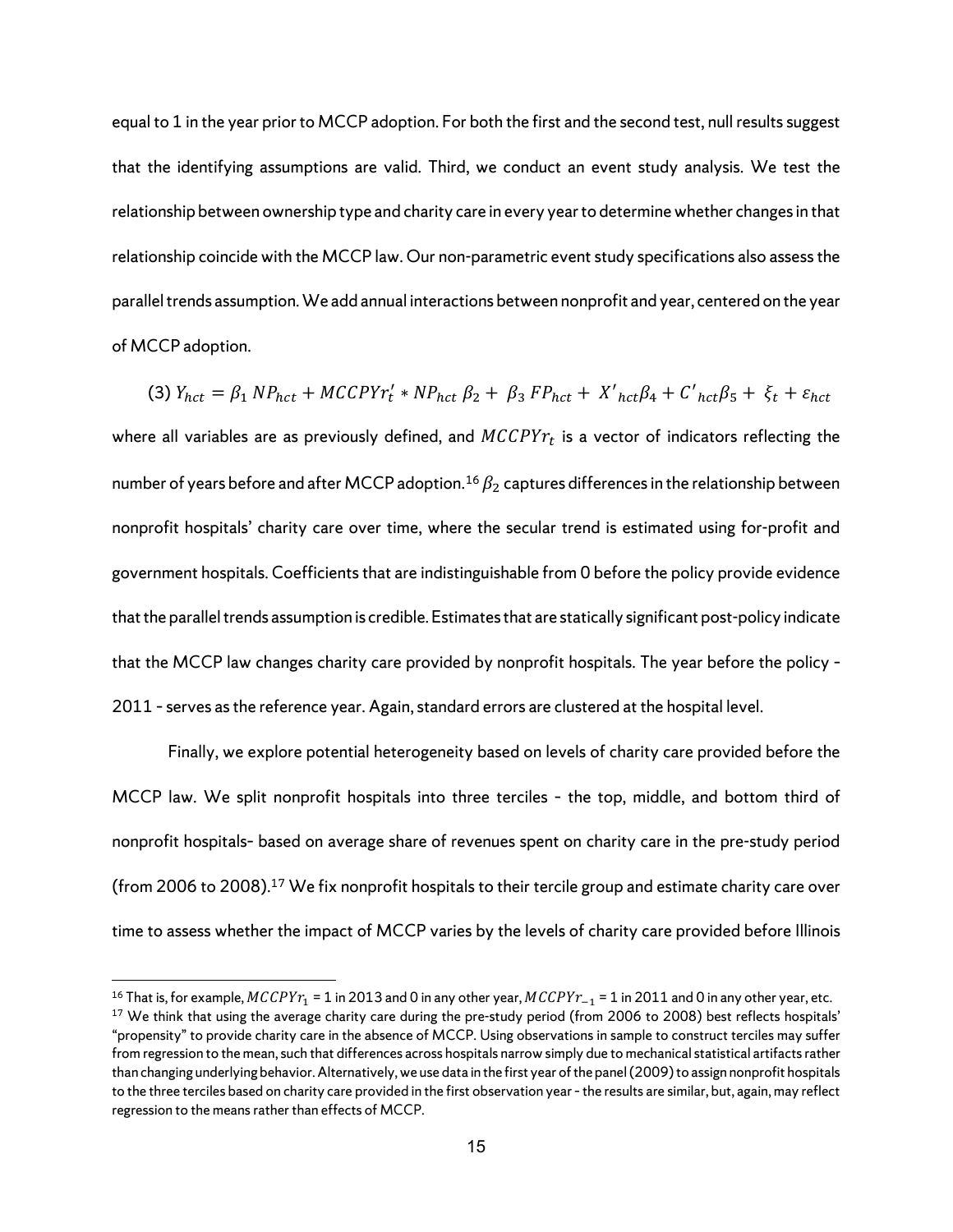"set the bar." The "top tercile" includes nonprofit hospitals in the top third of charity care provision (above 1.82% of health services spent on charity care) and the "bottom tercile" are those at the bottom (below 1.29%). "Middle tercile" are nonprofit hospitals providing charity care in any amount between the top and bottom (above 1.29% and below 1.82% of health services spent on charity care).

Why do we suspect responses may vary? In particular, nonprofit hospitals at the bottom of the charity care distribution may need to increase charity care just to meet the new benchmark levels. Alternatively, hospitals at the top of the charity care distribution may not need to increase their charity care. Instead, perhaps a formalized "bar" may enable these hospitals to decrease charity care provision without fear of penalty. Grouping by charity care terciles in the estimation model allows us to expand upon results from models 2 and 3, differentiating between nonprofit hospitals that provide high and low levels of charity care relative to their peers in the years before MCCP.

### **Analysis and results**

 $\overline{a}$ 

Our OLS results are shown in Table 2, showing the relationship between ownership type and charity care before MCCP. Descriptively, nonprofit hospitals provide more charity care than government hospitals, on average. Column 3 of Table 2, which includes controls for county demographic and hospital characteristics, suggests that nonprofit hospitals serve 1.578 percentage points greater share of patients with charity care than do government hospitals. Column 7 suggests that nonprofits spend 1.014 percentage points more of their revenues on charity care than do government hospitals.<sup>[18](#page-19-0)</sup> This relationship is, however, entirely driven by differences in the locations of nonprofit and government hospitals. Nonprofit hospitals that are located in the same counties as government hospitals serve about

<span id="page-19-0"></span> $18$  Results from columns 1, 2, 5, and 6, which control for substantially fewer potential confounders, are consistent in direction and magnitudes.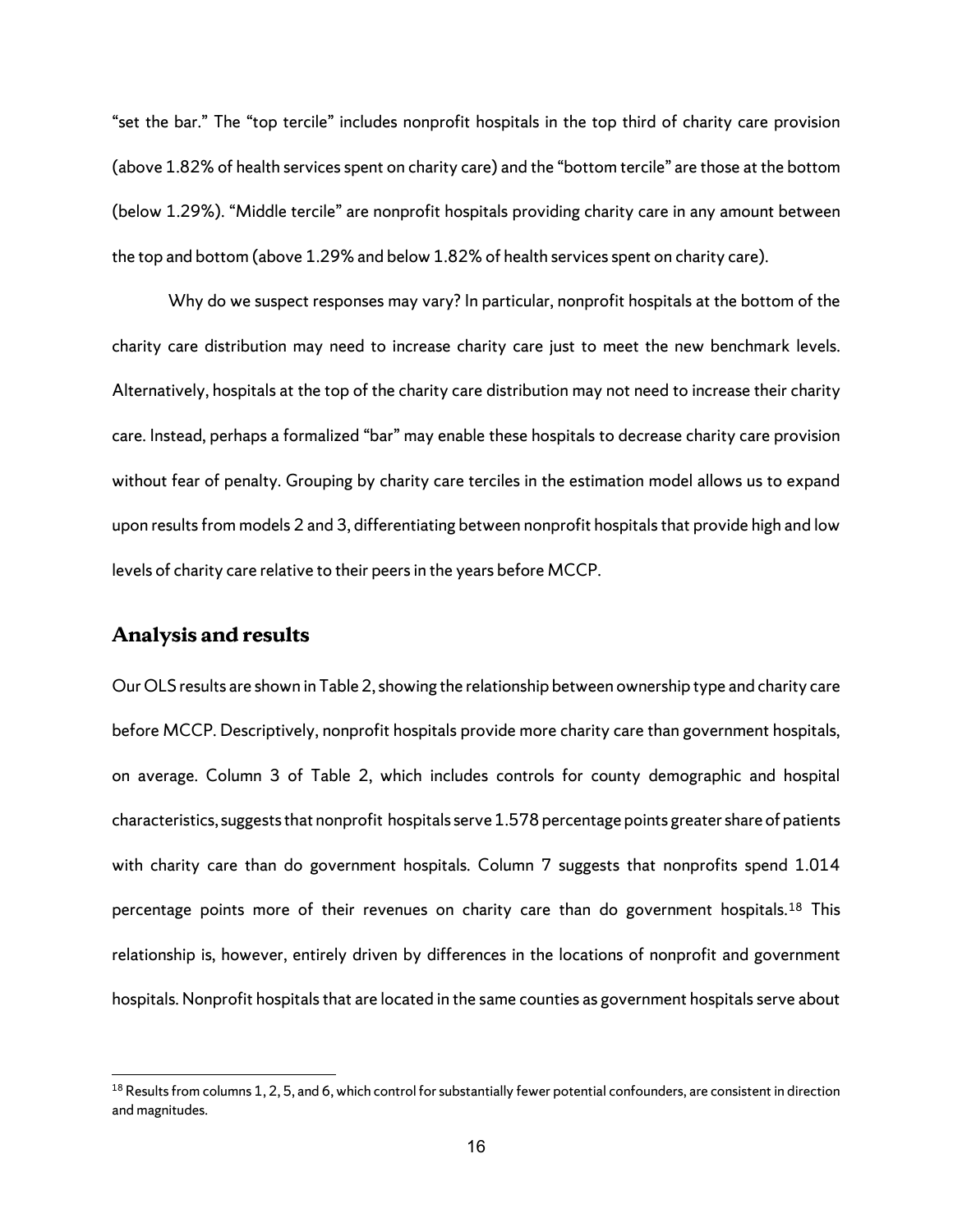the same share of charity care patients(0.005 percentage points less) and actually spend somewhat less (0.980 percentage points) of their hospital revenues on charity care patients, as shown in columns 4 and 8, respectively. For example, nonprofit has positive and significant coefficients in columns 5 to 7, showing results from models that do not include county fixed effects. Conversely, nonprofit has a negative, significant coefficient in column 8 (a model that includes county fixed effects). That is, nonprofit hospitals that operate in the same county as government hospitals provide less charity care than their counterpart, on average.

#### **[Table 2]**

For-profit hospitals provide less charity care than nonprofits to an even greater degree. Column 3 of Table 2, shows that nonprofit hospitals serve 3.064 percentage points greater share of patients with charity care than do for-profit hospitals. Column 7 suggests that nonprofits spend 2.162 percentage points more of their revenues on charity care than do for-profit hospitals.[19](#page-20-0) Unlike the relationship with government hospitals, however, this relationship does not appear to be driven by differences in the locations of hospitals. Nonprofit hospitals that are located in the same counties as for-profit hospitals serve a greater share of charity care patients (3.719 percentage points; though this is imprecisely estimated) and spend more of their hospital revenues on charity care patients(2.519 percentage points), as shown in columns 4 and 8, respectively.

Table 3 shows results of our difference-in-differences models, which all indicate that the policy had little or no effect on average charity care provision in nonprofit hospitals. All results show that the interaction between nonprofit hospital and treatment ( $Post$ ) is small and insignificant. Columns 1 through 5 indicate that there is no relationship between the MCCP policy and the share of patients

<span id="page-20-0"></span> $19$  Results from columns 1, 2, 5, and 6, which control for substantially fewer potential confounders, are consistent in direction and largely consistent in magnitudes (though perhaps becoming a little stronger in preferred models).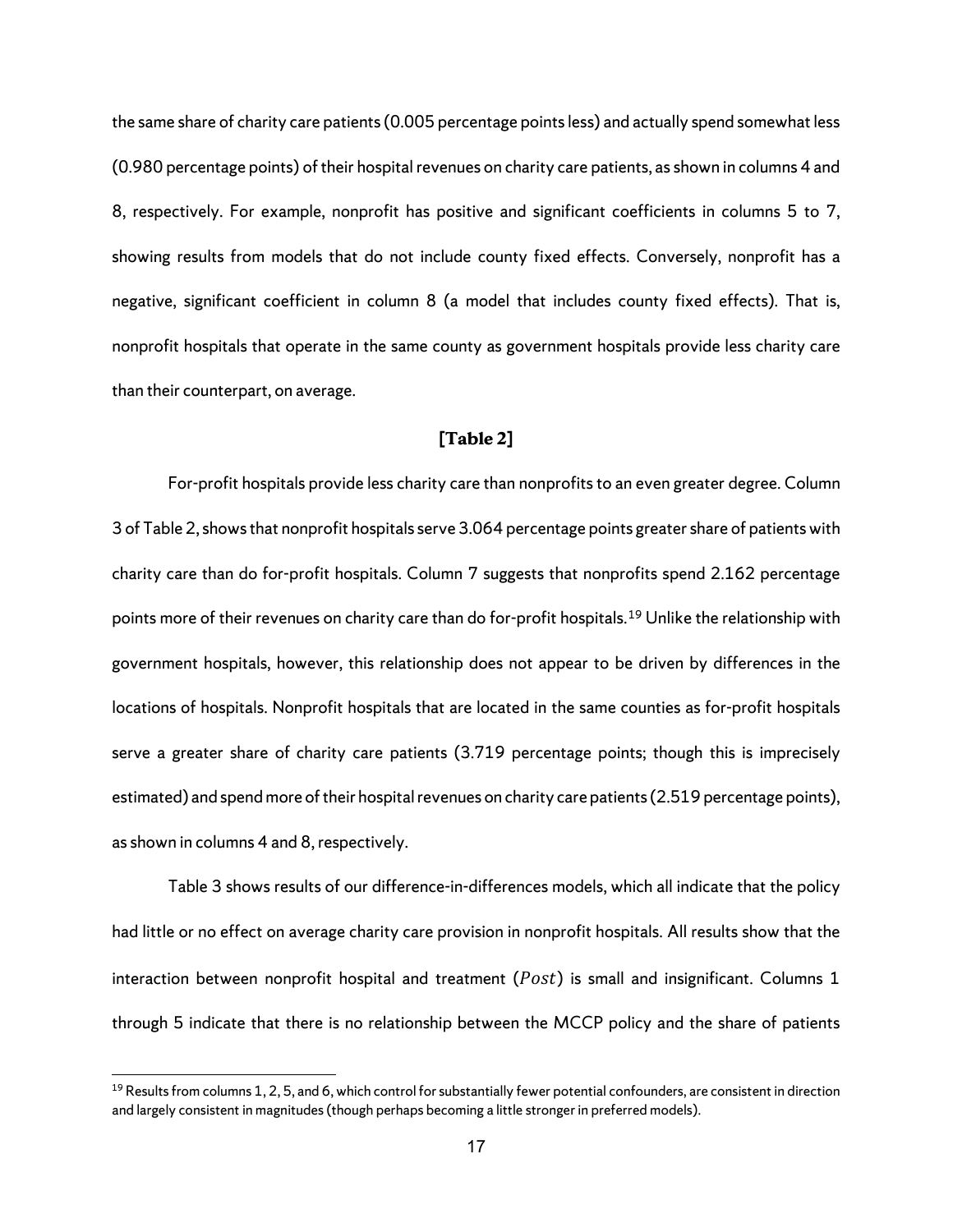receiving charity care in nonprofit hospitals. Columns 6 through 10 indicate that there is no relationship between the MCCP policy and the ratio of revenues spent on charity care in nonprofit hospitals. The result is robust to inclusion of additional controls, county fixed effects and hospital fixed effects. Taken together, these results indicate that the policy was unsuccessful, on average, because the MCCP law did not increase charity care provided in nonprofits.

#### **[Table 3]**

We test the key model assumptions in Table 4. Columns 1, 2, 6, and 7 show results of tests of the parallel trends assumptions, finding no significant trend prior to policy implementation in 2012 (point estimates, if they are to be believed, despite insignificance, suggest a small increase in charity care over time). Columns 3 to 5 and Columns 8 to 10 show tests of the assumption that there are no effects prior to treatment, showing statistically insignificant positive coefficients if we assign "treatment" to the year before MCCP.

#### **[Table 4]**

We then turn to event study results to further test the parallel trends assumption and assess the extent to which impacts change over time. The results are shown graphically in Figure 1 panels A and B, with point estimates displayed as dots and 95% confidence intervals shown as lines (coefficients shown in tabular form are displayed in Appendix 2). The results provide little evidence of changes in the relationship between nonprofit and charity care prior to the MCCP law. The only statistically significant point estimate indicates that nonprofit hospitals spent relatively less on charity care in 2009 than they do in the year just prior to the policy change (panel B, year 2009). Moreover, the results provide no evidence that charity care increases in nonprofits concurrently with or after adoption of the MCCP law. That is, there is no evidence that the MCCP law worked, on average. In fact, the trends for both charity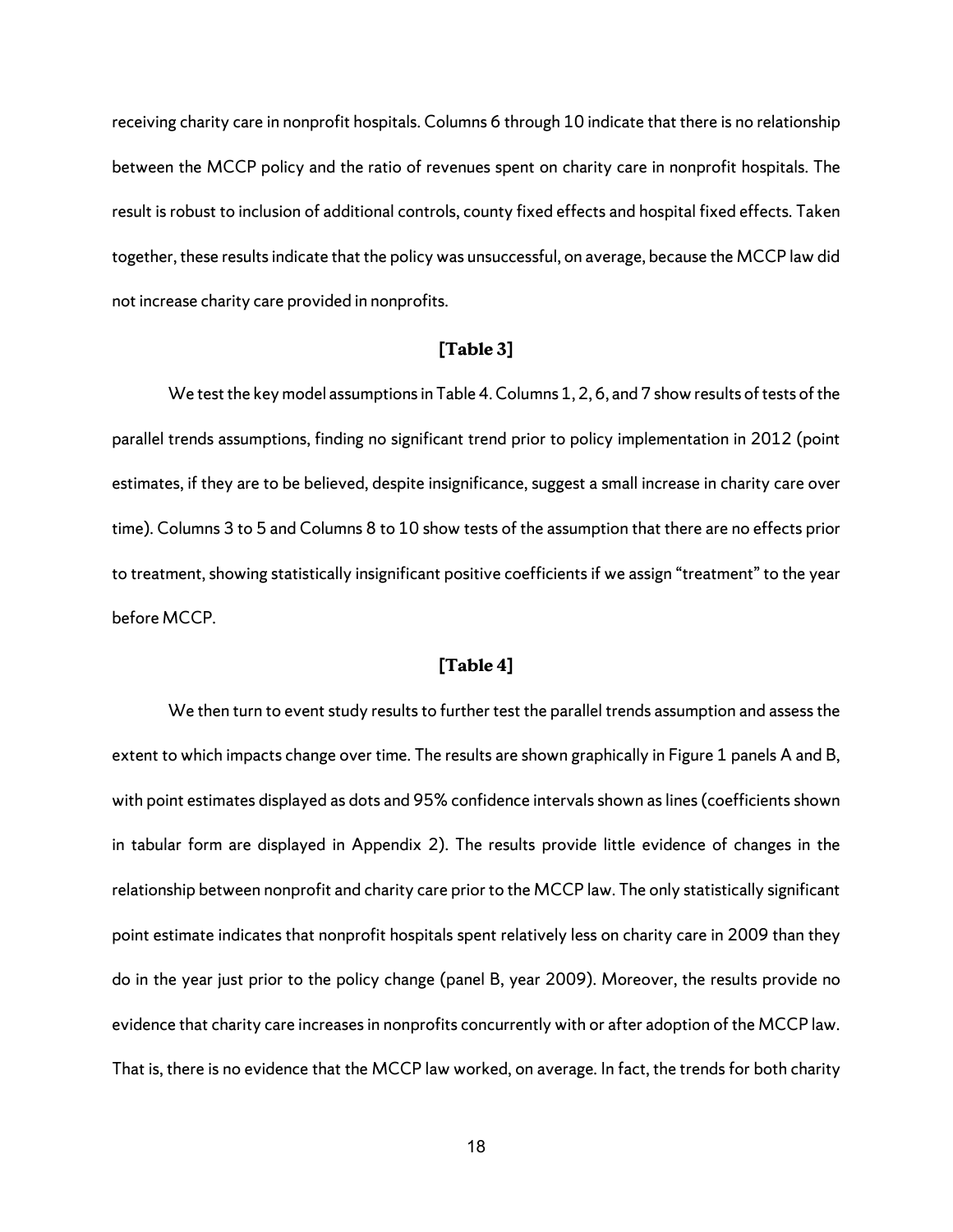care outcomes are negative (but statistically insignificant) after 2013. Like the difference-in-differences estimates, these results suggest that, if anything, the MCCP law *decreased* average charity care provided by nonprofits. This finding is somewhat stronger, but still only suggestive, in the event studies.

### **[Figure 1 Panel A and B]**

Next, we break apart the nonprofit effect by how much charity care the hospitals provided before the sample period. Here, we calculate charity care spending as a share of revenues for nonprofit hospitals between years 2006 and 2008. Then, we rank nonprofit hospitals by charity care provided, breaking them into terciles based on whether they rank in the top third, middle third, or bottom third of charity care spending. By construction, those in the top third provide more charity care prior to the policy, but the persistence of this effect across model specifications (and outcome variables) is notable. If charity care provision each year were "random" then these estimates would be statistically indistinguishable because the terciles are constructed out of the sample. Instead, the ordinal nature of the coefficients for NP\_top, NP\_middle, and NP\_bottom suggest that some nonprofit hospitals have a greater "innate" proclivity for charity care than others, even among general hospitals and holding revenues, size, and county characteristics constant.

In terms of the impact of MCCP, we observe substantial heterogeneity (especially for the spending outcome). The point estimates indicate that hospitals in the top tercile prior to 2009 actually decrease charity care spending in response to MCCP (though all estimates are statistically insignificant). Conversely, nonprofit hospitals in the bottom tercile increase charity care, and the result is statistically significant for charity care spending (for share of patients receiving charity care, the result is consistent, but statistically insignificant). As a result of these two trends, the gap between the top and bottom nonprofit hospitals narrows substantially after adoption of the MCCP policy. In 2009, there is a 2.9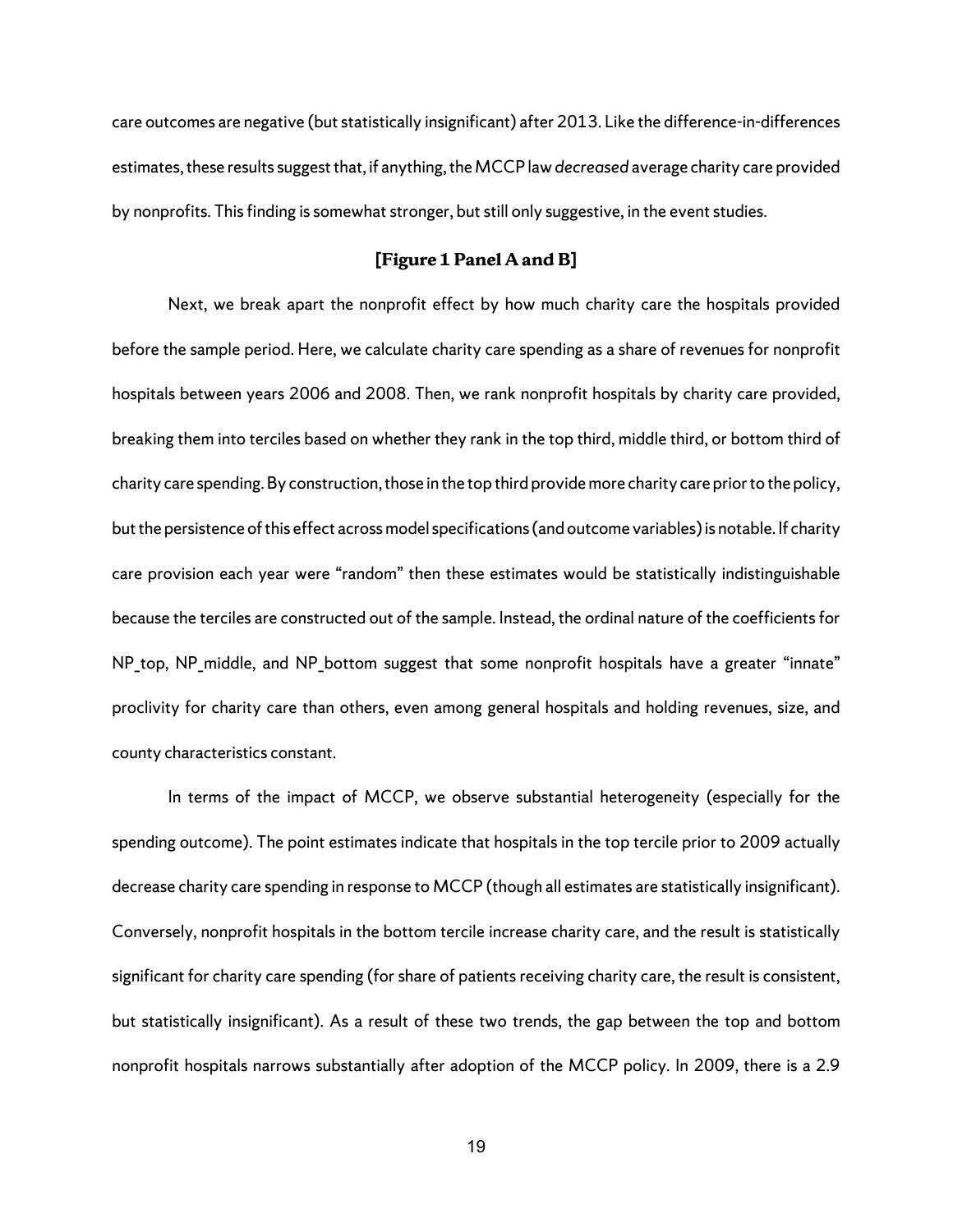percentage point gap in share of patients receiving charity care between the top and bottom terciles of nonprofit hospitals. By 2015 that gap is less than 1.3 percentage points. Similarly, the gap in the share of revenues spent on charity care falls from over 2.2 percentage points to 1.2. Narrowing differences between nonprofit hospitals that provide charity care well above the bar and nonprofit hospitals that provide charity care well below the bar is one of our most persistent results. Nonprofit hospitals in the middle of the distribution do not change charity care spending very much in either direction. We further calculate the impact of MCCP on the gaps between the terciles. For all comparisons, estimates indicate that MCCP decreased the gap between hospitals predisposed to provide more charity care and those predisposed to provide less.

### **[Table 5]**

Finally, we return to an event study framework to better understand timing. Results, shown graphically in Figure 2 panels A and B (in tabular form in Appendix 3), suggest that the gap between high and low charity care non-profits does not narrow in the period before MCCP, but does substantially after.

#### **[Figure 2 Panel A and B]**

Beginning with Panel A, in 2009, the gap between the top tercile and the bottom tercile is 2.9 percentage points and remains about the same until 2011 (2.6 percentage points). Following the MCCP law, however, the gap narrows, both by the intended effect of those at the bottom increasing charity care and by those at the top decreasing. By 2015, the gap between top and bottom is only 1.3 percentage points<sup>20</sup>. Hospitals in the middle tercile respond like an average of the two, perhaps more closely resembling the top tercile.

<span id="page-23-0"></span><sup>&</sup>lt;sup>20</sup> The event studies also suggests that hospitals in the bottom tercile respond quickly to the policy, increasing charity care in the first two years following implementation (2012 and 2013) and keeping charity care near the new levels thereafter. Conversely, the top tercile initially remains the same or even increases charity care in 2012 and 2013, but then begins a steep decline, perhaps once the hospitals notice that the bar set is not binding for them.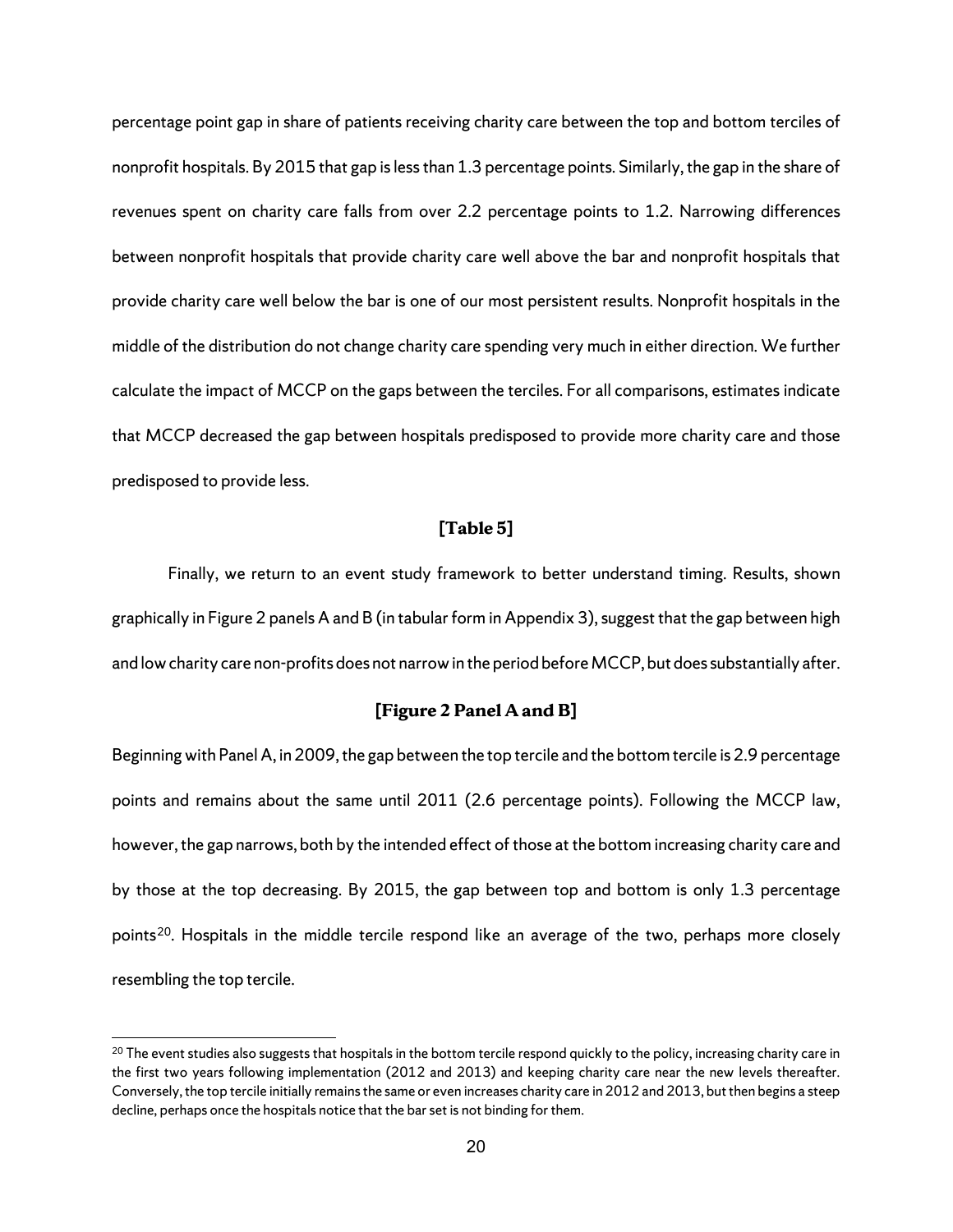Panel B of Figure 2 shows a similar pattern. All nonprofit hospitals slowly increase charity care relative to government and for-profit hospitals in the pre-period (though this trend is very similar across the nonprofit sector and statistically insignificant for all three terciles). Then, nonprofit hospitals in the bottom tercile increase charity care further in 2012 and 2013, followed by leveling off of the policy impact. Conversely, the top and middle terciles of nonprofits increase charity care spending at a more moderate pace in 2012 and 2013, followed by steep declines in 2014 and 2015. Taken together, the charity care spending gap in nonprofit hospitals falls from 2.2 percentage points in 2009 to just 1.2 percentage points in 2015.

# **Discussion and Conclusion**

In this paper, we explore the effectiveness of MCCP laws to shed light on the effectiveness of policies that set standards for minimal service delivery to hold nonprofit hospitals accountable for provision of health services to communities. We find no evidence that the MCCP law increased the average charity care provided by nonprofit hospitals. Instead, we find substantial evidence that the MCCP law closed gaps in charity care provision within the nonprofit sector: it increased charity care provided among nonprofit hospitals offering low levels prior to the policy, and decreased it in nonprofit hospitals who offer high levels of charity care at baseline. In ancillary analyses, we reaffirm previous research, finding nonprofit (and public) hospitals provide more charity care than for-profit hospitals in the absence of MCCP (consistent with Arrington and Haddock 1990 and Clement et al. 2002). Results are robust to alternative specifications and samples, including models with and without county (or hospital) fixed effects, a panel with all Illinois hospitals (not just general hospitals with audited financial statements), and a longer panel (2006–2015, using hospital demographic controls in lieu of county characteristics),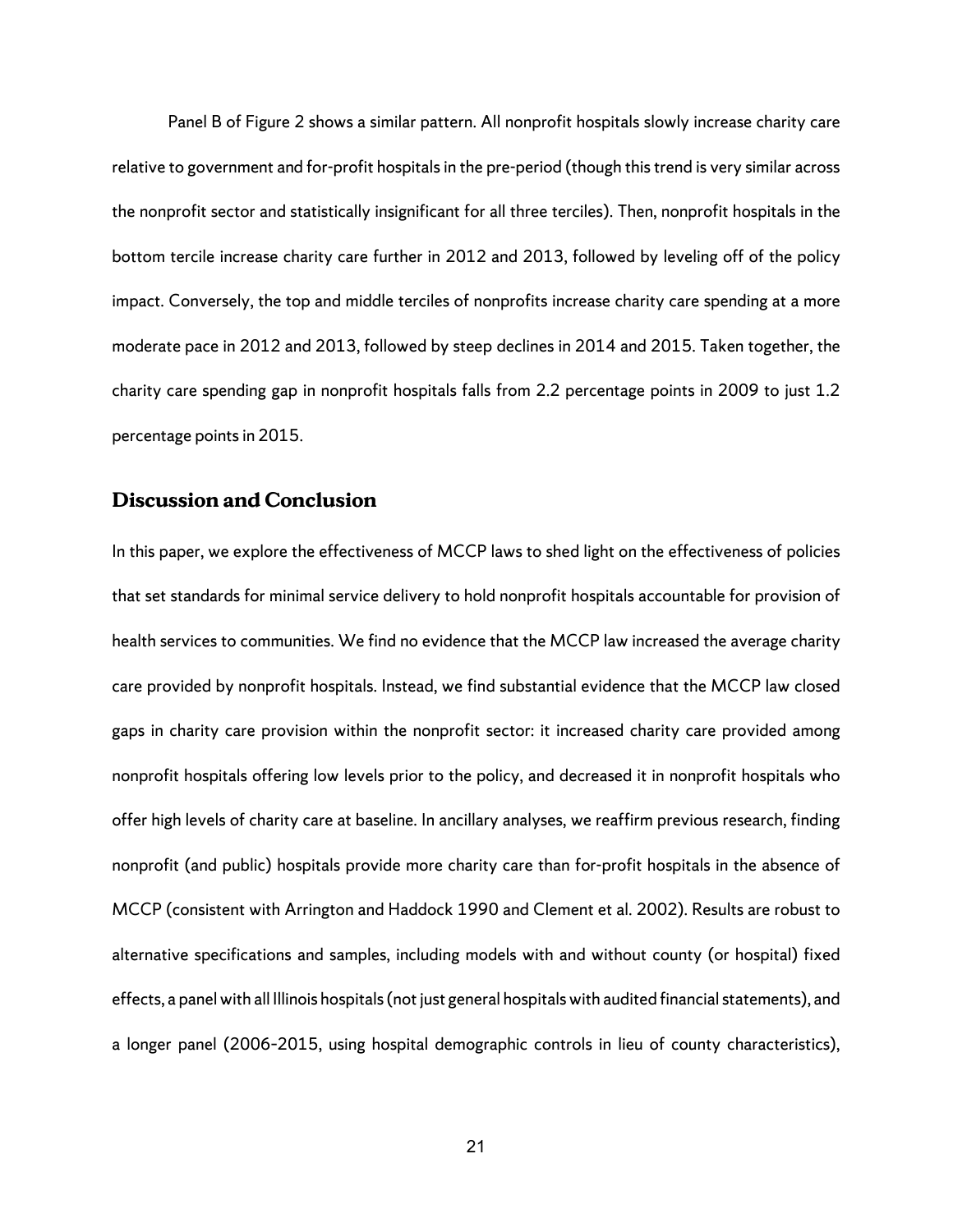among many others. Tests of the parallel trends assumption and a placebo test using a false policy start date suggest the inferences we draw from the difference-in-differences models are warranted.

There are important limitations to our analysis. We were not able to take into account other factors such as Medicaid and Medicare that might affect charity care provision. Increases in Medicare and Medicaid coverage and fees for service payments may alleviate the burden of charity care required from the hospitals. For example, there is evidence to suggest that recent policy efforts to increase access to Medicaid coverage could result in reducing levels of uncompensated care (Hsieh et al. 2010). As another example, research shows that hospitals experiencing price pressures from Medicare and Medicaid (Mann et al. 1995) or managed care firms (Gruber 1994) decrease their provision of charity care relative to other hospitals. Given increased competitive pressures leads to profit-seeking behaviors and reduced charity care among hospitals, we cannot speak to whether hospitals in the state or individual counties are providing sufficient charity care in later years (Gruber 1994; Keeler, Melnick and Zwanziger 1999; Sloan 2000).

Furthermore, we use charity care data reported through the AHQ and not MCCP forms returned by hospitals to the State each year. On the one hand, this serves as a disadvantage, because our charity care metric might miss important community benefit activities. On the other hand, this enables us to establish a secular charity care trend using data on all types of hospitals (government, for-profit, nonprofit), which is not available on MCCP forms or in earlier studies.

Despite these limitations, this paper provides important empirical evidence on the efficacy of recent accountability policies that set target benchmarks for nonprofit hospitals. One thing for policymakers to consider is why the MCCP law does not appear to work. Here, policy context is quite relevant. Prior to the MCCP law in Illinois, the charity care requirements for nonprofit hospitals were aspirational and ambiguous. Nonprofit hospitals were expected to provide charity care and other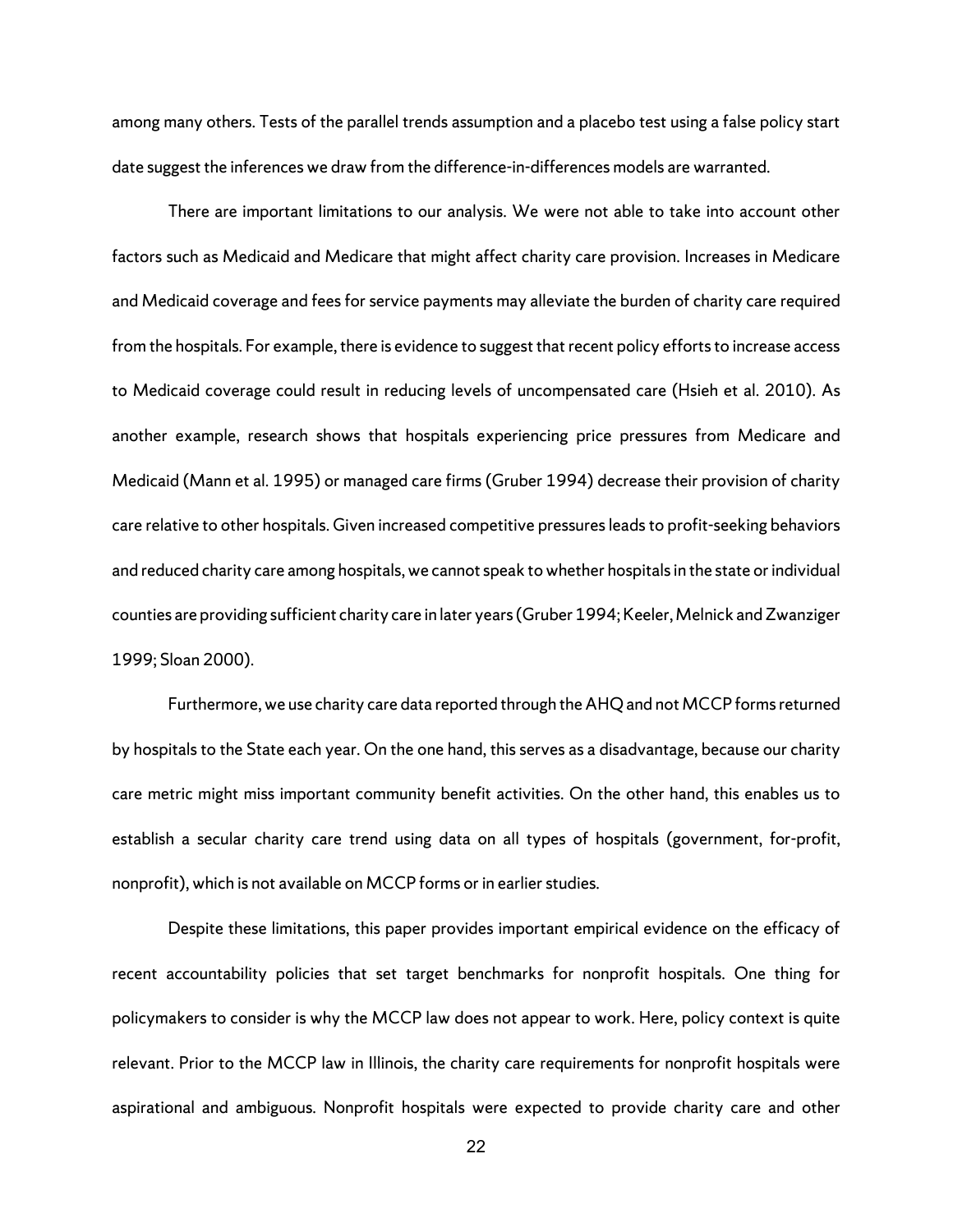community benefits to the best of their ability (*Provena Covenant Med. Cent. v. Dep. Rev. 236 III. 2d 368* (2010)). The precise way the State decided to hold nonprofit hospitals accountable for their "best" or their "ability" was unclear. Moreover, threats of removal of tax exemption status for hospitals (such as Provena and others) served as a warning to hospitals to take actions demonstrating their commitment to meet this aspiration, even if the standards were not clearly or uniformly applied.

In contrast, the MCCP law set a low accountability benchmark that was transparent. While nonprofit hospitals were required to provide a certain level of charity care relative to their earnings and foregone property tax burden, most of the hospitals were already providing greater levels of charity care than required. In fact, a handful provided substantially more. By defining the accountability benchmark and clarifying expectations, the policy may have unintentionally undermined the incentives for hospitals already exceeding the (previously tacit) expectations for nonprofits.

We find that explicit quantitative standards can result in unintended consequences when an accountability policy sets low benchmarks. While hospitals in the bottom tercile of charity care prior to the sample period increase charity care provided, those at the top seem to decrease it (though the results are statistically insignificant). As a result of these two trends, the gap between the top and bottom nonprofit hospitals narrows substantially after adoption of the MCCP policy. In 2009, there is a 2.9 percentage point gap in share of patients receiving charity care between the top and bottom terciles of nonprofit hospitals. By 2015 that gap is less than 1.3 percentage points. Similarly, the gap in the share of revenues spent on charity care falls from over 2.2 percentage points to 1.2. Narrowing of the differences between "generous" and "ungenerous" nonprofit hospitals with respect to charity care provided was one of our most persistent results.

Our results contribute to previous work that also finds that MCCP laws do not create sufficient incentives for most nonprofit hospitals to provide greater community benefits(Kennedy et al. 2010). In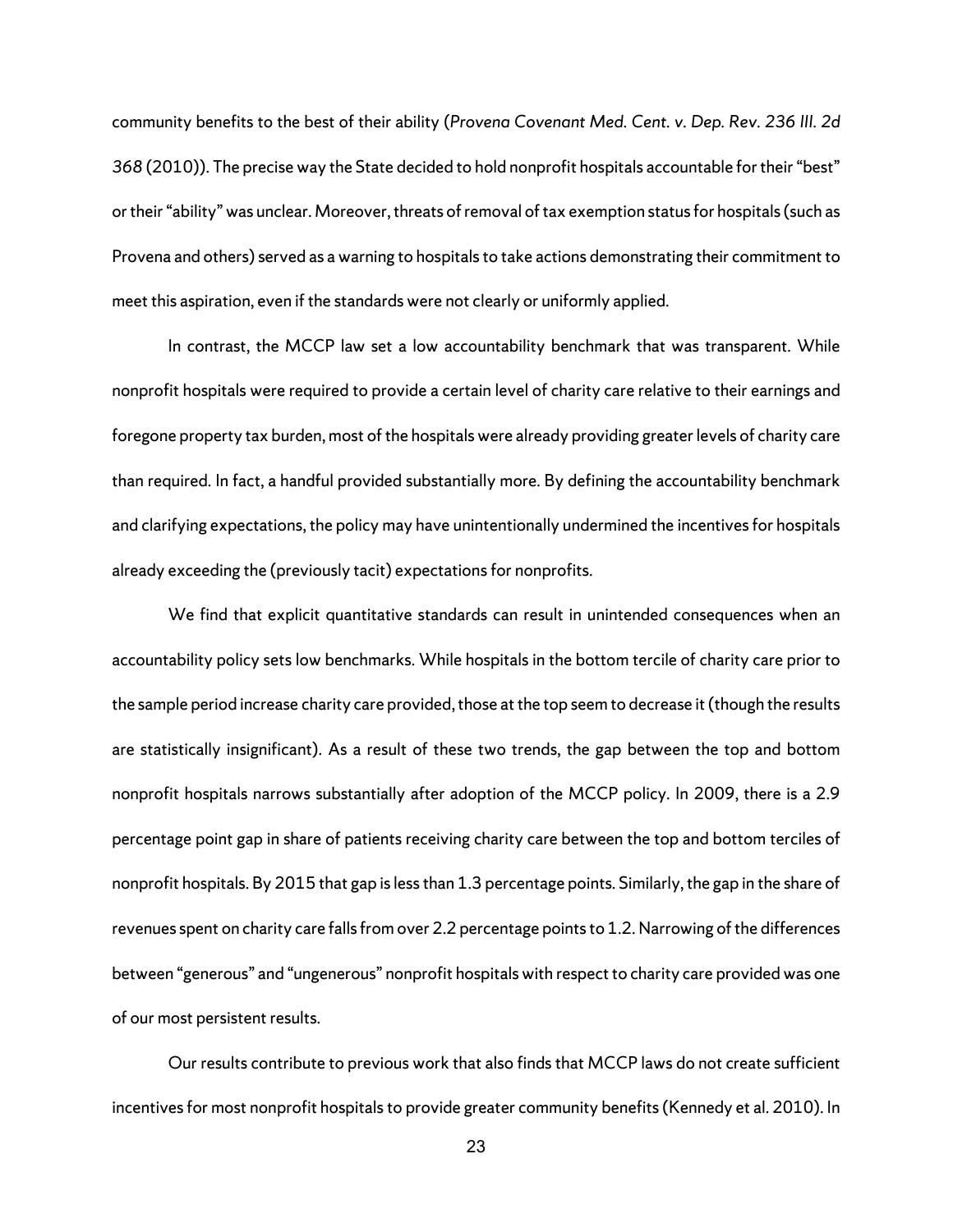part, it seems this is because most nonprofits are already clearing the accountability benchmarks. Our results, in fact, suggest that Kennedy and colleagues (2010) may actually overestimate the intended effects of MCCP laws in Texas, because the comparison group included hospitals that provide high levels of charity care prior to MCCP provisions – a group we find decreasing charity care over time relative to other hospitals unaffected by the law (government and for-profits). The fact that Kennedy and colleagues (2010) still find null effects provides further evidence that MCCP laws may not have the consequences policymakers intend. These findings, taken together, help address a gap in the literature by providing insights on the ongoing debate on effectiveness of charity care requirements. Our results provide insights on the potential consequences – both intended and unintended – of expanding the community benefit obligations of tax-exempt hospitals. Our results also offer useful insight into the effectiveness of similar legislation.

Importantly then, while the MCCP law does not affect average charity care provision in nonprofit hospitals, the heterogeneity in effects may have substantial distributional consequences. For example, MCCP laws may affect equity because only a few nonprofit hospitals ramp up charity care (while others seem to decrease it), and poor people living near those hospitals may benefit. Nonprofit hospitals that provide low levels of charity care before MCCP disproportionately locate in smaller counties with higher proportions of older, native-born, white, non-Hispanic residents. The poor residents of these counties may benefit from the MCCP policy. Conversely, nonprofit hospitals that provide high levels of charity care at baseline are disproportionately located in large counties, especially Cook County (Chicago). These hospitals, as a result, serve a more racially and ethnically diverse population (evidenced by county and patient characteristics). A higher share of their county residents have very little education (less than high school) or very high levels of education (bachelor or graduate). The poor residents of these counties seem to be harmed by the MCCP law due to reductions in charity care provided by their nonprofit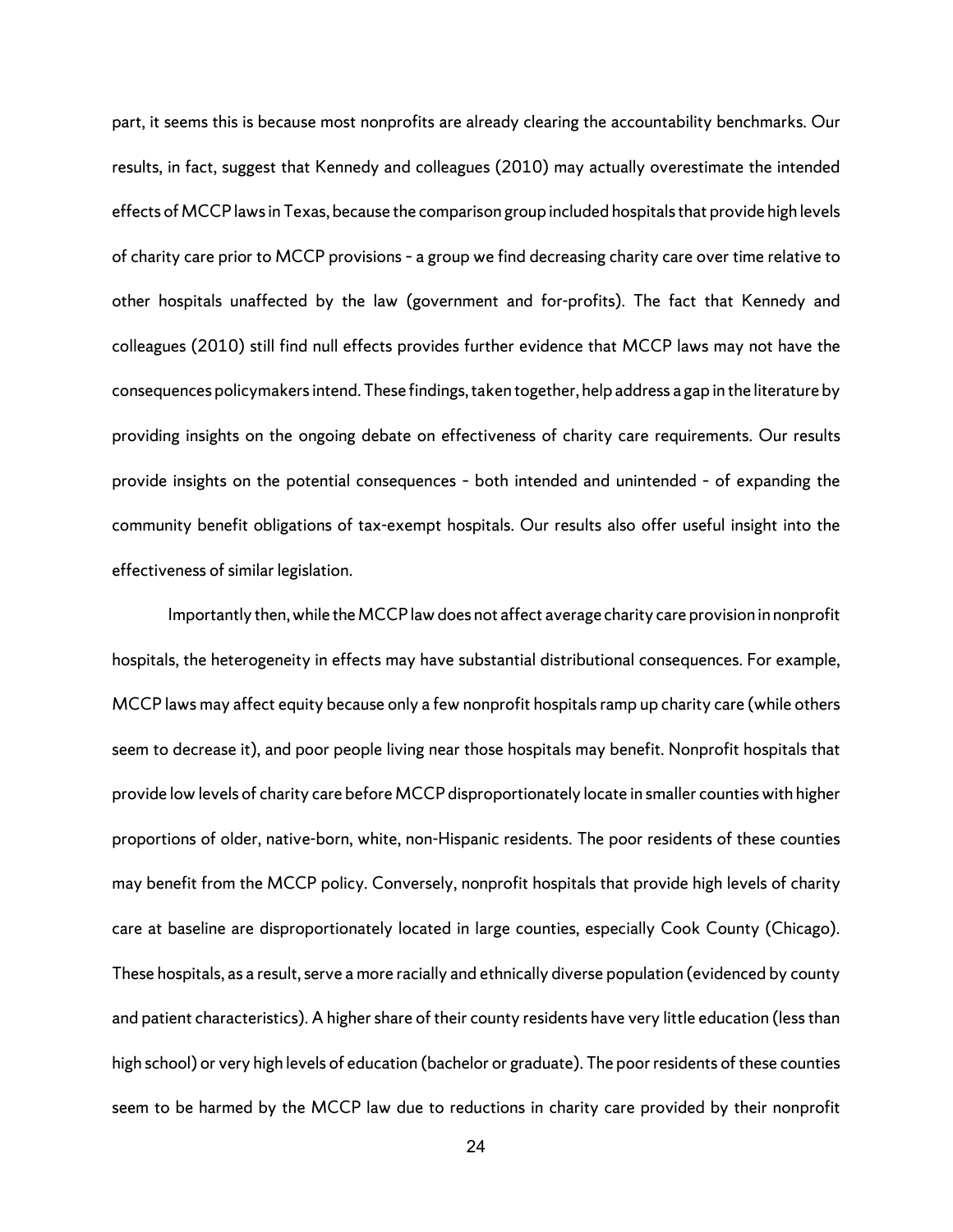hospitals. Which geographic areas have greater unmet need and/or demand for charity care is an important efficiency and equity concern that is beyond the scope of this current work. Future research should further unpack the differences in the populations served by various nonprofit hospitals to shed light on the consequences of MCCP laws for hospital finances and viability as well as quality of patient care and their health outcomes.

This paper provides useful insight into the potential consequences – both intended and unintended – of further expansions of community benefit requirements for tax-exempt hospitals and holding nonprofit hospitals accountable for them. In the era of the ACA, states and the federal government seek to hold hospitals accountable for their provision of community health benefits and, specifically, charity care. Laws aimed at increasing charity care provided by hospitals are increasingly common in an attempt to hold nonprofit hospitals more accountable for fulfilling their social mission and addressing broader community health needs. Our findings, taken together, show that Illinois' MCCP law was ineffective if the goal was increasing charity care overall, suggesting that setting low accountability benchmarks will not increase community benefits. Our results, thus, pour cold water on further expansion of MCCP policies to serve this purpose. Still, we also find that certain hospitals that otherwise provide particularly low levels of charity care respond positively to the MCCP accountability policy.

25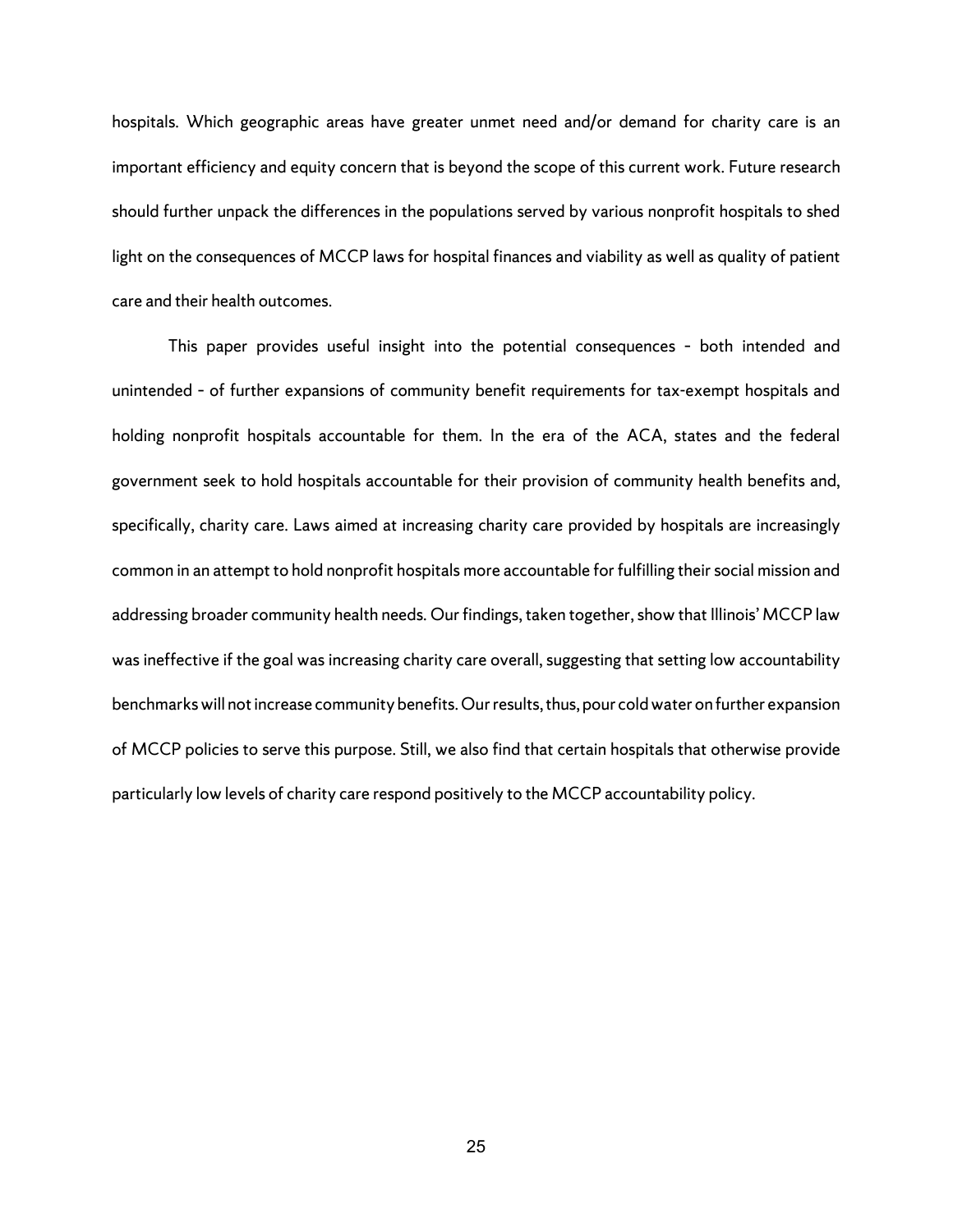# **References**

- American Hospital Association, 2017. "Results from 2013 Tax-Exempt Hospitals' Schedule H Community Benefit Reporting." Prepared by Ernst & Young LLP. Retrieved from <https://www.aha.org/system/files/content/17/2013-schedule-h-report.pdf> on June 23, 2019.
- American Hospital Association, 2019. "Fast facts on U.S. Hospitals from AHA Hospital Statistics." Retrieved from https://www.aha.org/statistics/fast-facts-us-hospitals on June 23, 2019.
- Amirkhanyan, Anna A., Hyun Joon Kim, and Kristina T. Lambright. "Does the Public Sector Outperform the Nonprofit and For‐profit Sectors? Evidence from a National Panel Study on Nursing Home quality and Access." *Journal of the Association for Public Policy Analysis and Management* 27, no. 2 (2008): 326-353.
- Amirkhanyan, Anna A., Kenneth J. Meier, Laurence J. O'Toole Jr, Mueen A. Dakhwe, and Shawn Janzen. "Management and performance in US nursing homes." *Journal of Public Administration Research and Theory* 28, no. 1 (2017): 33-49.
- Arrington, Barbara, and Cynthia Carter Haddock. "Who Really Profits from Not-for-profits?." *Health Services Research* 25, no. 2 (1990): 291.
- Bardach, Eugene, and Cara Lesser. "Accountability in Human Services Collaboratives—for What? and to Whom?." *Journal of Public Administration Research and Theory* 6, no. 2 (1996): 197-224.
- Barniv, Ran, Kreag Danvers, and Joanne P. Healy-Burress. "An Empirical Examination of State and Local Revocations of Tax-exempt Status for Nonprofit Hospitals*." Journal of the American Taxation Association* 27, no. 2 (2005): 1-25.
- Bazzoli, Gloria I., Jan P. Clement, and Hui-Min Hsieh. "Community Benefit Activities of Private, Nonprofit Hospitals." *Journal of Health Politics, Policy and Law* 35, no. 6 (2010): 999-1026.
- Benjamin, Lehn M., and Paul L. Posner. "Tax Expenditures and Accountability: The Case of the Ambivalent Principals." *Journal of Public Administration Research and Theory* 28, no. 4 (2018): 569-582.
- Ben‐Ner, Avner, and Theresa Van Hoomissen. "Nonprofit Organizations in the Mixed Economy." *Annals of Public and Cooperative Economics* 62, no. 4 (1991): 519-550.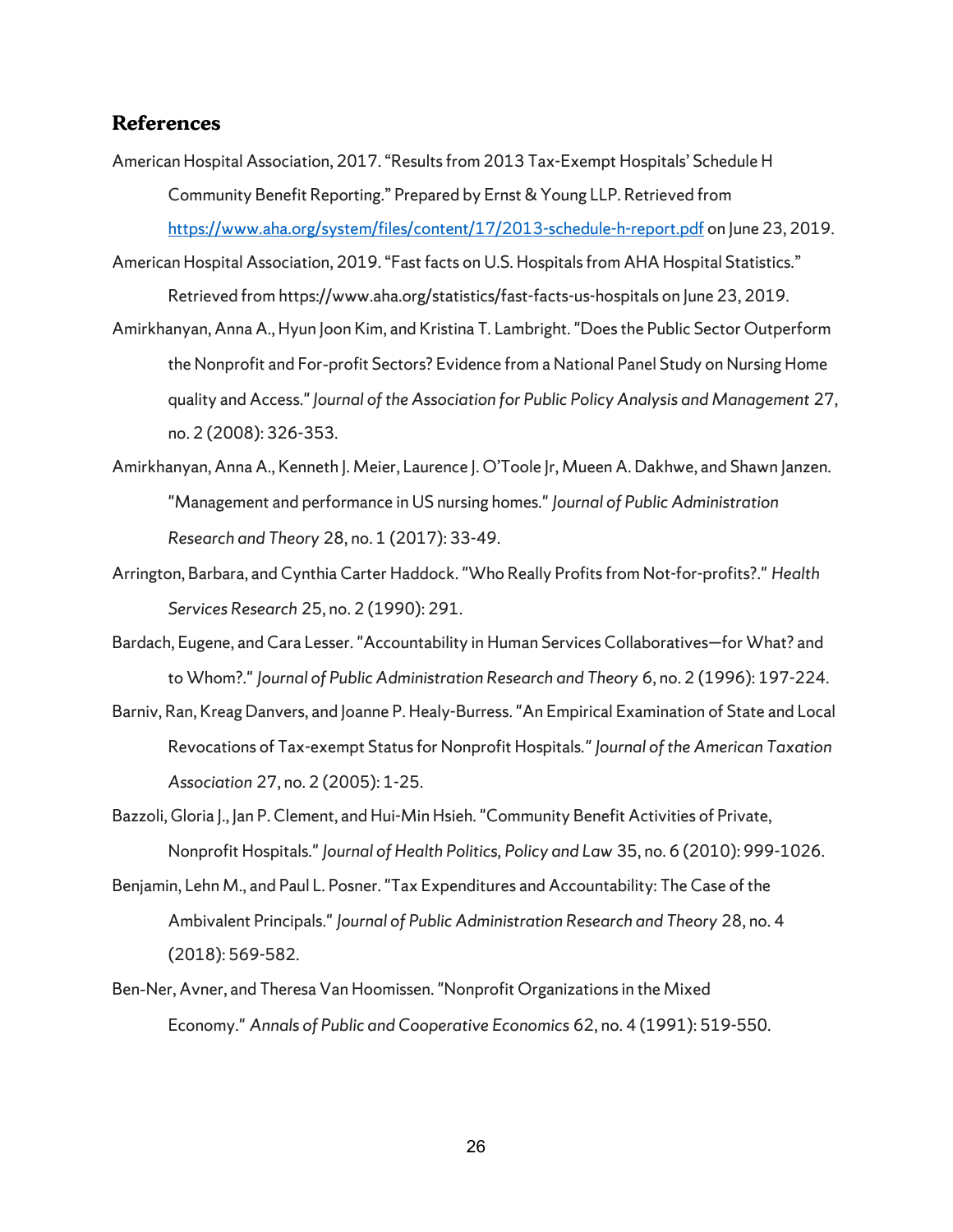- Bozeman, Barry, and Stuart Bretschneider. "The "Publicness Puzzle" in Organization Theory: A Test of Alternative Explanations of Differences Between Public and Private Organizations." *Journal of Public Administration Research and Theory* 4, no. 2 (1994): 197-224.
- Clement, Jan P., Kenneth R. White, and Vivian Valdmanis. "Charity Care: Do Not-for-profits Influence For-profits?." *Medical Care Research and Review* 59, no. 1 (2002): 59-78.
- Dicke, Lisa A., and J. Steven Ott. "Public Agency Accountability in Human Services Contracting." *Public Productivity & Management Review* (1999): 502-516.
- Dubnick, Melvin J., and H. George Frederickson. "Accountable Agents: Federal Performance Measurement and Third-party Government." *Journal of Public Administration Research and Theory* 20, no. suppl\_1 (2009): i143-i159.
- Ferris, James M., and Elizabeth A. Graddy. "Structural Changes in the Hospital Industry, Charity Care, and the Nonprofit Role in Health Care." *Nonprofit and Voluntary Sector Quarterly* 28, no. 1 (1999): 18-31.
- Figlio, David N., and Maurice E. Lucas. "What's in a Grade? School Report Cards and the Housing Market." *American Economic Review* 94, no. 3 (2004): 591-604.
- Ginn, Gregory O., and Charles B. Moseley. "The Impact of State Community Benefit Laws on the Community Health Orientation and Health Promotion Services of Hospitals." *Journal of Health Politics, Policy and Law* 31, no. 2 (2006): 321-344.
- Gray, Bradford H., and Mark Schlesinger. "Charitable Expectations of Nonprofit Hospitals: Lessons from Maryland." *Health Affairs* 28, no. 5 (2009): w809-w821.
- Gruber, Jonathan. "The Effect of Competitive Pressure on Charity: Hospital Responses to Price Shopping in California." *Journal of Health Economics* 13, no. 2 (1994): 183-211.
- Hansmann, Henry. "The Effect of tax Exemption and Other Factors on the Market Share of Nonprofit versus For-profit Firms." *National Tax Journal* 40, no. 1 (1987): 71-82.
- Heinrich, Carolyn J. "Third-party Governance under No Child Left Behind: Accountability and Performance Management Challenges." *Journal of Public Administration Research and Theory* 20, no. suppl\_1 (2009): i59-i80.
- Hellinger, Fred Joseph. "Tax-exempt Hospitals and Community Benefits: A Review of State Reporting Requirements." *Journal of Health Politics, Policy and Law* 34, no. 1 (2009): 37-61.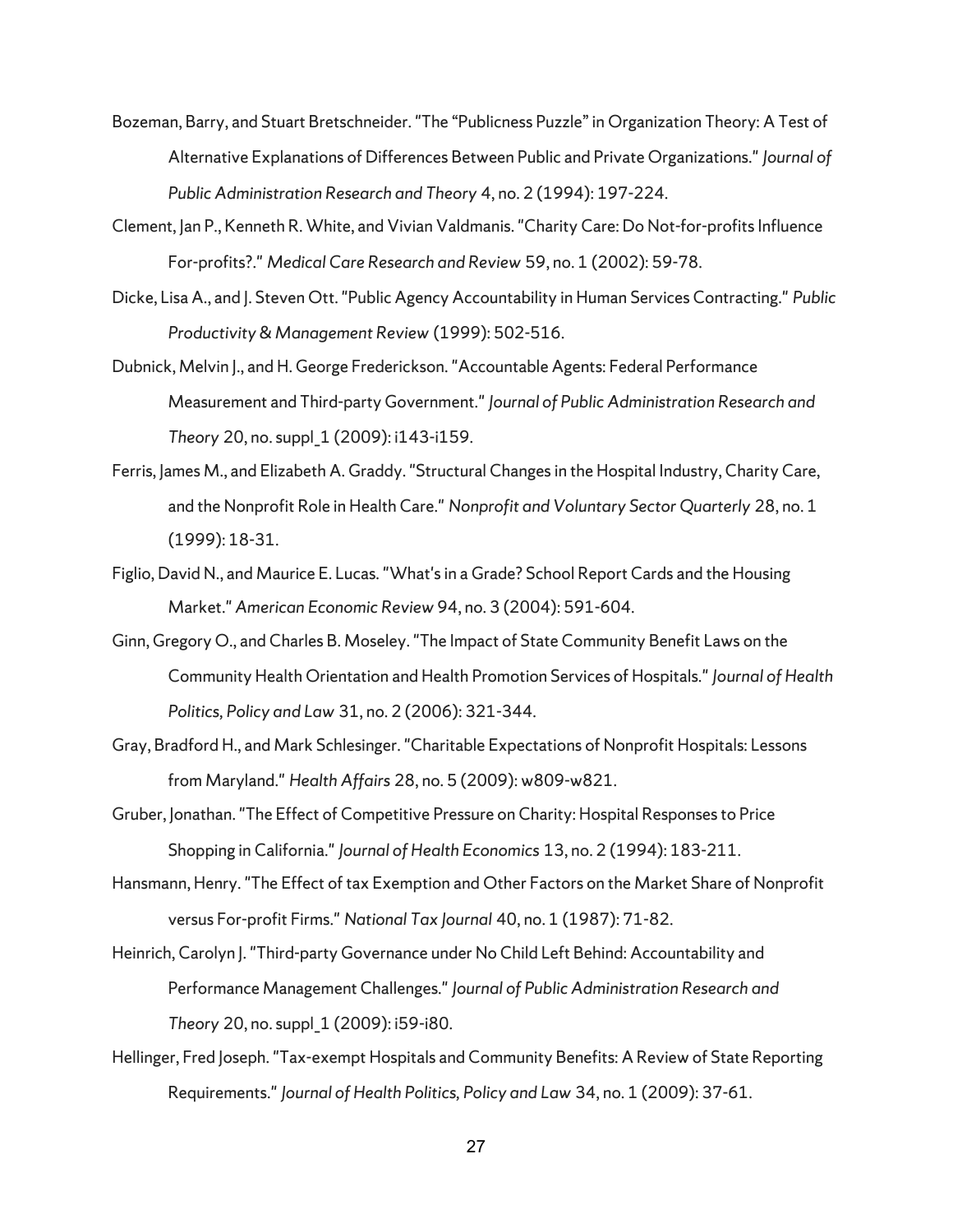- Herzlinger, Regina E., and William S. Krasker. "Who Profits from Nonprofits?." *Harvard Business Review* 65, no. 1 (1987): 93.
- Hilltop Institute, 2019. "State Community Benefit Requirements and Tax Exemptions for Nonprofit Hospitals." Retrieved fro[m https://hilltopinstitute.org/our-work/hospital-community](https://hilltopinstitute.org/our-work/hospital-community-benefit/hcbp-state-comparison/)[benefit/hcbp-state-comparison/](https://hilltopinstitute.org/our-work/hospital-community-benefit/hcbp-state-comparison/)

on June 23, 2019.

- Howard, Christopher. "Tax Expenditures." In *The Tools of Government: A Guide to the New Governance*, edited by Lester M. Salamon and Odus V. Elliott, 410–44. New York: Oxford University Press, 2002.
- Hsieh, Hui-Min, Dolores G. Clement, and Gloria J. Bazzoli. "Impacts of Market and Organizational Characteristics on Hospital Efficiency and Uncompensated care." *Health Care Management Review* 35, no. 1 (2010): 77-87.
- *Illinois Income Tax Act*, S.B. 2194, codified at 35 ILCS 5/223(a) (2012).
- *Illinois Property Tax Code*, S.B. 2194, codified at 35 ILCS 200/15-86(c)(2012).
- IRS (Intern. Rev. Serv.). 2018. Schedule H Form 990. Washington, DC. Retrieved from <https://www.irs.gov/pub/irs-pdf/i990sh.pdf> on June 23, 2019.
- Jin, Ginger Zhe, and Phillip Leslie. "The Effect of Information on Product Quality: Evidence from Restaurant Hygiene Grade Cards." *The Quarterly Journal of Economics* 118, no. 2 (2003): 409-451.
- Jin, Ginger Zhe, and Phillip Leslie. "Reputational Incentives for Restaurant Hygiene." *American Economic Journal: Microeconomics* 1, no. 1 (2009): 237-67.
- Johansen, Morgen, and Ling Zhu. "Market Competition, Political Constraint, and Managerial Practice in Public, Nonprofit, and Private American Hospitals." *Journal of Public Administration Research and Theory* 24, no. 1 (2013): 159-184.
- Johnston, Jocelyn M., and Barbara S. Romzek. "Contracting and Accountability in State Medicaid Reform: Rhetoric, Theories, and Reality." *Public Administration Review* (1999): 383-399.
- Keeler, Emmett B., Glenn Melnick, and Jack Zwanziger. "The Changing Effects of Competition on Nonprofit and For-profit Hospital Pricing Behavior." *Journal of Health Economics* 18, no. 1 (1999): 69-86.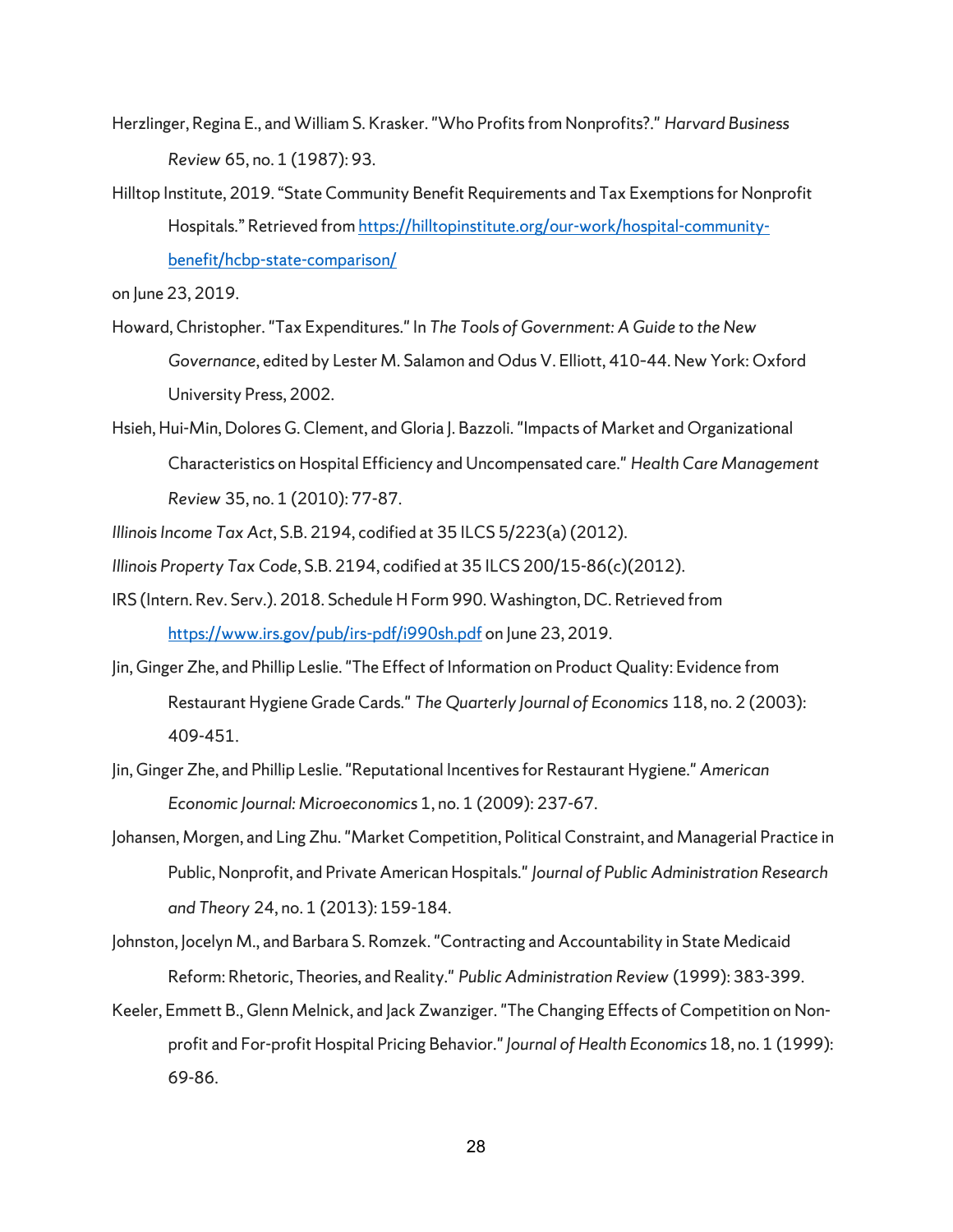- Kennedy, Frances A., Laurie L. Burney, Jennifer L. Troyer, and J. Caleb Stroup. "Do Non-profit Hospitals Provide More Charity Care When Faced with a Mandatory Minimum Standard? Evidence from Texas." *Journal of Accounting and Public Policy* 29, no. 3 (2010): 242-258.
- Kettl, Donald F. "Managing Indirect government." In *The Tools of Government: A Guide to the New Governance*, edited by Lester M. Salamon and Odus V. Elliott, 410–44. New York: Oxford University Press, 2002.
- Mann, Joyce, Glenn Melnick, Anil Bamezai, and Jack Zwanziger. "Uncompensated Care: Hospitals' Responses to Fiscal Pressures." *Health Affairs* 14, no. 1 (1995): 263-270.
- McCambridge, Ruth. (June 26, 2019). "Congress, you paying attention? Hospital billing practices belie nonprofit status." *Nonprofit Quarterly.* Retrieved from [https://nonprofitquarterly.org/congress-you-paying-attention-hospital-billing-practices-belie](https://nonprofitquarterly.org/congress-you-paying-attention-hospital-billing-practices-belie-nonprofit-status/)[nonprofit-status/](https://nonprofitquarterly.org/congress-you-paying-attention-hospital-billing-practices-belie-nonprofit-status/) on September 17, 2019.
- Morrisey, Michael A., Gerald J. Wedig, and Mahmud Hassan. "Do Nonprofit Hospitals Pay Their Way? Data from California Shed light on Whether the Benefit from Nonprofit Hospitals Warrants Their Special Tax Status." *Health Affairs* 15, no. 4 (1996): 132-144.
- Musgrave, R. A. and P. B. Musgrave. *Public Finance in Theory and Practice*. New York: McGraw-Hill, 1980.
- Nicholson, Sean, Mark V. Pauly, Lawton R. Burns, Agnieshka Baumritter, and David A. Asch. "Measuring Community Benefits Provided By For-Profit and Nonprofit Hospitals: Nonprofits Appear to be Falling Short of Providing the Expected Level of Community Benefits, According to this New Model." *Health Affairs* 19, no. 6 (2000): 168-177.
- Noble, Alice A., Andrew L. Hyams, and Nancy M. Kane. "Charitable hospital accountability: A review and analysis of legal and policy initiatives." *The Journal of Law, Medicine & Ethics* 26, no. 2 (1998): 116-137.
- Norton, Edward C., and Douglas O. Staiger. "How Hospital Ownership Affects Access to Care for the Uninsured." *The Rand Journal of Economics* (1994): 171-185.
- Perry, James L., and Hal G. Rainey. "The Public-private Distinction in Organization Theory: A Critique and Research Strategy." *Academy of Management Review* 13, no. 2 (1988): 182-201.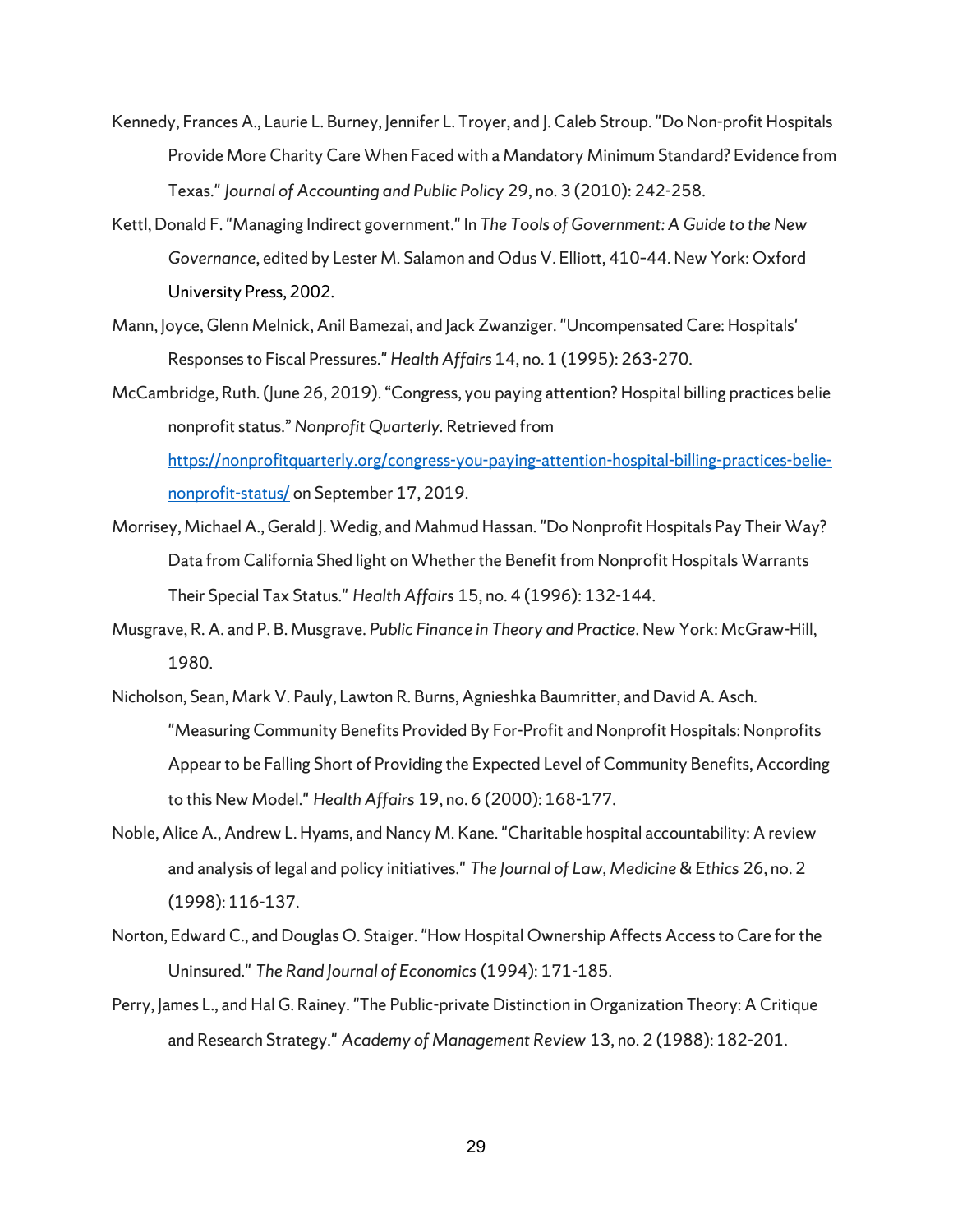- Posner, Paul L. "*Accountability Challenges of Third Party Governance."* The Tools of Government, Oxford University Press, New York, United States (2002).
- *Provena Covenant Med. Ctr. v. Dep't of Revenue, 925 N.E.2d 1131, 236 Ill. 2d 368*, 2010 Ill. LEXIS 289, 339 Ill. Dec. 10 (Ill. Mar. 18, 2010).
- Rainey, Hal G., and Barry Bozeman. "Comparing Public and Private Organizations: Empirical Research and the Power of the A Priori." *Journal of Public Administration Research and Theory* 10, no. 2 (2000): 447-470.
- Rockoff, Jonah, and Lesley J. Turner. "Short-run Impacts of Accountability on School Quality." *American Economic Journal: Economic Policy* 2, no. 4 (2010): 119-47.
- Romzek, Barbara S., and Jocelyn M. Johnston. "State Social Services Contracting: Exploring the Determinants of Effective Contract Accountability." *Public Administration Review* 65, no. 4 (2005): 436-449.
- Rosenbaum, Sara, David A. Kindig, Jie Bao, Maureen K. Byrnes, and Colin O'Laughlin. "The Value of the Nonprofit Hospital Tax Exemption was \$24.6 billion in 2011." *Health Affairs* 34, no. 7 (2015): 1225-1233.
- Rosenthal, Elizabeth. (December 16, 2013). "Benefits questioned in tax breaks for nonprofit hospitals." *The New York Times*. Retrieved from

[https://www.nytimes.com/2013/12/17/us/benefits-questioned-in-tax-breaks-for-nonprofit](https://www.nytimes.com/2013/12/17/us/benefits-questioned-in-tax-breaks-for-nonprofit-hospitals.html)[hospitals.html](https://www.nytimes.com/2013/12/17/us/benefits-questioned-in-tax-breaks-for-nonprofit-hospitals.html) on September 17, 2019.

- Rothbart, Michah W., Amy Ellen Schwartz, Thad D. Calabrese, Zachary Papper, Todor Mijanovich, Rachel Meltzer, and Diana Silver. "What a Difference a Grade Makes: Evidence from New York City's Restaurant Grading Policy." *Public Administration Review,* 2019.
- Salamon, Lester M. *Partners in Public Service: Government-nonprofit Relations in the Modern Welfare State*. JHU Press, 1995.
- Sanders, Susan M. "Measuring Charitable Contributions: Implications for the Nonprofit Hospitals Taxexempt Status." *Journal of Healthcare Management* 38, no. 3 (1993): 401.
- Sanders, Susan M. "The "Common sense" of the Nonprofit Hospital Tax Exemption: A Policy Analysis." *Journal of Policy Analysis and Management* 14, no. 3 (1995): 446-466.
- Schneider, H., & Yilmaz, H. (2013). Hospital Community Benefits and the Effect of Schedule H: A Difference-in-Difference Approach. *Health*, 5(10), 1681.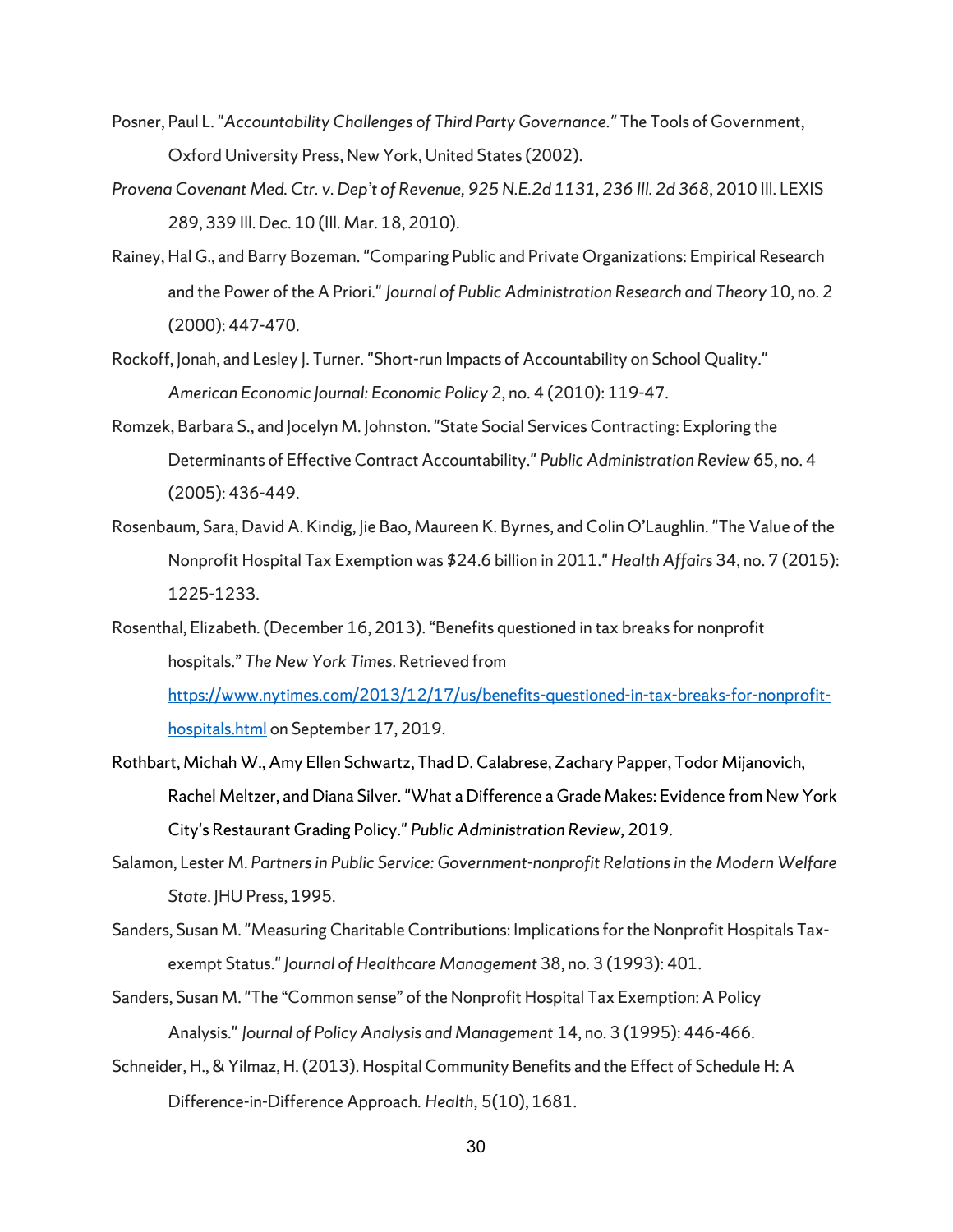- Schneider, Helen. "Paying their way? Do Nonprofit Hospitals Justify Their Favorable Tax Treatment?." Inquiry: *The Journal of Health Care Organization, Provision, and Financing* 44, no. 2 (2007): 187-199.
- Sloan, Frank A. "*Not-for-profit Ownership and Hospital Behavior*." Handbook of Health Economics 1 (2000): 1141-1174.
- Sutton, Janet P., and Jeffrey Stensland. "Promoting Accountability: Hospital Charity Care in California, Washington and Texas." *Journal of Health Care for the Poor and Underserved* 15, no. 2 (2004): 237-250.
- Thorpe, Kenneth E., and Charles E. Phelps. "The Social Role of Not‐for‐profit Organizations: Hospital Provision of Charity Care." *Economic Inquiry* 29, no. 3 (1991): 472-484.
- U.S. GAO (Gen. Acc. Off.). 2008. *Nonprofit Hospitals: Variation in Standards and Guidance Limits Comparison of How Hospitals Meet Community Benefit Requirements*. Washington, DC: U.S. GAO. Retrieved fro[m http://www.gao.gov/new.items/d08880.pdf](http://www.gao.gov/new.items/d08880.pdf) on June 23, 2019.
- Van Slyke, David M. "Agents or Stewards: Using Theory to Understand the Government-nonprofit Social Service Contracting Relationship." *Journal of Public Administration Research and Theory* 17, no. 2 (2006): 157-187.
- Weisbrod, Burton A., and Mark Schlesinger. "Public, Private, Nonprofit Ownership and the Response to Asymmetric Information: The Case of Nursing Homes." In *The Economics of Nonprofit Institutions: Studies in Structure and Policy*. Oxford University Press, 1986.
- Young, Gary J., Chia-Hung Chou, Jeffrey Alexander, Shoou-Yih Daniel Lee, and Eli Raver. "Provision of Community Benefits by Tax-exempt US Hospitals." *New England Journal of Medicine* 368, no. 16 (2013): 1519-1527.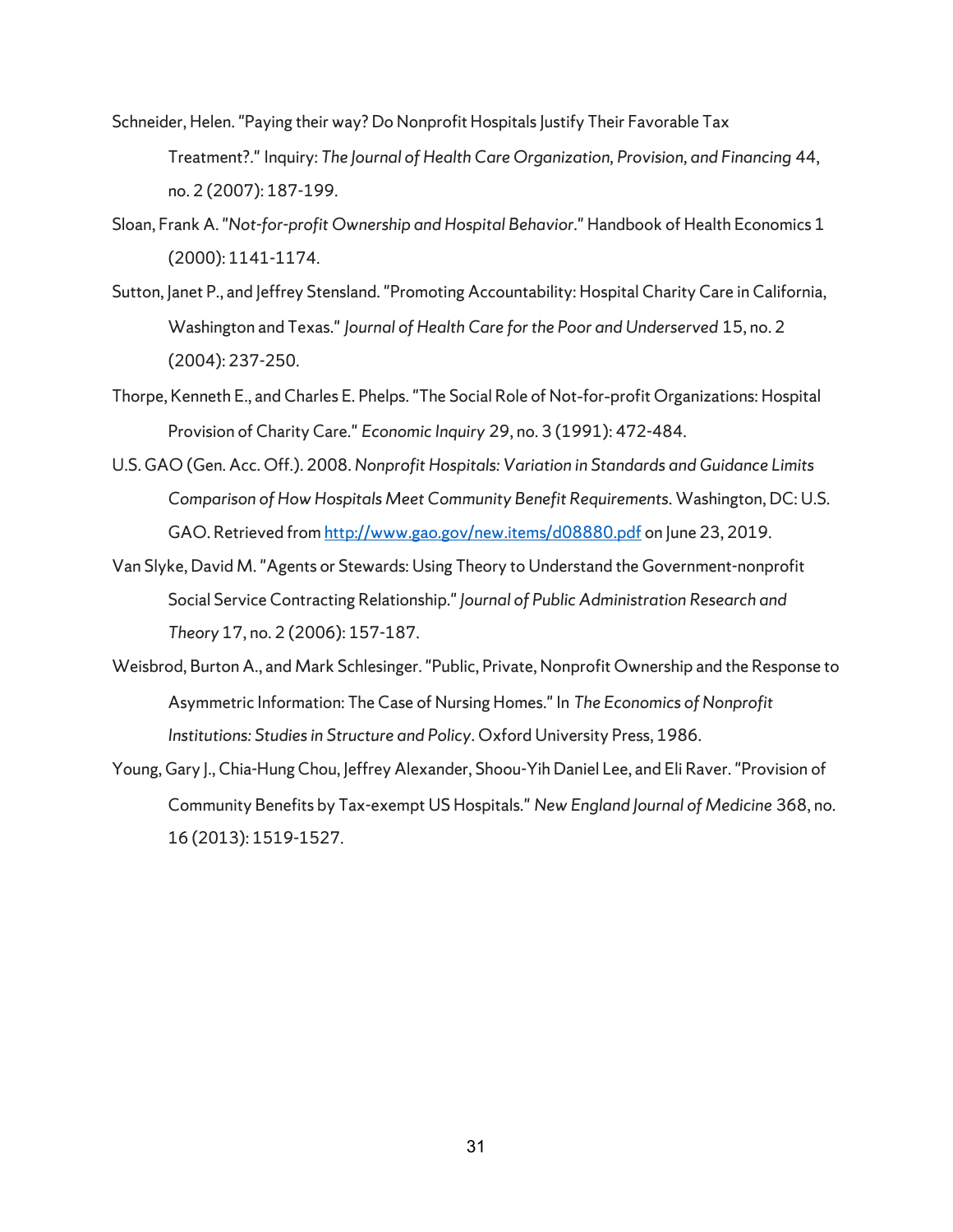# **Tables**

# **Table 1. Hospital and County Characteristics, Hospitals Continuously Operating 2009-2015, Characteristics in 2009**

|                                           |                    | (1)                    |            |            | (2)                |
|-------------------------------------------|--------------------|------------------------|------------|------------|--------------------|
|                                           |                    | <b>Analytic Sample</b> |            |            | Excluded<br>Sample |
|                                           | <b>Full Sample</b> | <b>NP</b>              | <b>FP</b>  | GOV        |                    |
| Hospital                                  |                    |                        |            |            |                    |
| Mean Hospital Revenue (\$)                | 168,581,705        | 201,427,089            | 98,741,867 | 34,800,385 | 191,570,807        |
| <b>Mean Patients</b>                      | 134,330            | 158,802                | 58,087     | 43,195     | 114,341            |
| Mean Bed Number                           | 181                | 214                    | 107        | 50         | 222                |
| Share Spent on Charity Care (%)           | 1.92               | 2.14                   | 1.23       | 1.10       | 1.87               |
| Share Patients receiving Charity Care (%) | 2.13               | 2.43                   | 1.61       | 0.87       | 3.88               |
| Number of Hospitals                       | 105                | 82                     | 6          | 17         | 40                 |
| County                                    |                    |                        |            |            |                    |
| Population                                | 1,314,695          | 1,475,299              | 2,766,476  | 27,624     | 2,797,202          |
| Per capita Income (\$)                    | 28,156             | 28,667                 | 31,246     | 24,601     | 30,957             |
| Female (%)                                | 50.67              | 50.78                  | 50.55      | 50.15      | 50.80              |
| Age under 18 (%)                          | 23.76              | 24.02                  | 24.52      | 22.28      | 24.35              |
| Age over 65(%)                            | 14.07              | 13.67                  | 11.63      | 16.85      | 12.54              |
| White (%)                                 | 80.99              | 78.93                  | 70.60      | 94.61      | 69.61              |
| Black (%)                                 | 10.35              | 11.71                  | 14.83      | 2.21       | 16.19              |
| Other (%)                                 | 8.65               | 9.35                   | 14.53      | 3.18       | 14.19              |
| Hispanic (%)                              | 9.03               | 9.79                   | 16.07      | 2.88       | 14.70              |
| Born Abroad (%)                           | 0.81               | 0.86                   | 1.15       | 0.46       | 1.16               |
| Speak English Less than "very well" (%)   | 5.70               | 6.25                   | 10.47      | 1.36       | 9.88               |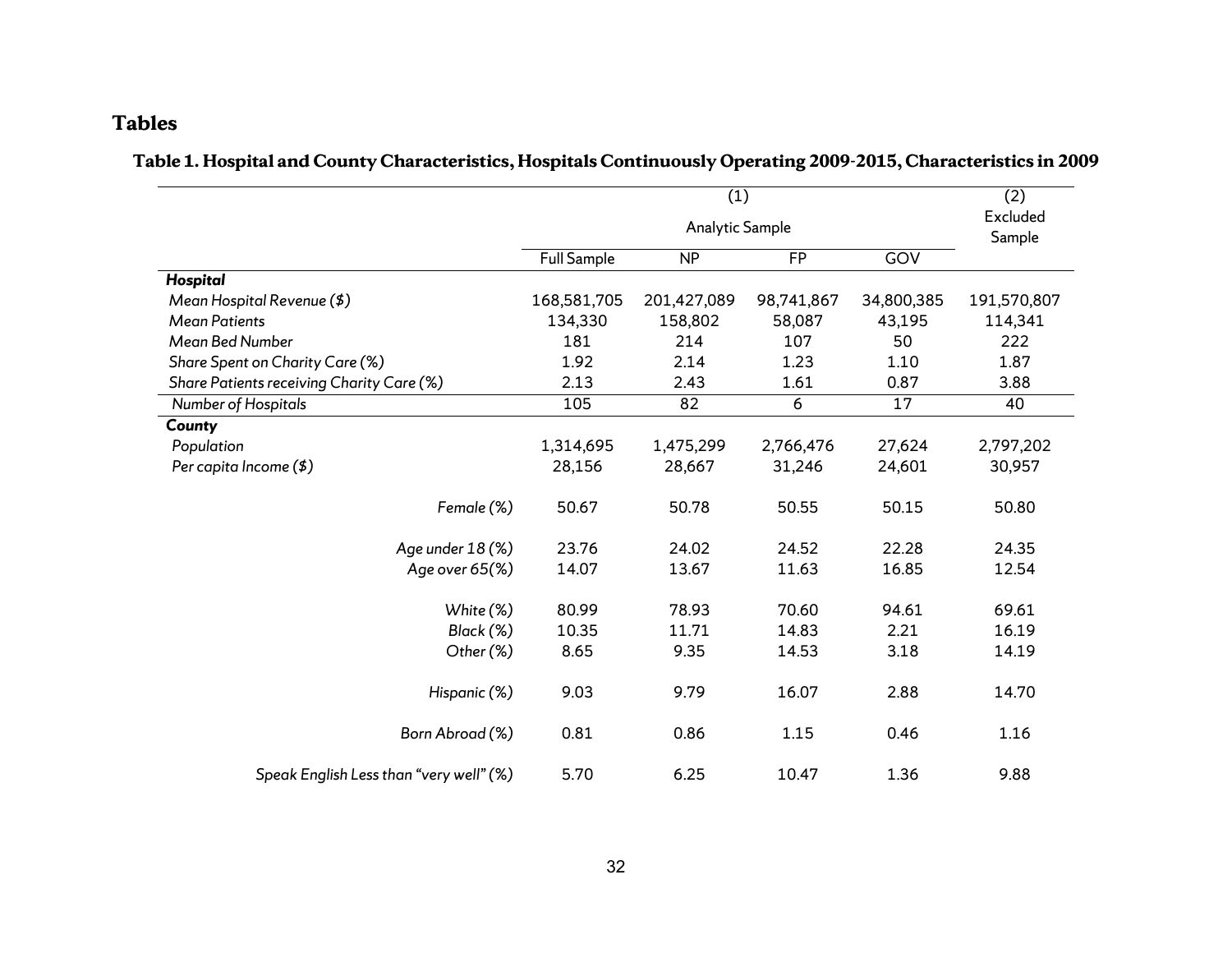|                                           |                    |           | (2)<br>Excluded<br>Sample |       |       |
|-------------------------------------------|--------------------|-----------|---------------------------|-------|-------|
|                                           | <b>Full Sample</b> | <b>NP</b> | <b>FP</b>                 | GOV   |       |
| Less High School (%)                      | 14.25              | 14.00     | 15.27                     | 15.07 | 15.14 |
| High School (%)                           | 32.26              | 31.35     | 28.23                     | 38.07 | 27.93 |
| Some College (%)                          | 29.44              | 29.37     | 26.60                     | 30.82 | 27.45 |
| Bachelor (%)                              | 15.21              | 15.96     | 18.08                     | 10.56 | 18.16 |
| Graduate (%)                              | 8.84               | 9.32      | 11.82                     | 5.47  | 11.33 |
| Below 100 percent Poverty Level (%)       | 13.56              | 13.62     | 14.15                     | 13.09 | 13.50 |
| 100 to 149 percent Poverty Level (%)      | 8.62               | 8.51      | 8.47                      | 9.18  | 8.39  |
| At or above 149 percent Poverty Level (%) | 77.83              | 77.88     | 77.38                     | 77.73 | 78.11 |
| Unemployment (%)                          | 7.84               | 7.95      | 8.43                      | 7.11  | 8.10  |
| <b>Number of Counties</b>                 | 58                 | 42        | 4                         | 15    | 17    |

# **Table 1. Hospital and County Characteristics, Hospitals Continuously Operating 2009-2015, Characteristics in 2009 (Continued)**

Note: Analytic sample includes observations of general hospitalsin years with audited financial statements and information on charity care provisions. All dollars are reported in 2015 dollars using urban CPI. There are 4 counties (Cook, Bureau, Lake, Randolph) with two types of hospital ownership type, and hospitals only in Cook counties consistently exist across the years. Three hospitals changed ownership type (one changed FP to NP, one from GOV to NP, one from GOV to NP and back) within our analytic sample. We have three hospitals (four observations) with missing ownership type information within our analytic sample. For each of the hospital with missing ownership type, we used other years' ownership information to assign ownership type. We remove 1 hospital with implausibly large charity care provisions. Results are not sensitive to excluding those observations all together.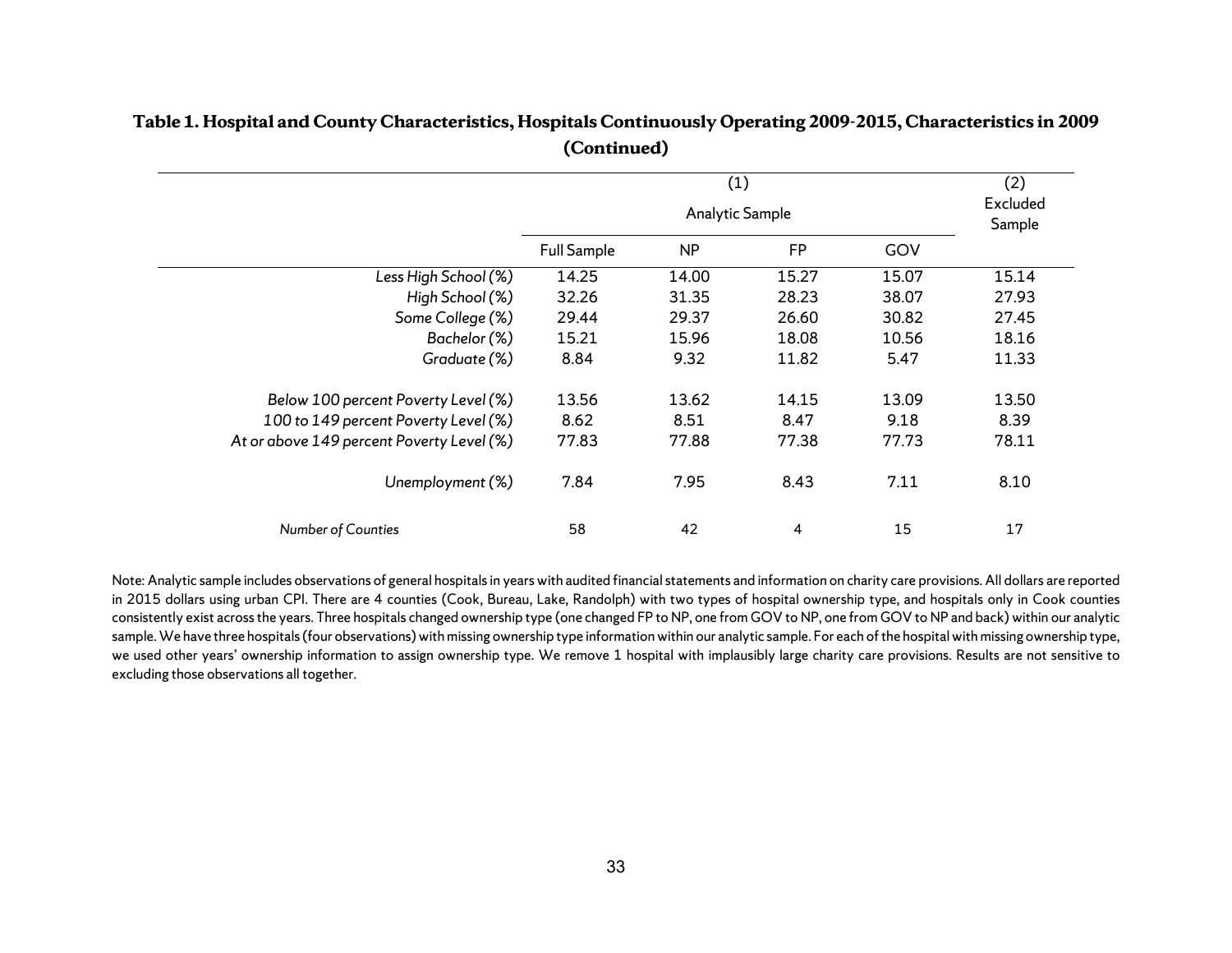| Variables                |            | Percentage of Patients Receiving Charity Care |            |            | Percentage of Health Services Spent on Charity Care |            |            |             |  |
|--------------------------|------------|-----------------------------------------------|------------|------------|-----------------------------------------------------|------------|------------|-------------|--|
|                          | (1)        | (2)                                           | (3)        | (4)        | (5)                                                 | (6)        | (7)        | (8)         |  |
| <b>NP</b>                | 2.066***   | 1.294***                                      | 1.578***   | $-0.005$   | 1.354***                                            | $0.947***$ | 1.014***   | $-0.980***$ |  |
|                          | (0.407)    | (0.384)                                       | (0.487)    | (0.370)    | (0.236)                                             | (0.224)    | (0.247)    | (0.129)     |  |
| <b>FP</b>                | 0.354      | $-0.954$                                      | $-1.486$   | $-3.724$   | $-0.446$                                            | $-0.964*$  | $-1.148*$  | $-3.499***$ |  |
|                          | (0.746)    | (1.022)                                       | (1.339)    | (2.572)    | (0.462)                                             | (0.550)    | (0.614)    | (1.085)     |  |
| Year FE                  | <b>YES</b> | <b>YES</b>                                    | <b>YES</b> | <b>YES</b> | <b>YES</b>                                          | <b>YES</b> | <b>YES</b> | <b>YES</b>  |  |
| <b>County Controls</b>   | <b>NO</b>  | <b>YES</b>                                    | <b>YES</b> | <b>YES</b> | <b>NO</b>                                           | <b>YES</b> | <b>YES</b> | <b>YES</b>  |  |
| <b>Hospital Controls</b> | <b>NO</b>  | <b>NO</b>                                     | <b>YES</b> | <b>YES</b> | <b>NO</b>                                           | <b>NO</b>  | <b>YES</b> | <b>YES</b>  |  |
| County FE                | <b>NO</b>  | <b>NO</b>                                     | <b>NO</b>  | <b>YES</b> | <b>NO</b>                                           | <b>NO</b>  | <b>NO</b>  | <b>YES</b>  |  |
| NP-FP                    | $1.712**$  | $2.248**$                                     | 3.064**    | 3.719      | 1.800***                                            | 1.911***   | $2.162***$ | 2.519**     |  |
| Counties                 | 58         | 58                                            | 58         | 58         | 58                                                  | 58         | 58         | 58          |  |
| Hospitals                | 105        | 105                                           | 105        | 105        | 105                                                 | 105        | 105        | 105         |  |
| Observations             | 315        | 315                                           | 315        | 315        | 315                                                 | 315        | 315        | 315         |  |
| R-squared                | 0.067      | 0.155                                         | 0.183      | 0.286      | 0.156                                               | 0.233      | 0.244      | 0.380       |  |

**Table 2. Regression Results, Relationship Between Ownership Type and Charity Care Provision, Pre-Policy, 2009-2011**

Notes: Robust standard errors are clustered by hospitals in parentheses. Continuously operating general hospitals (from 2009-2015). Sample includes observations in years with audited financial statements and information on charity care provided. County controls in all models include population, share of population age under 18 & age over 65, share of population born abroad, gender (male is omitted category), race (White is omitted category), Hispanic, foreign-born population, English-speaking ability, educational attainment (less than high school is omitted category), poverty status (below 100 percent of the poverty level is omitted category), unemployment rate, per capita income (all reported in 2015 dollars using urban CPI). Hospital controls in all models include authorized bed number and natural log of revenue (all reported in 2015 dollars using urban CPI). NP-FP indicates point estimates using a postestimation F-statistic. Reference group = government hospitals. \* p<0.1 \*\* p<0.05 \*\*\* p<0.01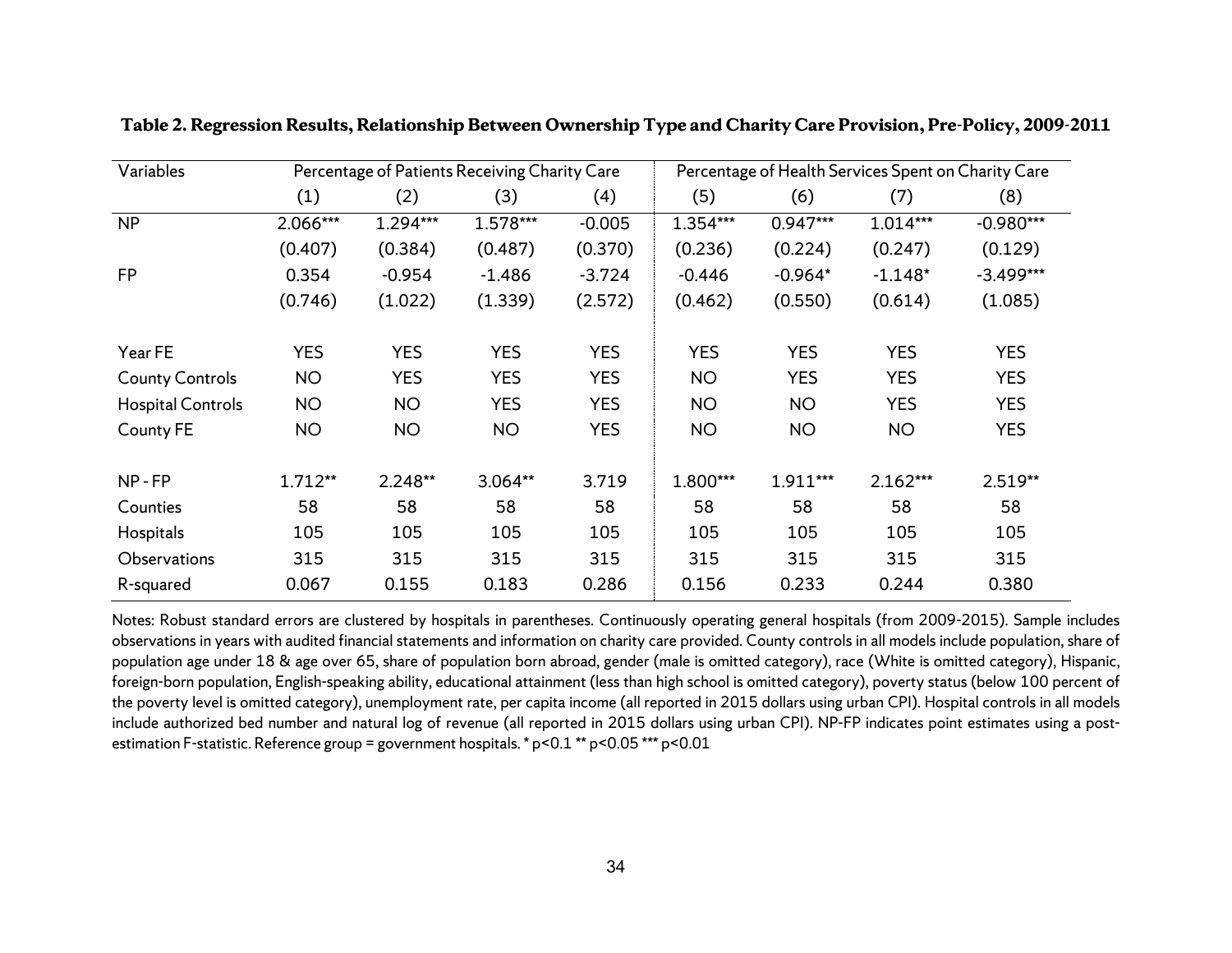| Variables                |            |            | Percentage of Patients Receiving Charity Care |            |            | Percentage of Health Services Spent on Charity Care |            |            |             |            |
|--------------------------|------------|------------|-----------------------------------------------|------------|------------|-----------------------------------------------------|------------|------------|-------------|------------|
|                          | (1)        | (2)        | (3)                                           | (4)        | (5)        | (6)                                                 | (7)        | (8)        | (9)         | (10)       |
| <b>NPPost</b>            | 0.187      | 0.087      | 0.062                                         | 0.0532     | $-0.081$   | 0.167                                               | 0.090      | 0.087      | 0.287       | 0.167      |
|                          | (0.311)    | (0.320)    | (0.319)                                       | (0.342)    | (0.316)    | (0.160)                                             | (0.174)    | (0.173)    | (0.191)     | (0.163)    |
| <b>NP</b>                | 1.976***   | 1.006***   | 1.213***                                      | $-0.212$   | 0.321      | 1.326***                                            | 0.938***   | $0.981***$ | $-0.439$    | 1.015      |
|                          | (0.405)    | (0.353)    | (0.402)                                       | (0.270)    | (0.280)    | (0.232)                                             | (0.229)    | (0.239)    | (0.454)     | (1.295)    |
| <b>FP</b>                | $-0.024$   | $-1.422$   | $-1.860$                                      | $-4.600**$ | $-0.973*$  | $-0.565$                                            | $-1.137**$ | $-1.288**$ | $-2.943***$ | 0.363      |
|                          | (0.664)    | (1.009)    | (1.225)                                       | (2.016)    | (0.525)    | (0.343)                                             | (0.459)    | (0.527)    | (0.896)     | (1.312)    |
|                          |            |            |                                               |            |            |                                                     |            |            |             |            |
| Year FE                  | <b>YES</b> | <b>YES</b> | <b>YES</b>                                    | <b>YES</b> | <b>YES</b> | <b>YES</b>                                          | <b>YES</b> | <b>YES</b> | <b>YES</b>  | <b>YES</b> |
| <b>County Controls</b>   | <b>NO</b>  | <b>YES</b> | <b>YES</b>                                    | <b>YES</b> | <b>YES</b> | <b>NO</b>                                           | <b>YES</b> | <b>YES</b> | <b>YES</b>  | <b>YES</b> |
| <b>Hospital Controls</b> | <b>NO</b>  | <b>NO</b>  | <b>YES</b>                                    | <b>YES</b> | <b>YES</b> | <b>NO</b>                                           | <b>NO</b>  | <b>YES</b> | <b>YES</b>  | <b>YES</b> |
| County FE                | <b>NO</b>  | <b>NO</b>  | <b>NO</b>                                     | <b>YES</b> | <b>NO</b>  | <b>NO</b>                                           | <b>NO</b>  | <b>NO</b>  | <b>YES</b>  | <b>NO</b>  |
| <b>Hospital FE</b>       | <b>NO</b>  | <b>NO</b>  | <b>NO</b>                                     | <b>NO</b>  | <b>YES</b> | <b>NO</b>                                           | <b>NO</b>  | <b>NO</b>  | <b>NO</b>   | <b>YES</b> |
|                          |            |            |                                               |            |            |                                                     |            |            |             |            |
| Counties                 | 58         | 58         | 58                                            | 58         | 58         | 58                                                  | 58         | 58         | 58          | 58         |
| Hospitals                | 105        | 105        | 105                                           | 105        | 105        | 105                                                 | 105        | 105        | 105         | 105        |
| Observations             | 733        | 733        | 733                                           | 733        | 733        | 733                                                 | 733        | 733        | 733         | 733        |
| R-squared                | 0.083      | 0.195      | 0.219                                         | 0.311      | 0.798      | 0.191                                               | 0.251      | 0.261      | 0.376       | 0.792      |

**Table 3. Regression Results, Impact of Minimum Charity Care Law, Difference-in-Differences Model, 2009-2015**

Note: Robust standard errors are clustered by hospitals in parentheses. Continuously operating general hospitals (from 2009-2015). Sample includes observations in years with audited financial statements and information on charity care provided. County controls in all models include population, share of population age under 18 & age over 65, share of population born abroad, gender (male is omitted category), race (White is omitted category), Hispanic, foreign-born population, English-speaking ability, educational attainment (less than high school is omitted category), poverty status (below 100 percent of the poverty level is omitted category), unemployment rate, per capita income (all reported in 2015 dollars using urban CPI). Hospital controls in all models include authorized bed number and natural log of revenue (all reported in 2015 dollars using urban CPI). Reference group = government hospitals. \* p<0.1 \*\* p<0.05 \*\*\* p<0.01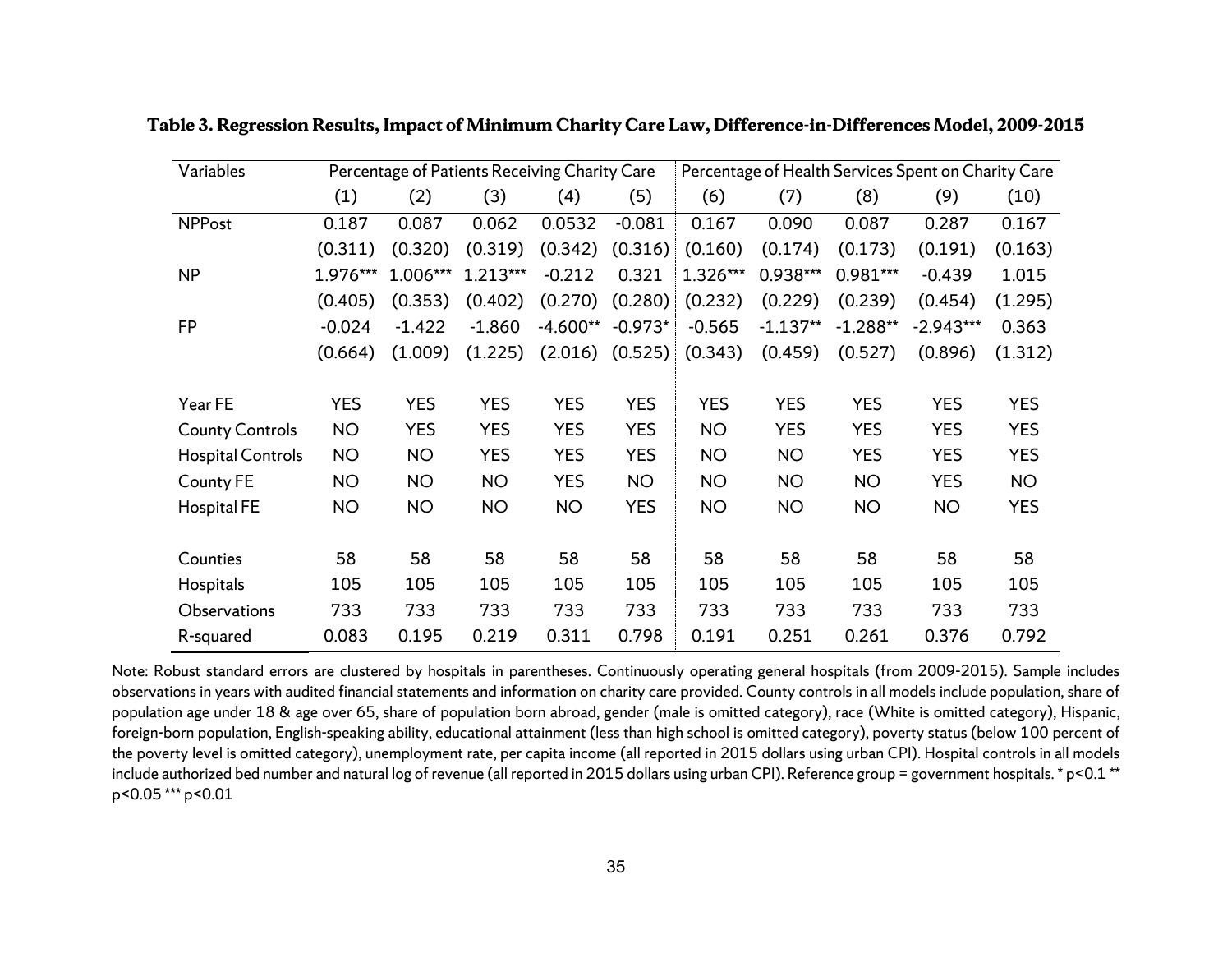| Variables                |            | Percentage of Patients Receiving Charity Care |            |            |            |            | Percentage of Health Services Spent on Charity Care |            |             |            |
|--------------------------|------------|-----------------------------------------------|------------|------------|------------|------------|-----------------------------------------------------|------------|-------------|------------|
|                          | (1)        | (2)                                           | (3)        | (4)        | (5)        | (6)        | (7)                                                 | (8)        | (9)         | (10)       |
| NPPretrend               | 0.394      | 0.347                                         |            |            |            | $0.296*$   | 0.307                                               |            |             |            |
|                          | (0.259)    | (0.334)                                       |            |            |            | (0.154)    | (0.195)                                             |            |             |            |
| <b>NPfakePost</b>        |            |                                               | 0.423      | 0.501      | 0.324      |            |                                                     | 0.351      | $0.426*$    | 0.294      |
|                          |            |                                               | (0.393)    | (0.430)    | (0.352)    |            |                                                     | (0.233)    | (0.247)     | (0.227)    |
| <b>NPPost</b>            |            |                                               | $-0.220$   | $-0.271$   | $-0.288$   |            |                                                     | $-0.147$   | 0.012       | $-0.020$   |
|                          |            |                                               | (0.322)    | (0.346)    | (0.363)    |            |                                                     | (0.230)    | (0.230)     | (0.233)    |
| <b>NP</b>                | 2.367***   | 0.689                                         | 1.074**    | $-0.385$   | 0.207      | 1.608***   | $-0.365$                                            | 0.866***   | $-0.586$    | 0.911      |
|                          | (0.696)    | (0.800)                                       | (0.456)    | (0.332)    | (0.304)    | (0.405)    | (0.443)                                             | (0.256)    | (0.473)     | (1.305)    |
| FP                       | $-1.497$   | $-3.759$                                      | $-1.860$   | $-4.607**$ | $-1.076**$ | $-1.156*$  | $-3.529***$                                         | $-1.288**$ | $-2.949***$ | 0.270      |
|                          | (1.338)    | (2.564)                                       | (1.226)    | (2.016)    | (0.528)    | (0.610)    | (1.060)                                             | (0.528)    | (0.895)     | (1.319)    |
| Year FE                  | <b>YES</b> | <b>YES</b>                                    | <b>YES</b> | <b>YES</b> | <b>YES</b> | <b>YES</b> | <b>YES</b>                                          | <b>YES</b> | <b>YES</b>  | <b>YES</b> |
| <b>County Controls</b>   | <b>YES</b> | <b>YES</b>                                    | <b>YES</b> | <b>YES</b> | <b>YES</b> | <b>YES</b> | <b>YES</b>                                          | <b>YES</b> | <b>YES</b>  | <b>YES</b> |
| <b>Hospital Controls</b> | <b>YES</b> | <b>YES</b>                                    | <b>YES</b> | <b>YES</b> | <b>YES</b> | <b>YES</b> | <b>YES</b>                                          | <b>YES</b> | <b>YES</b>  | <b>YES</b> |
| County FE                | <b>NO</b>  | <b>YES</b>                                    | <b>NO</b>  | <b>YES</b> | <b>NO</b>  | <b>NO</b>  | <b>YES</b>                                          | <b>NO</b>  | <b>YES</b>  | <b>NO</b>  |
| Hospital FE              | <b>NO</b>  | <b>NO</b>                                     | <b>NO</b>  | <b>NO</b>  | <b>YES</b> | <b>NO</b>  | <b>NO</b>                                           | <b>NO</b>  | <b>NO</b>   | <b>YES</b> |
| Counties                 | 58         | 58                                            | 58         | 58         | 58         | 58         | 58                                                  | 58         | 58          | 58         |
| Hospitals                | 105        | 105                                           | 105        | 105        | 105        | 105        | 105                                                 | 105        | 105         | 105        |
| Observations             | 315        | 315                                           | 733        | 733        | 733        | 315        | 315                                                 | 733        | 733         | 733        |
|                          |            |                                               | 0.219      |            | 0.799      | 0.247      |                                                     |            |             | 0.792      |
| R-squared                | 0.185      | 0.287                                         |            | 0.311      |            |            | 0.383                                               | 0.262      | 0.377       |            |

**Table 4. Test of Parallel Trend Assumption (Pre-Policy, 2009-2011) and Placebo Test(Impact Year Before Policy), 2009-2015**

Note: Robust standard errors are clustered by hospitals in parentheses. Continuously operating general hospitals (from 2009-2015). Sample includes observations in years with audited financial statements and information on charity care provided. County controls in all models include population, share of population age under 18 & age over 65, share of population born abroad, gender (male is omitted category), race (White is omitted category), Hispanic, foreign-born population, English-speaking ability, educational attainment (less than high school is omitted category), poverty status (below 100 percent of the poverty level is omitted category), unemployment rate, per capita income (all reported in 2015 dollars using urban CPI). Hospital controls in all models include authorized bed number and natural log of revenue (all reported in 2015 dollars using urban CPI). Reference group = government hospitals. \* p<0.1 \*\* p<0.05 \*\*\* p<0.01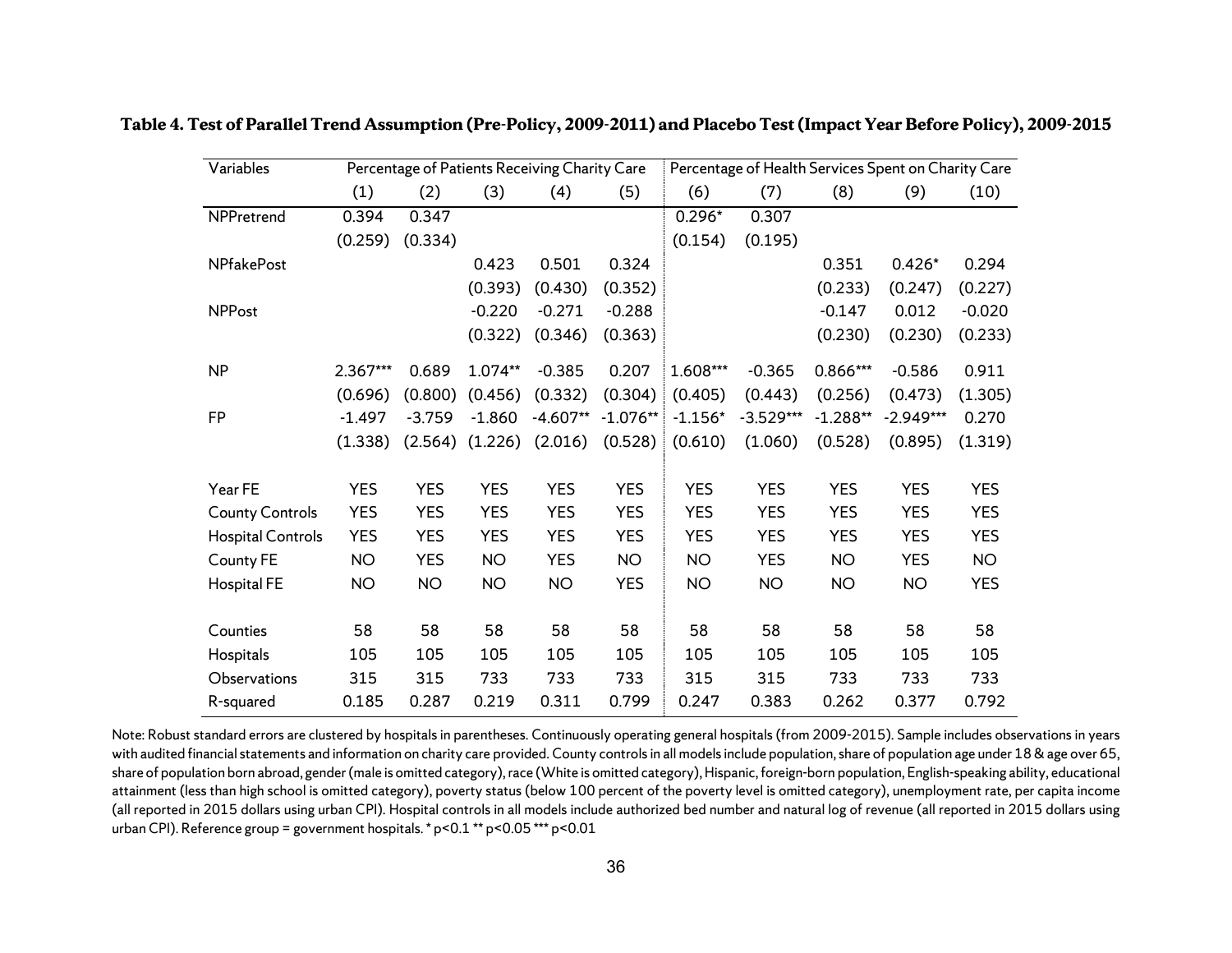| Variables                |            | Percentage of Patients Receiving Charity Care |            |            |            |             |             | Percentage of Health Services Spent on Charity Care |             |            |
|--------------------------|------------|-----------------------------------------------|------------|------------|------------|-------------|-------------|-----------------------------------------------------|-------------|------------|
|                          | (1)        | (2)                                           | (3)        | (4)        | (5)        | (6)         | (7)         | (8)                                                 | (9)         | (10)       |
| Post: NP*Top             | $-0.186$   | $-0.130$                                      | $-0.162$   | $-0.257$   | $-0.228$   | $-0.131$    | $-0.106$    | $-0.092$                                            | $-0.015$    | $-0.012$   |
|                          | (0.430)    | (0.424)                                       | (0.421)    | (0.434)    | (0.449)    | (0.186)     | (0.200)     | (0.203)                                             | (0.204)     | (0.208)    |
| NP*Middle                | 0.093      | 0.094                                         | 0.092      | $-0.104$   | $-0.068$   | $-0.002$    | $-0.022$    | $-0.023$                                            | 0.048       | 0.067      |
|                          | (0.399)    | (0.439)                                       | (0.440)    | (0.455)    | (0.458)    | (0.198)     | (0.226)     | (0.226)                                             | (0.234)     | (0.242)    |
| NP*Bottom                | 0.390      | 0.392                                         | 0.391      | 0.197      | 0.201      | $0.455***$  | $0.476***$  | $0.471***$                                          | 0.483***    | 0.488***   |
|                          | (0.355)    | (0.386)                                       | (0.388)    | (0.369)    | (0.380)    | (0.139)     | (0.168)     | (0.169)                                             | (0.160)     | (0.162)    |
| NP*Top                   | 3.355***   | $2.413***$                                    | $2.711***$ | 3.134**    |            | 2.392***    | $2.142***$  | 2.238***                                            | 1.393***    |            |
|                          | (0.720)    | (0.680)                                       | (0.691)    | (1.251)    |            | (0.346)     | (0.341)     | (0.344)                                             | (0.527)     |            |
| NP*Middle                | 1.673**    | 1.011                                         | 1.215      | 0.527      |            | 1.186***    | $0.940***$  | $0.942***$                                          | $-0.744**$  |            |
|                          | (0.711)    | (0.675)                                       | (0.758)    | (1.344)    |            | (0.231)     | (0.278)     | (0.287)                                             | (0.349)     |            |
| NP*Bottom                | $0.802**$  | 0.042                                         | 0.156      | $-0.459$   |            | 0.283       | 0.014       | 0.022                                               | $-1.387***$ |            |
|                          | (0.367)    | (0.541)                                       | (0.540)    | (0.289)    |            | (0.243)     | (0.259)     | (0.262)                                             | (0.0988)    |            |
| <b>FP</b>                | 1.299      | 0.036                                         | $-0.429$   | $-0.930$   |            | 0.271       | $-0.129$    | $-0.307$                                            | $-1.149$    |            |
|                          | (1.520)    | (1.554)                                       | (1.656)    | (2.832)    |            | (0.970)     | (0.991)     | (1.003)                                             | (1.684)     |            |
| Year FE                  | <b>YES</b> | <b>YES</b>                                    | <b>YES</b> | <b>YES</b> | <b>YES</b> | <b>YES</b>  | <b>YES</b>  | <b>YES</b>                                          | <b>YES</b>  | <b>YES</b> |
| <b>County Controls</b>   | <b>NO</b>  | <b>YES</b>                                    | <b>YES</b> | <b>YES</b> | <b>YES</b> | <b>NO</b>   | <b>YES</b>  | <b>YES</b>                                          | <b>YES</b>  | <b>YES</b> |
| <b>Hospital Controls</b> | <b>NO</b>  | <b>NO</b>                                     | <b>YES</b> | <b>YES</b> | <b>YES</b> | <b>NO</b>   | <b>NO</b>   | <b>YES</b>                                          | <b>YES</b>  | <b>YES</b> |
| County FE                | <b>NO</b>  | <b>NO</b>                                     | <b>NO</b>  | <b>YES</b> | <b>NO</b>  | <b>NO</b>   | <b>NO</b>   | <b>NO</b>                                           | <b>YES</b>  | <b>NO</b>  |
| <b>Hospital FE</b>       | <b>NO</b>  | <b>NO</b>                                     | <b>NO</b>  | <b>NO</b>  | <b>YES</b> | <b>NO</b>   | <b>NO</b>   | <b>NO</b>                                           | <b>NO</b>   | <b>YES</b> |
| Post: NP*Top - NP*Middle | $-0.279$   | $-0.224$                                      | $-0.254$   | $-0.153$   | $-0.16$    | $-0.129$    | $-0.084$    | $-0.069$                                            | $-0.063$    | $-0.079$   |
| NP*Top-NP*Bottom         | $-0.576$   | $-0.522$                                      | $-0.553$   | $-0.454$   | $-0.429$   | $-0.586***$ | $-0.582***$ | $-0.563***$                                         | $-0.498**$  | $-0.500**$ |

# **Table 5. Heterogeneity of Impacts by Baseline Charity Care Provisions**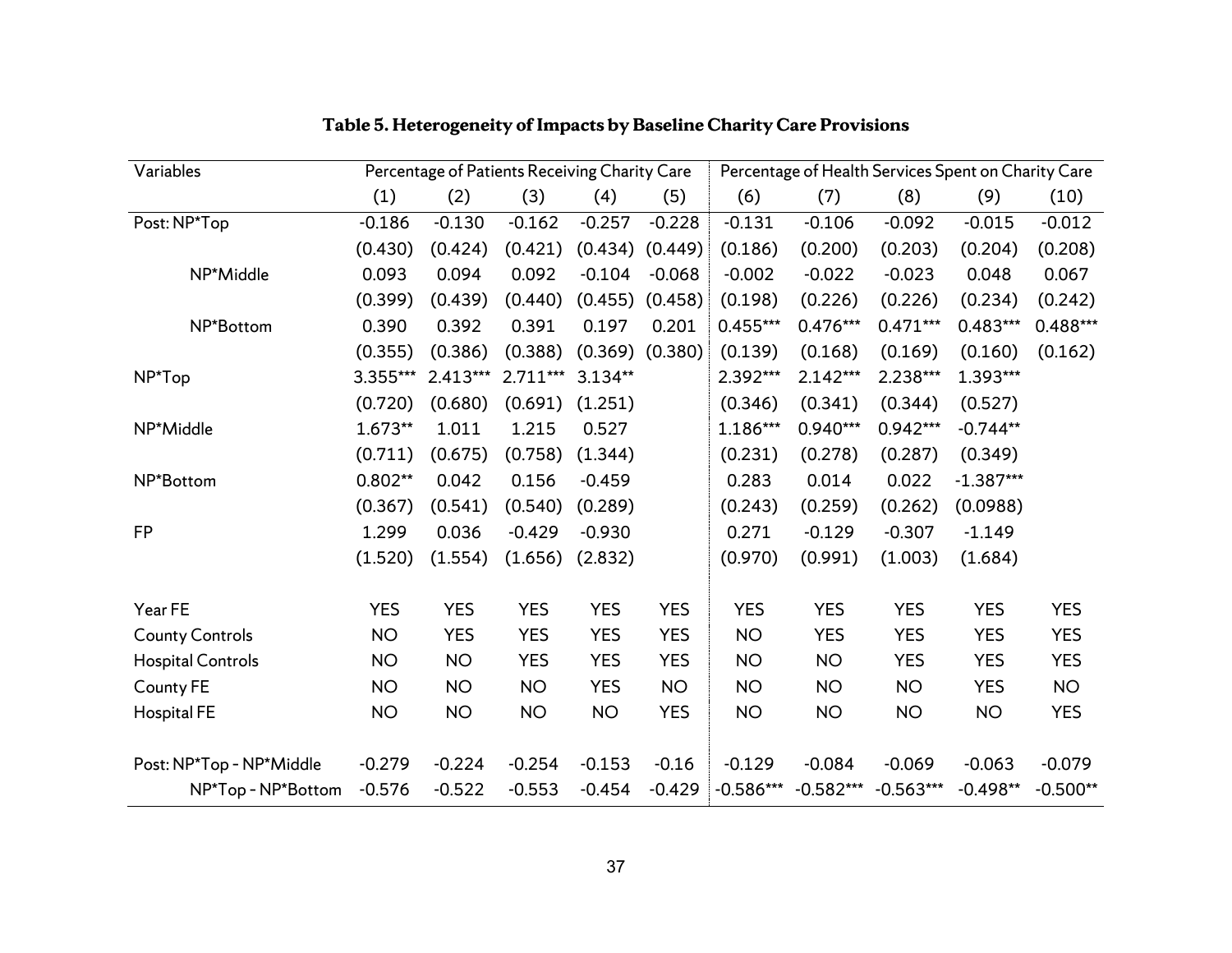| Variables             |          | Percentage of Patients Receiving Charity Care   Percentage of Health Services Spent on Charity Care |                |                   |          |            |            |            |           |           |
|-----------------------|----------|-----------------------------------------------------------------------------------------------------|----------------|-------------------|----------|------------|------------|------------|-----------|-----------|
|                       | (1)      | (2)                                                                                                 | $^{\prime}$ 3) | $\left( 4\right)$ | (5)      | (6)        | 7)         | (8)        | (9)       | (10)      |
| NP*Middle - NP*Bottom | $-0.297$ | $-0.298$                                                                                            | $-0.299$       | $-0.301$          | $-0.269$ | $-0.457**$ | $-0.498**$ | $-0.494**$ | $-0.435*$ | $-0.421*$ |
| Counties              | 58       | 58                                                                                                  | 58             | 58                | 58       | 58         | 58         | 58         | 58        | 58        |
| Hospitals             | 105      | 105                                                                                                 | 105            | 105               | 105      | 105        | 105        | 105        | 105       | 105       |
| Observations          | 733      | 733                                                                                                 | 733            | 733               | 733      | 733        | 733        | 733        | 733       | 733       |
| R-squared             | 0.133    | 0.223                                                                                               | 0.248          | 0.349             | 0.799    | 0.300      | 0.337      | 0.356      | 0.484     | 0.794     |

### **Table 5. Heterogeneity of Impacts by Baseline Charity Care Provisions (Continued)**

Note: Robust standard errors are clustered by hospitals in parentheses. Continuously operating general hospitals (from 2009-2015). Sample includes observations in years with audited financial statements and information on charity care provided. County controls in all models include population, share of population age under 18 & age over 65, share of population born abroad, gender (male is omitted category), race (White is omitted category), Hispanic, foreign-born population, English-speaking ability, educational attainment (less than high school is omitted category), poverty status (below 100 percent of the poverty level is omitted category), unemployment rate, per capita income (all reported in 2015 dollars using urban CPI). Hospital controls in all models include authorized bed number and natural log of revenue (all reported in 2015 dollars using urban CPI). "NP\*Top" indicates top tercile > 1.82% of health services, "NP\*Middle" indicates middle tercile 1.29% – 1.82% of health services, "NP\*Bottom" indicates bottom tercile < 1.29% of health services spent on charity care. Reference group = government hospitals. \*  $p$  < 0.1 \*\*  $p$  < 0.05 \*\*\*  $p$  < 0.01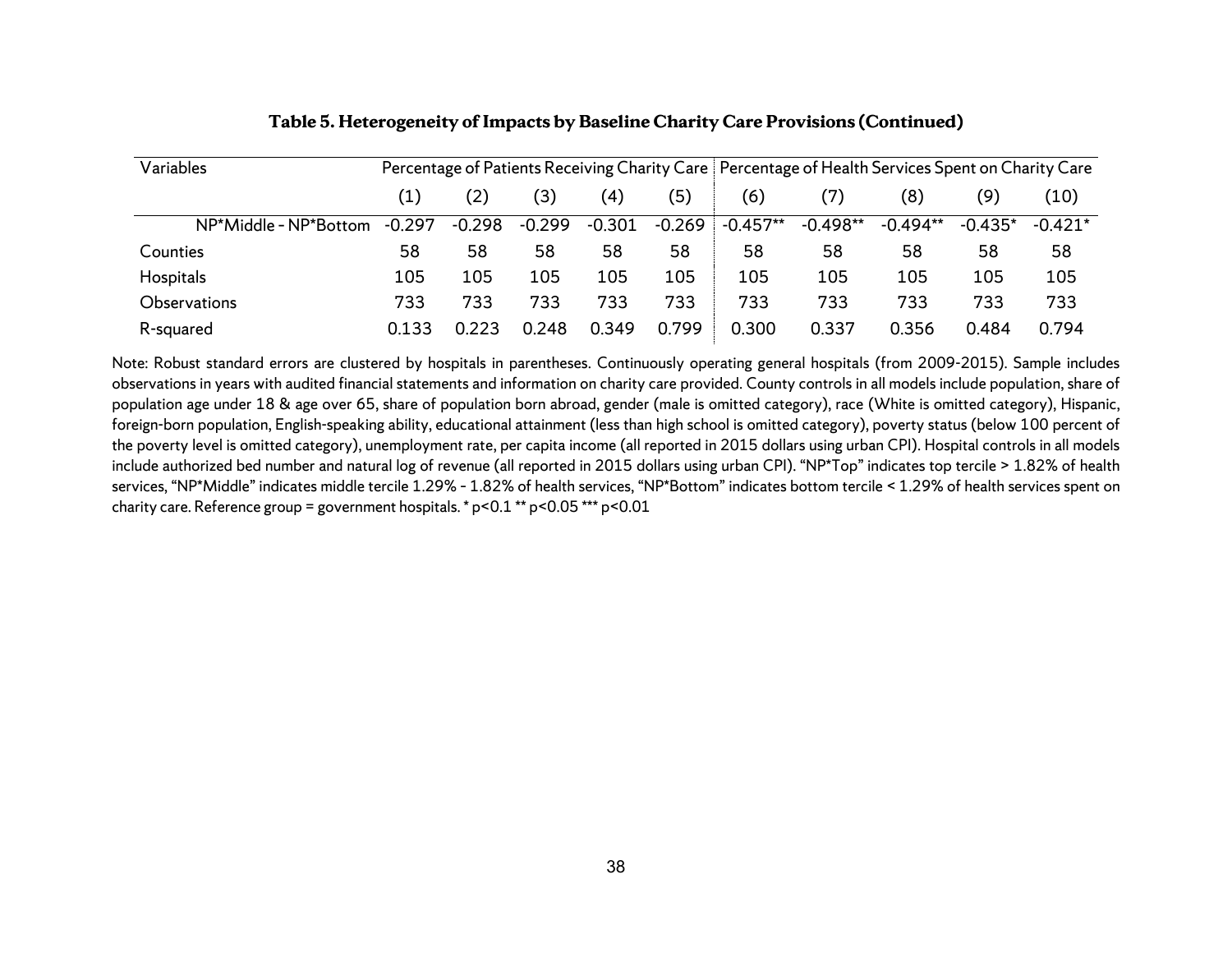# **Figures**





**Figure 1. Panel B. Event Study, Percentage of Health Services Spent on Charity Care, 2009-2015**



Note: Continuously operating general hospitals (from 2009-2015). Sample includes observations in years with audited financial statements and information on charity care provided.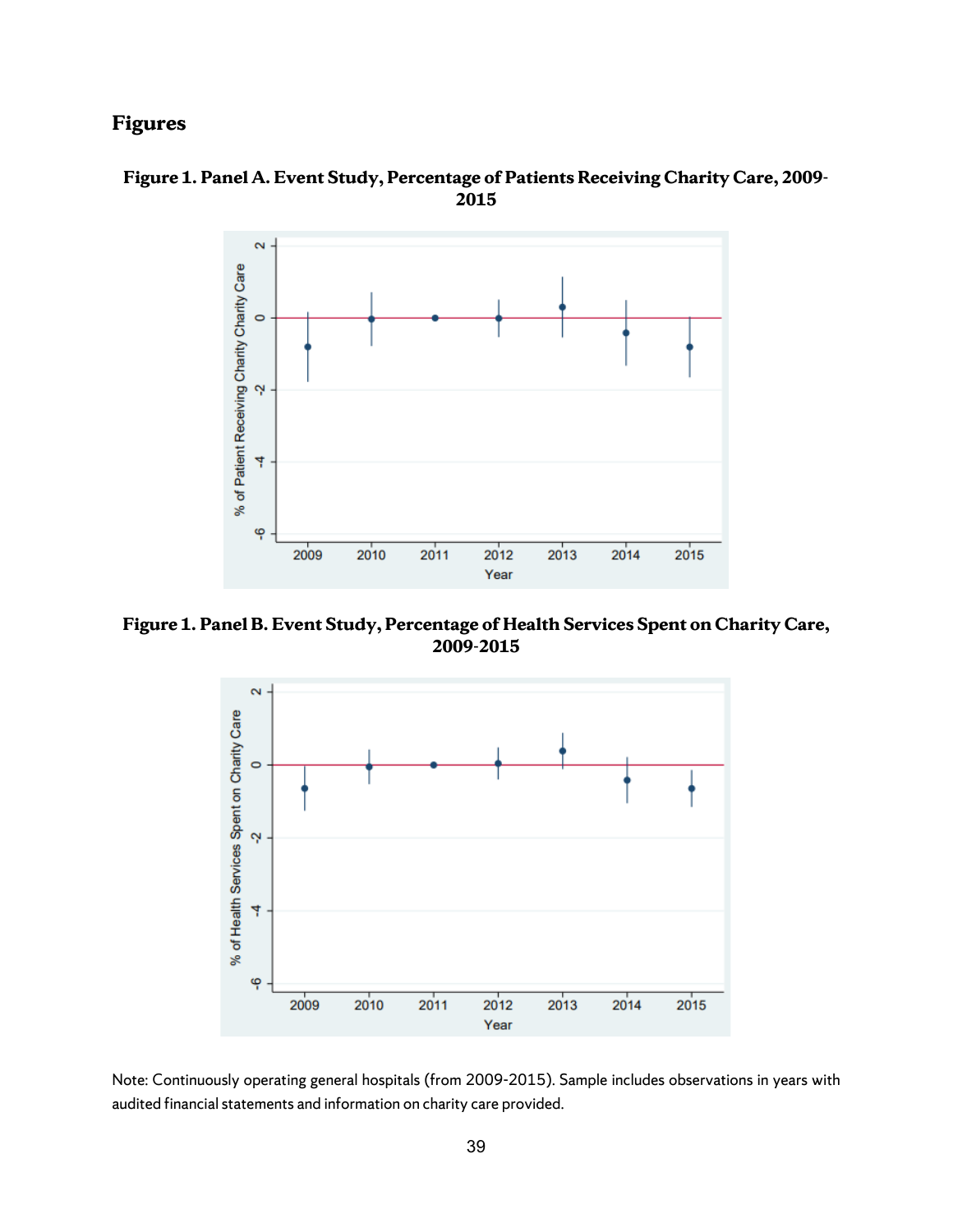**Figure 2. Panel A. Event Study Results, Heterogeneity of Impacts by Baseline Charity Care Provisions, Percentage of Patients Receiving Charity Care, 2009-2015**



**Figure 2. Panel B. Event Study Results, Heterogeneity of Impacts by Baseline Charity Care Provisions, Percentage of Health Services Spent on Charity Care, 2009-2015**



Note: "NP\*Top" indicates top tercile > 1.82% of health services, "NP\*Middle" indicates middle tercile 1.29% – 1.82% of health services, "NP\*Bottom" indicates bottom tercile < 1.29% of health services spent on charity care.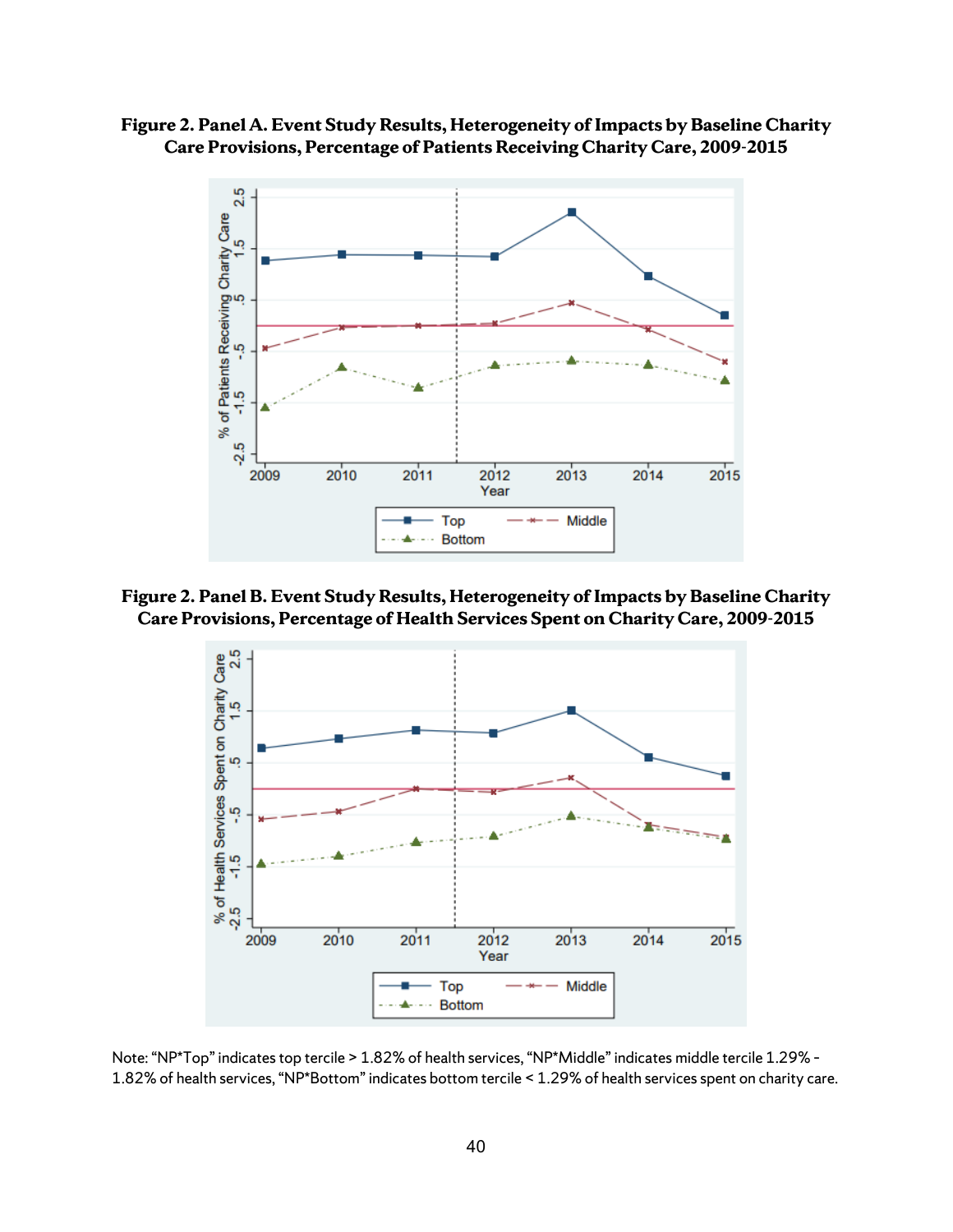# **Appendices**

| Ownership | Ownership sub-type       |             |       |       | Share (%) |       |       |       |  |  |  |  |
|-----------|--------------------------|-------------|-------|-------|-----------|-------|-------|-------|--|--|--|--|
|           |                          | 2009        | 2010  | 2011  | 2012      | 2013  | 2014  | 2015  |  |  |  |  |
|           | Church-Related           | 20.95       | 23.81 | 23.81 | 22.86     | 22.12 | 20.19 | 18.10 |  |  |  |  |
|           | Not For Profit           | 55.24       | 51.43 | 53.33 | 53.33     | 52.88 | 51.92 | 54.29 |  |  |  |  |
| <b>NP</b> | Corporation              |             |       |       |           |       |       |       |  |  |  |  |
|           | Other Not For Profit     | 1.90        | 3.81  | 1.90  | 2.86      | 4.81  | 8.65  | 7.62  |  |  |  |  |
|           | (NP total)               | 78.09       | 79.05 | 79.04 | 79.05     | 79.81 | 80.76 | 80.01 |  |  |  |  |
| <b>FP</b> |                          |             |       |       |           |       |       |       |  |  |  |  |
|           | For Profit Corporation   | 5.71        | 4.76  | 4.76  | 4.76      | 4.81  | 4.81  | 4.76  |  |  |  |  |
|           |                          |             |       |       |           |       |       |       |  |  |  |  |
|           | City                     | 2.86        | 2.86  | 2.86  | 2.86      | 2.88  | 1.92  | 1.90  |  |  |  |  |
|           | County                   | 0.95        | 0.95  | 0.95  | 0.95      | 0.96  | 0.96  | 0.95  |  |  |  |  |
| GOV       | Township                 | 0.95        | 0.95  | 0.95  | 0.95      | 0.96  | 0.96  | 0.95  |  |  |  |  |
|           | <b>Hospital District</b> | 11.43       | 10.48 | 10.48 | 11.43     | 10.58 | 10.58 | 10.48 |  |  |  |  |
|           | Other Governmental       | $\mathbf 0$ | 0     | 0     | 0         | 0     | 0     | 0.95  |  |  |  |  |
|           | (GOV total)              | 16.19       | 15.24 | 15.24 | 16.19     | 15.38 | 14.42 | 15.23 |  |  |  |  |
| Total     | Number of count: 733     |             |       |       |           |       |       |       |  |  |  |  |

# **Appendix 1. Share of Hospital Ownership, Analytic Sample, 2009-2015**

Note: We assigned hospital ownership type based on the information from the AHQ survey. The ownership type is mutually exclusive. Three hospitals changed ownership type (one hospital changed from FP to NP, one hospital changed from GOV to NP, one hospital changed from GOV to NP, then from NP to GOV) within our analytic sample.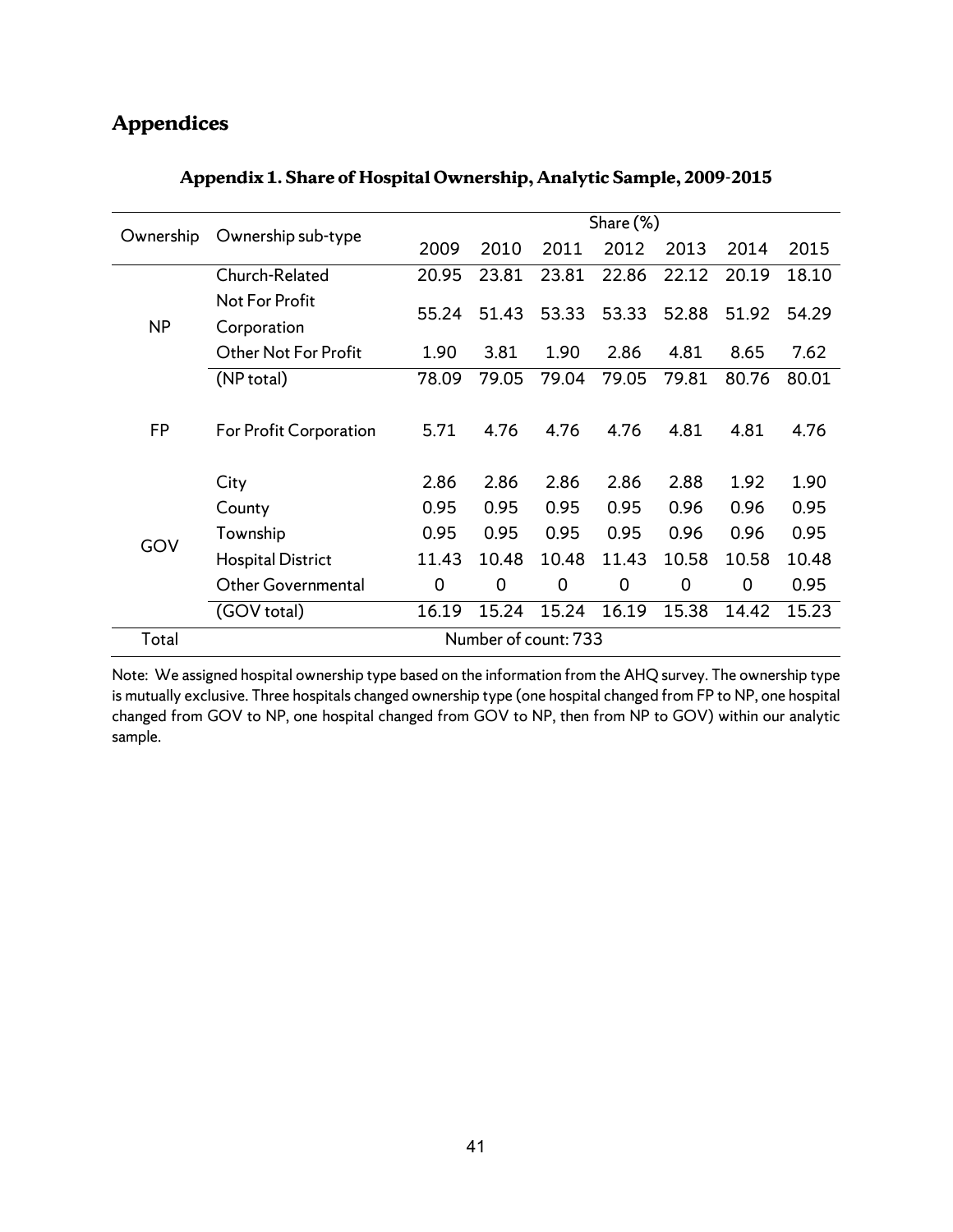| VARIABLES                |            | Percentage of Patients Receiving Charity Care Percentage of Health Services Spent on Charity Care |  |  |  |  |
|--------------------------|------------|---------------------------------------------------------------------------------------------------|--|--|--|--|
|                          | (1)        | (2)                                                                                               |  |  |  |  |
| NP                       |            |                                                                                                   |  |  |  |  |
| . 2009                   | $-0.802$   | $-0.641**$                                                                                        |  |  |  |  |
|                          | (0.489)    | (0.309)                                                                                           |  |  |  |  |
| 2010                     | $-0.030$   | $-0.050$                                                                                          |  |  |  |  |
|                          | (0.377)    | (0.240)                                                                                           |  |  |  |  |
| 2012                     | $-0.008$   | 0.043                                                                                             |  |  |  |  |
|                          | (0.263)    | (0.222)                                                                                           |  |  |  |  |
| 2013                     | 0.304      | 0.385                                                                                             |  |  |  |  |
|                          | (0.425)    | (0.251)                                                                                           |  |  |  |  |
| 2014                     | $-0.413$   | $-0.416$                                                                                          |  |  |  |  |
|                          | (0.460)    | (0.320)                                                                                           |  |  |  |  |
| 2015                     | $-0.805*$  | $-0.644**$                                                                                        |  |  |  |  |
|                          | (0.425)    | (0.255)                                                                                           |  |  |  |  |
| Year                     |            |                                                                                                   |  |  |  |  |
| 2009                     | 0.072      | 0.036                                                                                             |  |  |  |  |
|                          | (0.426)    | (0.297)                                                                                           |  |  |  |  |
| 2010                     | 0.013      | $-0.144$                                                                                          |  |  |  |  |
|                          | (0.269)    | (0.220)                                                                                           |  |  |  |  |
| 2012                     | 0.205      | 0.005                                                                                             |  |  |  |  |
|                          | (0.213)    | (0.193)                                                                                           |  |  |  |  |
| 2013                     | 0.406      | $-0.249$                                                                                          |  |  |  |  |
|                          | (0.397)    | (0.248)                                                                                           |  |  |  |  |
| 2014                     | 0.396      | $-0.030$                                                                                          |  |  |  |  |
|                          | (0.454)    | (0.330)                                                                                           |  |  |  |  |
| 2015                     | 0.170      | $-0.447$                                                                                          |  |  |  |  |
|                          | (0.478)    | (0.292)                                                                                           |  |  |  |  |
|                          |            |                                                                                                   |  |  |  |  |
| NP                       | 1.500***   | 1.219***                                                                                          |  |  |  |  |
|                          | (0.413)    | (0.278)                                                                                           |  |  |  |  |
| FP                       | $-1.874$   | $-1.300**$                                                                                        |  |  |  |  |
|                          | (1.228)    | (0.526)                                                                                           |  |  |  |  |
|                          |            |                                                                                                   |  |  |  |  |
| Year FE                  | YES        | <b>YES</b>                                                                                        |  |  |  |  |
| <b>County Controls</b>   | <b>YES</b> | <b>YES</b>                                                                                        |  |  |  |  |
| <b>Hospital Controls</b> | <b>YES</b> | <b>YES</b>                                                                                        |  |  |  |  |
| County FE                | NO         | <b>NO</b>                                                                                         |  |  |  |  |
| <b>Hospital FE</b>       | <b>NO</b>  | <b>NO</b>                                                                                         |  |  |  |  |
|                          |            |                                                                                                   |  |  |  |  |
| Counties                 | 58         | 58                                                                                                |  |  |  |  |
| Hospitals                | 105        | 105                                                                                               |  |  |  |  |
| Observations             | 733        | 733                                                                                               |  |  |  |  |
| R-squared                | 0.221      | 0.269                                                                                             |  |  |  |  |

### **Appendix 2. Event Study, 2009-2015**

Note: Robust standard errors are clustered by hospitals in parentheses. Continuously operating general hospitals (from 2009- 2015). Sample includes observations in years with audited financial statements and information on charity care provided. County controls in all models include population, share of population age under 18 & age over 65, share of population born abroad, gender (male is omitted category), race (White is omitted category), Hispanic, foreign-born population, Englishspeaking ability, educational attainment (less than high school is omitted category), poverty status (below 100 percent of the poverty level is omitted category), unemployment rate, per capita income (all reported in 2015 dollars using urban CPI). Hospital controls in all models include authorized bed number and natural log of revenue (all reported in 2015 dollars using urban CPI). Omitted category is nonprofit hospitals in 2011. Reference group = government hospitals. \* p<0.1 \*\* p<0.05 \*\*\* p<0.01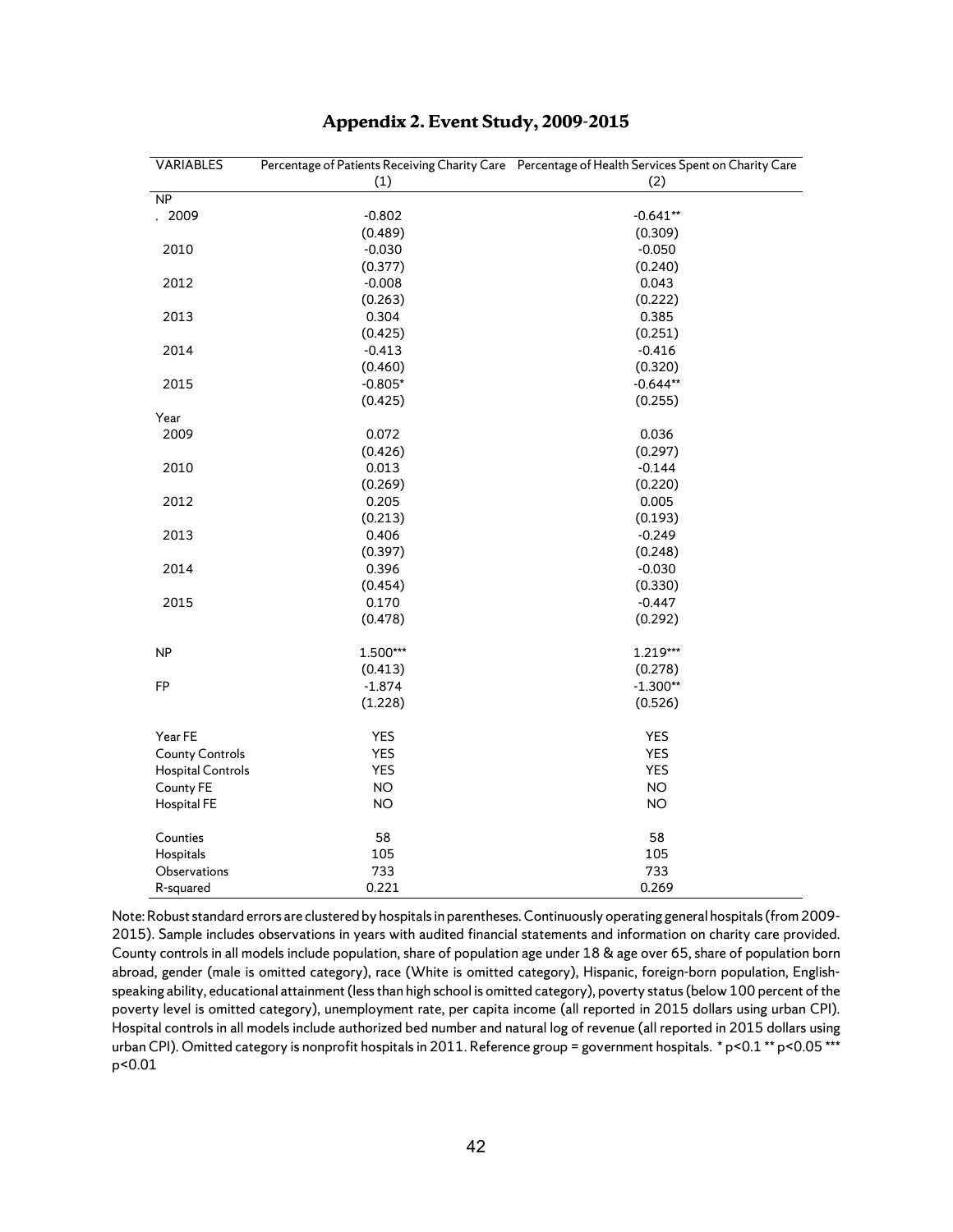| <b>VARIABLES</b> | Percentage of Patients Receiving Charity Care | Percentage of Health Services Spent on Charity Care |  |  |
|------------------|-----------------------------------------------|-----------------------------------------------------|--|--|
|                  | (1)                                           | (2)                                                 |  |  |
| NP_Top           |                                               |                                                     |  |  |
| 2009             | 1.269                                         | $0.779*$                                            |  |  |
|                  | (1.139)                                       | (0.414)                                             |  |  |
| 2010             | 1.384                                         | $0.964*$                                            |  |  |
|                  | (1.101)                                       | (0.528)                                             |  |  |
| 2011             | 1.376                                         | $1.132**$                                           |  |  |
|                  | (1.072)                                       | (0.482)                                             |  |  |
| 2012             | 1.346                                         | $1.077**$                                           |  |  |
|                  | (1.108)                                       | (0.517)                                             |  |  |
| 2013             | 2.209*                                        | 1.509***                                            |  |  |
|                  | (1.319)                                       | (0.553)                                             |  |  |
| 2014             | 0.966                                         | 0.613                                               |  |  |
|                  | (1.113)                                       | (0.524)                                             |  |  |
| 2015             | 0.197                                         | 0.255                                               |  |  |
|                  | (1.162)                                       | (0.473)                                             |  |  |
| NP_Middle        |                                               |                                                     |  |  |
| 2009             | $-0.438$                                      | $-0.583**$                                          |  |  |
|                  | (0.428)                                       | (0.250)                                             |  |  |
| 2010             | $-0.033$                                      | $-0.434$                                            |  |  |
|                  | (0.426)                                       | (0.318)                                             |  |  |
| 2012             | 0.048                                         | $-0.064$                                            |  |  |
|                  | (0.458)                                       | (0.312)                                             |  |  |
| 2013             | 0.446                                         | 0.215                                               |  |  |
|                  | (0.577)                                       | (0.330)                                             |  |  |
| 2014             | $-0.074$                                      | $-0.690*$                                           |  |  |
|                  | (0.617)                                       | (0.393)                                             |  |  |
| 2015             | $-0.703$                                      | $-0.928**$                                          |  |  |
|                  | (0.570)                                       | (0.388)                                             |  |  |
| NP_Bottom        |                                               |                                                     |  |  |
| 2009             | $-1.610*$                                     | $-1.452***$                                         |  |  |
|                  | (0.890)                                       | (0.361)                                             |  |  |
| 2010             | $-0.822$                                      | $-1.299***$                                         |  |  |
|                  | (1.108)                                       | (0.434)                                             |  |  |
| 2011             | $-1.215$                                      | $-1.033***$                                         |  |  |
|                  | (0.871)                                       | (0.372)                                             |  |  |
| 2012             | $-0.779$                                      | $-0.918**$                                          |  |  |
|                  | (0.923)                                       | (0.415)                                             |  |  |
| 2013             | $-0.689$                                      | $-0.530$                                            |  |  |
|                  | (0.954)                                       | (0.453)                                             |  |  |
| 2014             | $-0.770$                                      | $-0.753$                                            |  |  |
|                  | (0.960)                                       | (0.462)                                             |  |  |
| 2015             | $-1.076$                                      | $-0.973**$                                          |  |  |
|                  | (0.915)                                       | (0.407)                                             |  |  |
| Year             |                                               |                                                     |  |  |
| 2009             | $-0.251$                                      | $-0.053$                                            |  |  |
|                  | (0.373)                                       | (0.193)                                             |  |  |

# **Appendix 3. Heterogeneity in Treatment by Baseline Charity Care Provisions**